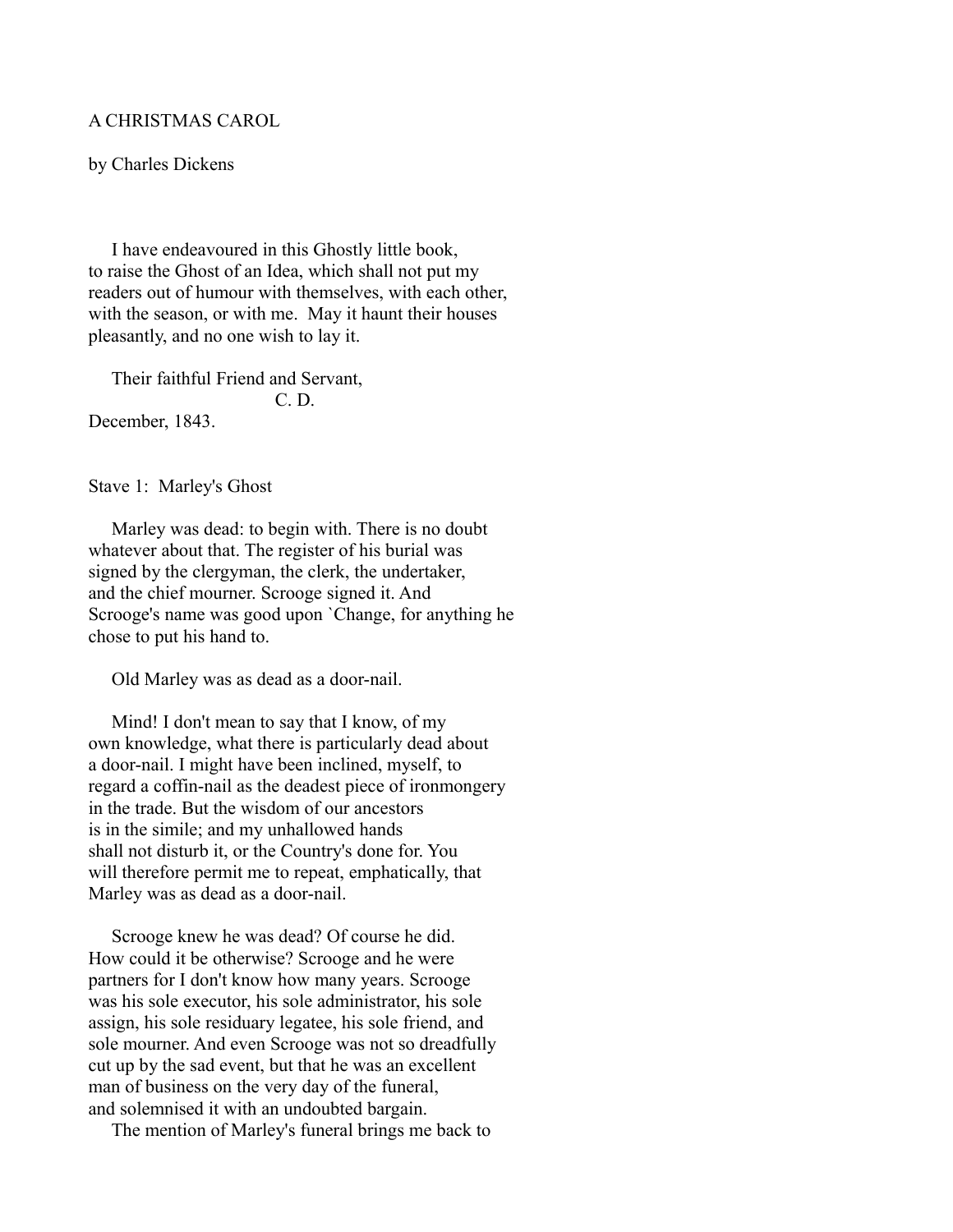the point I started from. There is no doubt that Marley was dead. This must be distinctly understood, or nothing wonderful can come of the story I am going to relate. If we were not perfectly convinced that Hamlet's Father died before the play began, there would be nothing more remarkable in his taking a stroll at night, in an easterly wind, upon his own ramparts, than there would be in any other middle-aged gentleman rashly turning out after dark in a breezy spot -- say Saint Paul's Churchyard for instance - literally to astonish his son's weak mind.

 Scrooge never painted out Old Marley's name. There it stood, years afterwards, above the warehouse door: Scrooge and Marley. The firm was known as Scrooge and Marley. Sometimes people new to the business called Scrooge Scrooge, and sometimes Marley, but he answered to both names. It was all the same to him.

 Oh! But he was a tight-fisted hand at the grindstone, Scrooge! a squeezing, wrenching, grasping, scraping, clutching, covetous, old sinner! Hard and sharp as flint, from which no steel had ever struck out generous fire; secret, and self-contained, and solitary as an oyster. The cold within him froze his old features, nipped his pointed nose, shrivelled his cheek, stiffened his gait; made his eyes red, his thin lips blue;

and spoke out shrewdly in his grating voice. A frosty rime was on his head, and on his eyebrows, and his wiry chin. He carried his own low temperature always about with him; he iced his office in the dogdays; and didn't thaw it one degree at Christmas.

 External heat and cold had little influence on Scrooge. No warmth could warm, no wintry weather chill him. No wind that blew was bitterer than he, no falling snow was more intent upon its purpose, no pelting rain less open to entreaty. Foul weather didn't know where to have him. The heaviest rain, and snow, and hail, and sleet, could boast of the advantage over him in only one respect. They often `came down' handsomely, and Scrooge never did.

 Nobody ever stopped him in the street to say, with gladsome looks, `My dear Scrooge, how are you? When will you come to see me?' No beggars implored him to bestow a trifle, no children asked him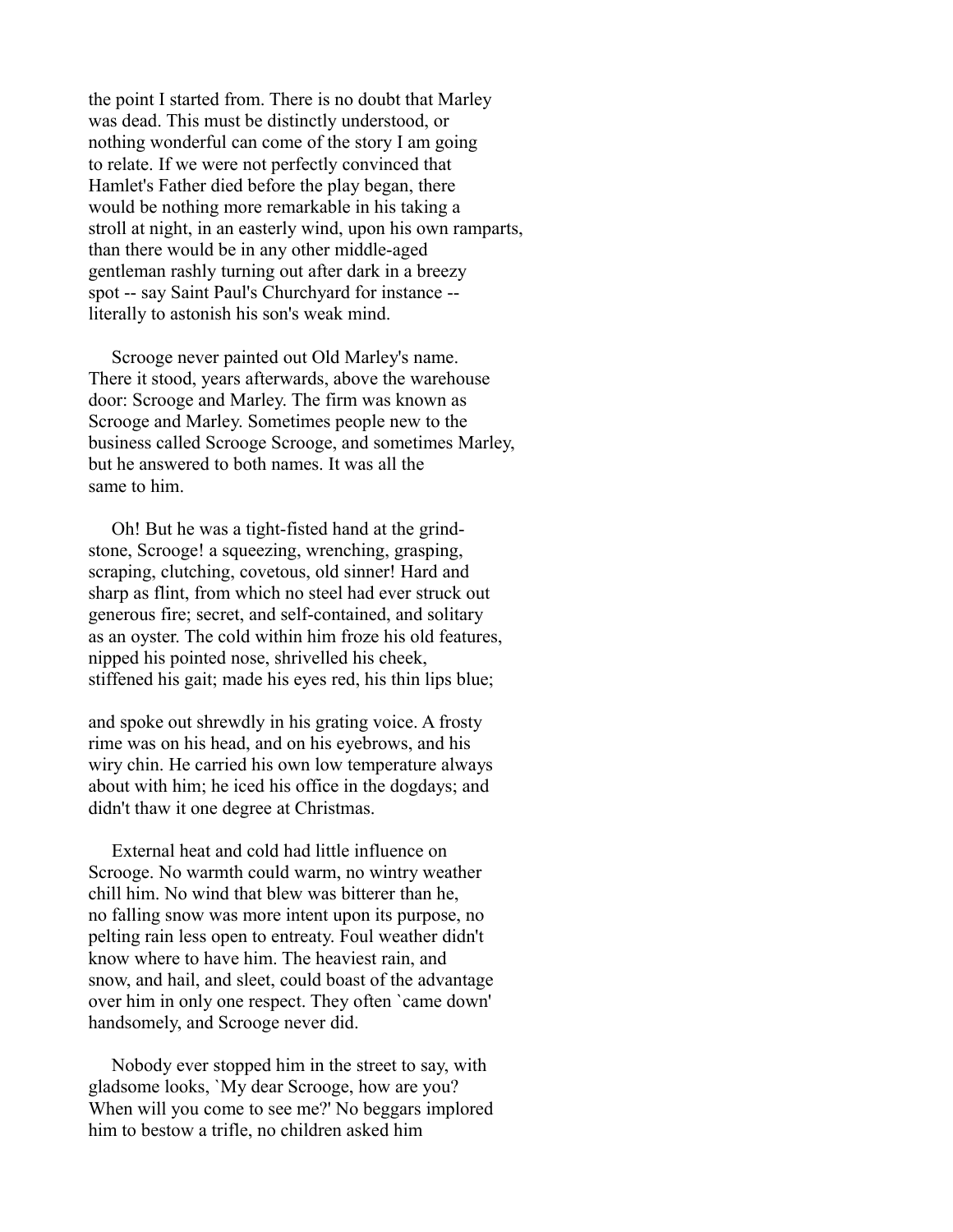what it was o'clock, no man or woman ever once in all his life inquired the way to such and such a place, of Scrooge. Even the blind men's dogs appeared to know him; and when they saw him coming on, would tug their owners into doorways and up courts; and then would wag their tails as though they said, `No eye at all is better than an evil eye, dark master!'

 But what did Scrooge care! It was the very thing he liked. To edge his way along the crowded paths of life, warning all human sympathy to keep its distance, was what the knowing ones call `nuts' to Scrooge.

 Once upon a time -- of all the good days in the year, on Christmas Eve -- old Scrooge sat busy in his counting-house. It was cold, bleak, biting weather: foggy withal: and he could hear the people in the court outside, go wheezing up and down, beating their hands upon their breasts, and stamping their feet upon the pavement stones to warm them. The city clocks had only just gone three, but it was quite dark already - it had not been light all day -- and candles were flaring in the windows of the neighbouring offices, like ruddy smears upon the palpable brown air. The fog came pouring in at every chink and keyhole, and was so dense without, that although the court was of the narrowest, the houses opposite were mere phantoms. To see the dingy cloud come drooping down, obscuring everything, one might have thought that Nature lived hard by, and was brewing on a large scale.

 The door of Scrooge's counting-house was open that he might keep his eye upon his clerk, who in a dismal little cell beyond, a sort of tank, was copying letters. Scrooge had a very small fire, but the clerk's fire was so very much smaller that it looked like one coal. But he couldn't replenish it, for Scrooge kept the coal-box in his own room; and so surely as the clerk came in with the shovel, the master predicted that it would be necessary for them to part. Wherefore the clerk put on his white comforter, and tried to warm himself at the candle; in which effort, not being a man of a strong imagination, he failed.

 `A merry Christmas, uncle! God save you!' cried a cheerful voice. It was the voice of Scrooge's nephew, who came upon him so quickly that this was the first intimation he had of his approach.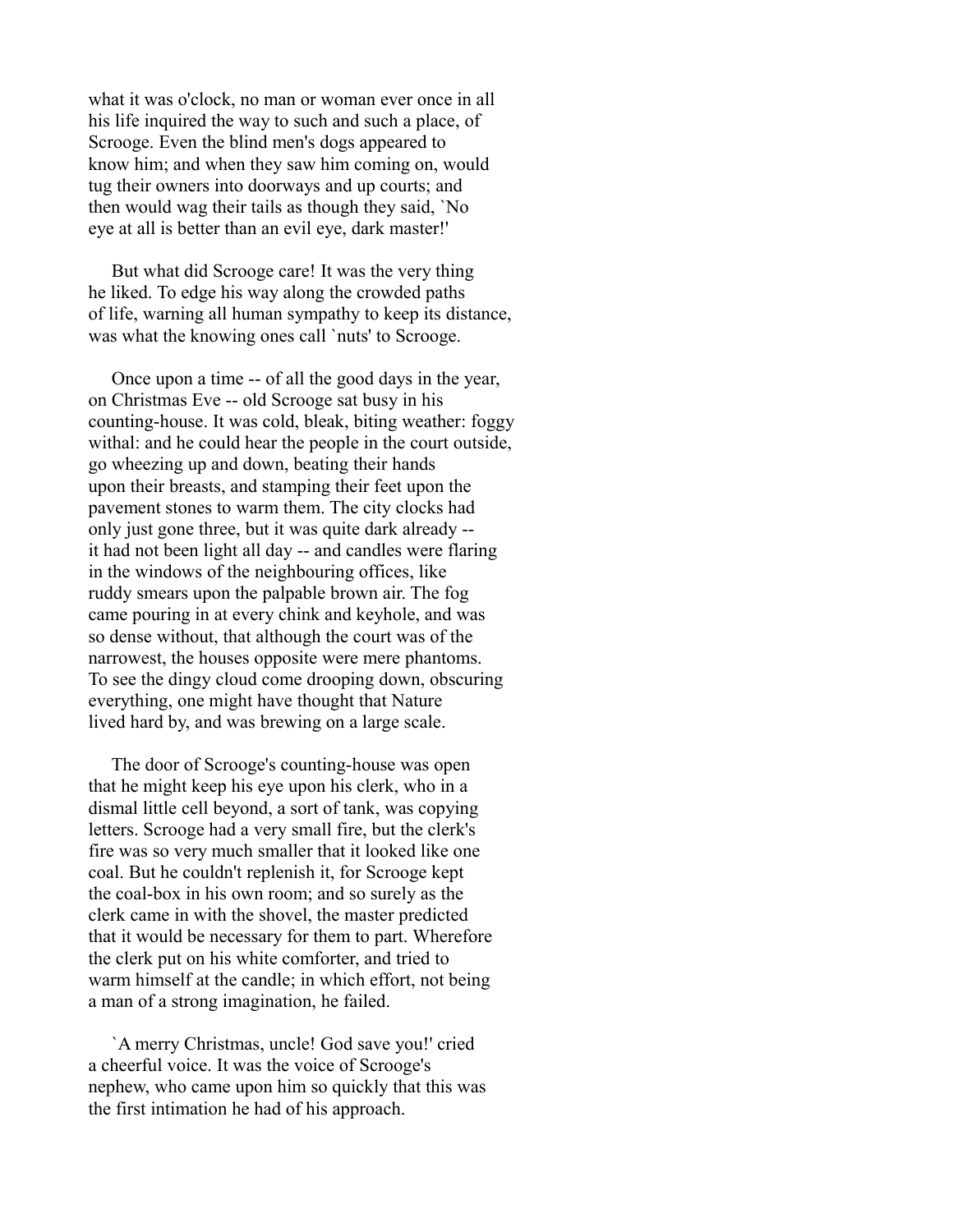`Bah!' said Scrooge, `Humbug!'

 He had so heated himself with rapid walking in the fog and frost, this nephew of Scrooge's, that he was all in a glow; his face was ruddy and handsome; his eyes sparkled, and his breath smoked again.

 `Christmas a humbug, uncle!' said Scrooge's nephew. `You don't mean that, I am sure?'

 `I do,' said Scrooge. `Merry Christmas! What right have you to be merry? What reason have you to be merry? You're poor enough.'

 `Come, then,' returned the nephew gaily. `What right have you to be dismal? What reason have you to be morose? You're rich enough.'

 Scrooge having no better answer ready on the spur of the moment, said `Bah!' again; and followed it up with `Humbug.'

`Don't be cross, uncle!' said the nephew.

 `What else can I be,' returned the uncle, `when I live in such a world of fools as this? Merry Christmas! Out upon merry Christmas! What's Christmas time to you but a time for paying bills without money; a time for finding yourself a year older, but not an hour richer; a time for balancing your books and having every item in `em through a round dozen of months presented dead against you? If I could work my will,' said Scrooge indignantly, `every idiot who goes about with "Merry Christmas" on his lips, should be boiled with his own pudding, and buried with a stake of holly through his heart. He should!'

`Uncle!' pleaded the nephew.

 `Nephew!' returned the uncle sternly, `keep Christmas in your own way, and let me keep it in mine.'

 `Keep it!' repeated Scrooge's nephew. `But you don't keep it.'

 `Let me leave it alone, then,' said Scrooge. `Much good may it do you! Much good it has ever done you!'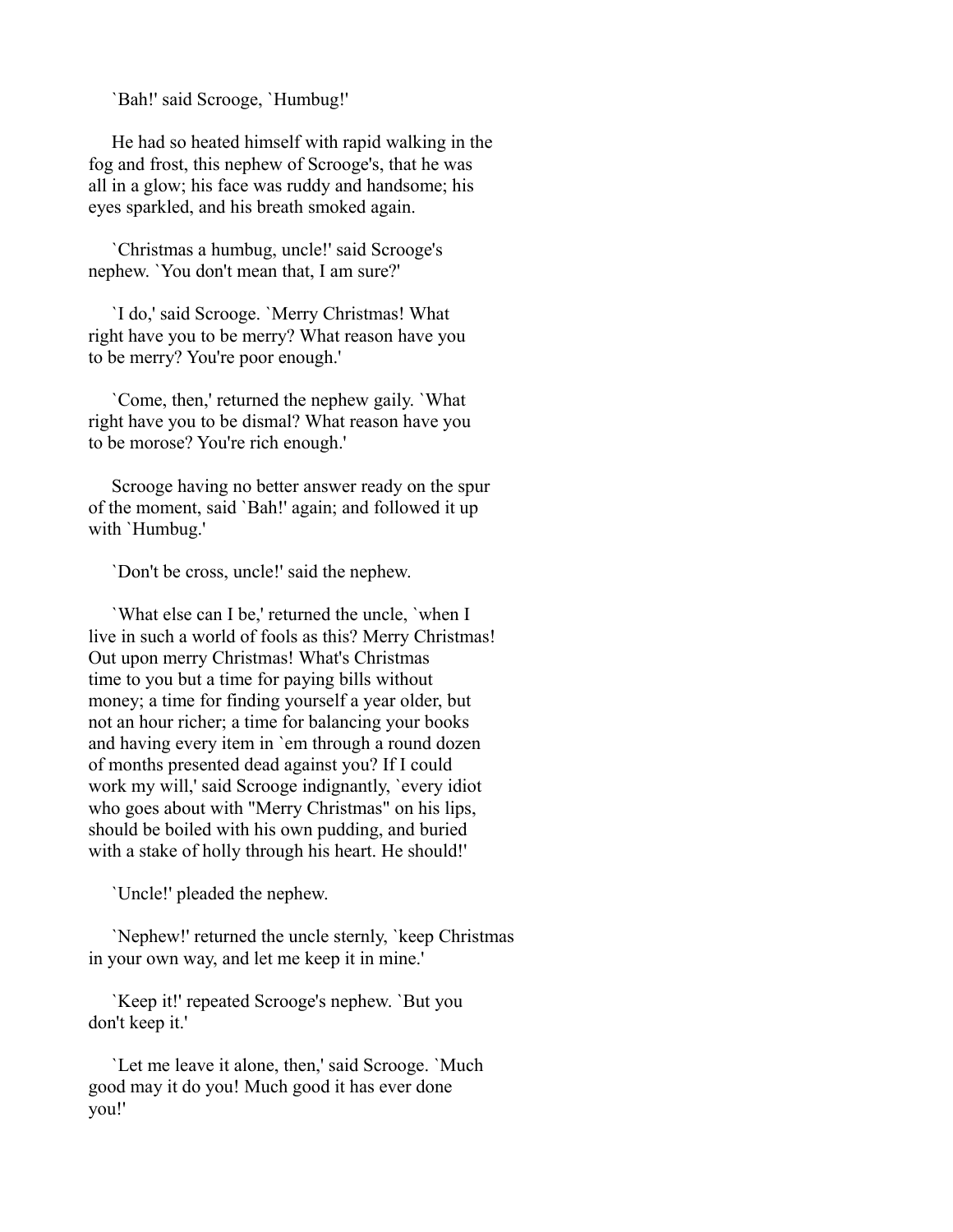`There are many things from which I might have derived good, by which I have not profited, I dare say,' returned the nephew. `Christmas among the rest. But I am sure I have always thought of Christmas time, when it has come round -- apart from the veneration due to its sacred name and origin, if anything belonging to it can be apart from that -- as a good time; a kind, forgiving, charitable, pleasant time: the only time I know of, in the long calendar of the year, when men and women seem by one consent to open their shut-up hearts freely, and to think of people below them as if they really were fellow-passengers to the grave, and not another race of creatures bound on other journeys. And therefore, uncle, though it has never put a scrap of gold or silver in my pocket, I believe that it has done me good, and will do me good; and I say, God bless it!'

 The clerk in the Tank involuntarily applauded. Becoming immediately sensible of the impropriety, he poked the fire, and extinguished the last frail spark for ever.

 `Let me hear another sound from you,' said Scrooge, `and you'll keep your Christmas by losing your situation! You're quite a powerful speaker, sir,' he added, turning to his nephew. `I wonder you don't go into Parliament.'

`Don't be angry, uncle. Come! Dine with us tomorrow.'

 Scrooge said that he would see him -- yes, indeed he did. He went the whole length of the expression, and said that he would see him in that extremity first.

`But why?' cried Scrooge's nephew. `Why?'

`Why did you get married?' said Scrooge.

`Because I fell in love.'

 `Because you fell in love!' growled Scrooge, as if that were the only one thing in the world more ridiculous than a merry Christmas. `Good afternoon!'

 `Nay, uncle, but you never came to see me before that happened. Why give it as a reason for not coming now?'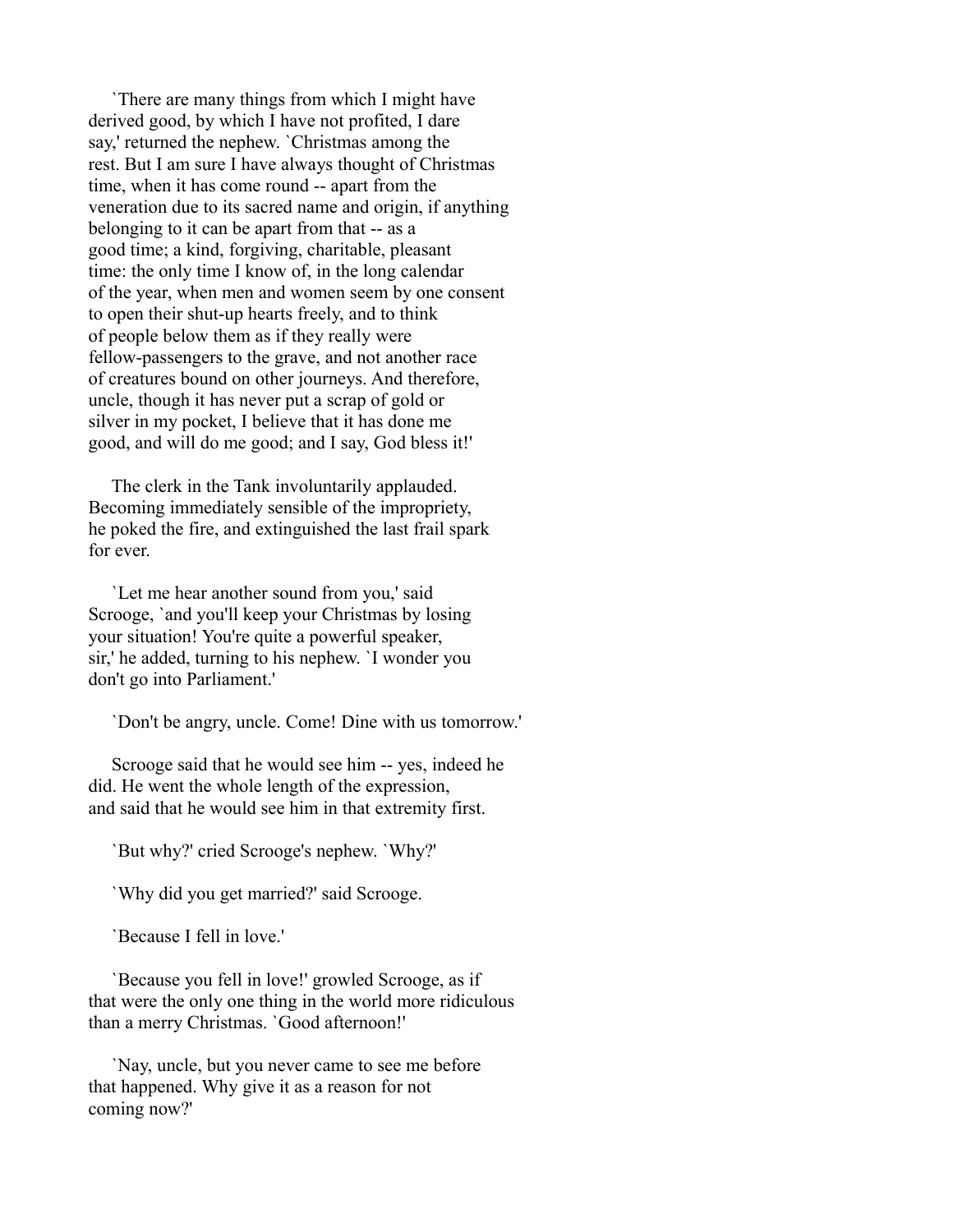`Good afternoon,' said Scrooge.

 `I want nothing from you; I ask nothing of you; why cannot we be friends?'

`Good afternoon,' said Scrooge.

 `I am sorry, with all my heart, to find you so resolute. We have never had any quarrel, to which I have been a party. But I have made the trial in homage to Christmas, and I'll keep my Christmas humour to the last. So A Merry Christmas, uncle!'

`Good afternoon,' said Scrooge.

`And A Happy New Year!'

`Good afternoon,' said Scrooge.

 His nephew left the room without an angry word, notwithstanding. He stopped at the outer door to bestow the greetings of the season on the clerk, who cold as he was, was warmer than Scrooge; for he returned them cordially.

 `There's another fellow,' muttered Scrooge; who overheard him: `my clerk, with fifteen shillings a week, and a wife and family, talking about a merry Christmas. I'll retire to Bedlam.'

 This lunatic, in letting Scrooge's nephew out, had let two other people in. They were portly gentlemen, pleasant to behold, and now stood, with their hats off, in Scrooge's office. They had books and papers in their hands, and bowed to him.

 `Scrooge and Marley's, I believe,' said one of the gentlemen, referring to his list. `Have I the pleasure of addressing Mr. Scrooge, or Mr. Marley?'

 `Mr. Marley has been dead these seven years,' Scrooge replied. `He died seven years ago, this very night.'

 `We have no doubt his liberality is well represented by his surviving partner,' said the gentleman, presenting his credentials.

It certainly was; for they had been two kindred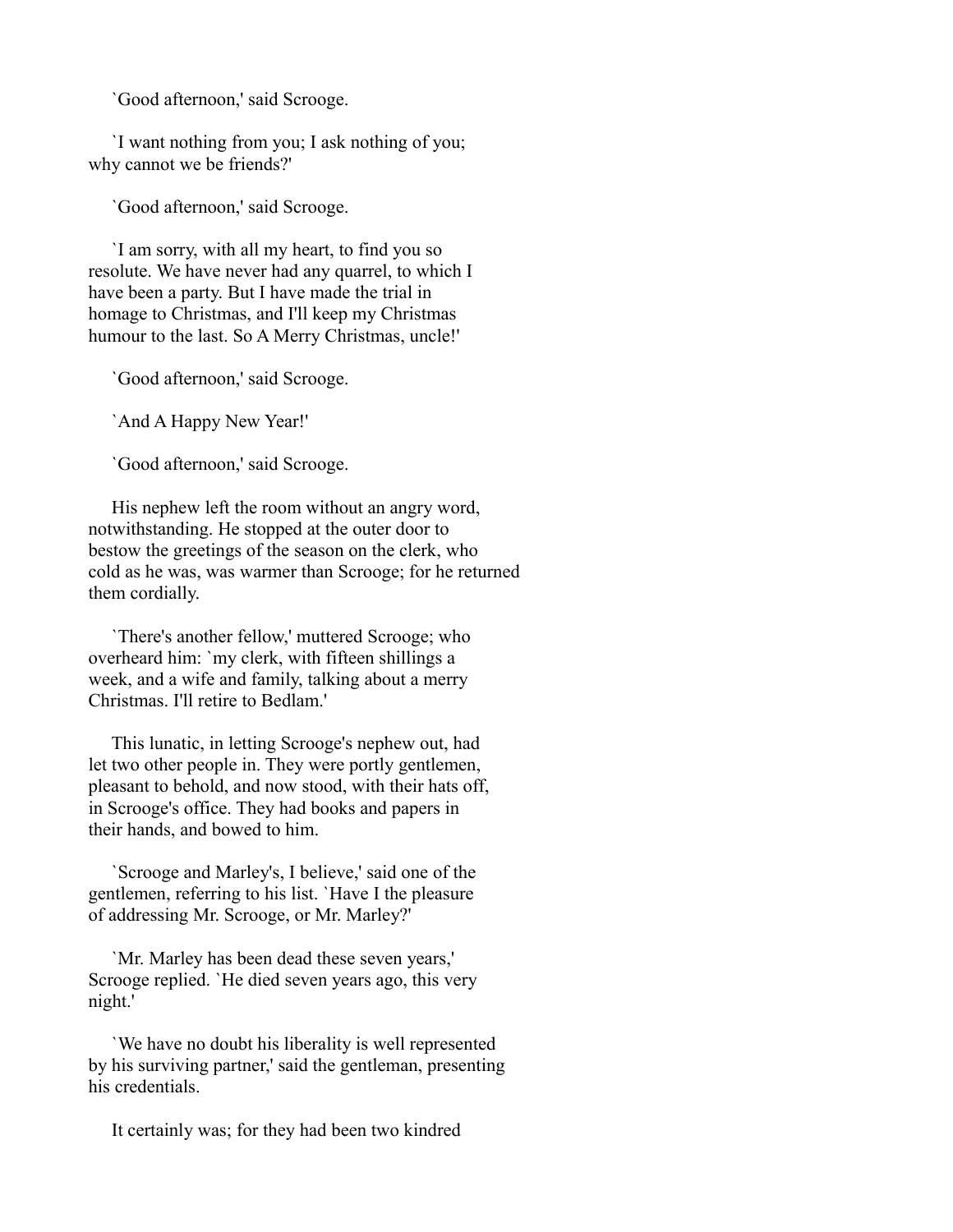spirits. At the ominous word 'liberality,' Scrooge frowned, and shook his head, and handed the credentials back.

 `At this festive season of the year, Mr. Scrooge,' said the gentleman, taking up a pen, 'it is more than usually desirable that we should make some slight provision for the Poor and Destitute, who suffer greatly at the present time. Many thousands are in want of common necessaries; hundreds of thousands are in want of common comforts, sir.'

`Are there no prisons?' asked Scrooge.

 `Plenty of prisons,' said the gentleman, laying down the pen again.

 `And the Union workhouses?' demanded Scrooge. `Are they still in operation?'

 `They are. Still,' returned the gentleman, `I wish I could say they were not.'

 `The Treadmill and the Poor Law are in full vigour, then?' said Scrooge.

`Both very busy, sir.'

 `Oh! I was afraid, from what you said at first, that something had occurred to stop them in their useful course,' said Scrooge. `I'm very glad to hear it.'

 `Under the impression that they scarcely furnish Christian cheer of mind or body to the multitude,' returned the gentleman, `a few of us are endeavouring to raise a fund to buy the Poor some meat and drink. and means of warmth. We choose this time, because it is a time, of all others, when Want is keenly felt, and Abundance rejoices. What shall I put you down for?'

`Nothing!' Scrooge replied.

`You wish to be anonymous?'

 `I wish to be left alone,' said Scrooge. `Since you ask me what I wish, gentlemen, that is my answer. I don't make merry myself at Christmas and I can't afford to make idle people merry. I help to support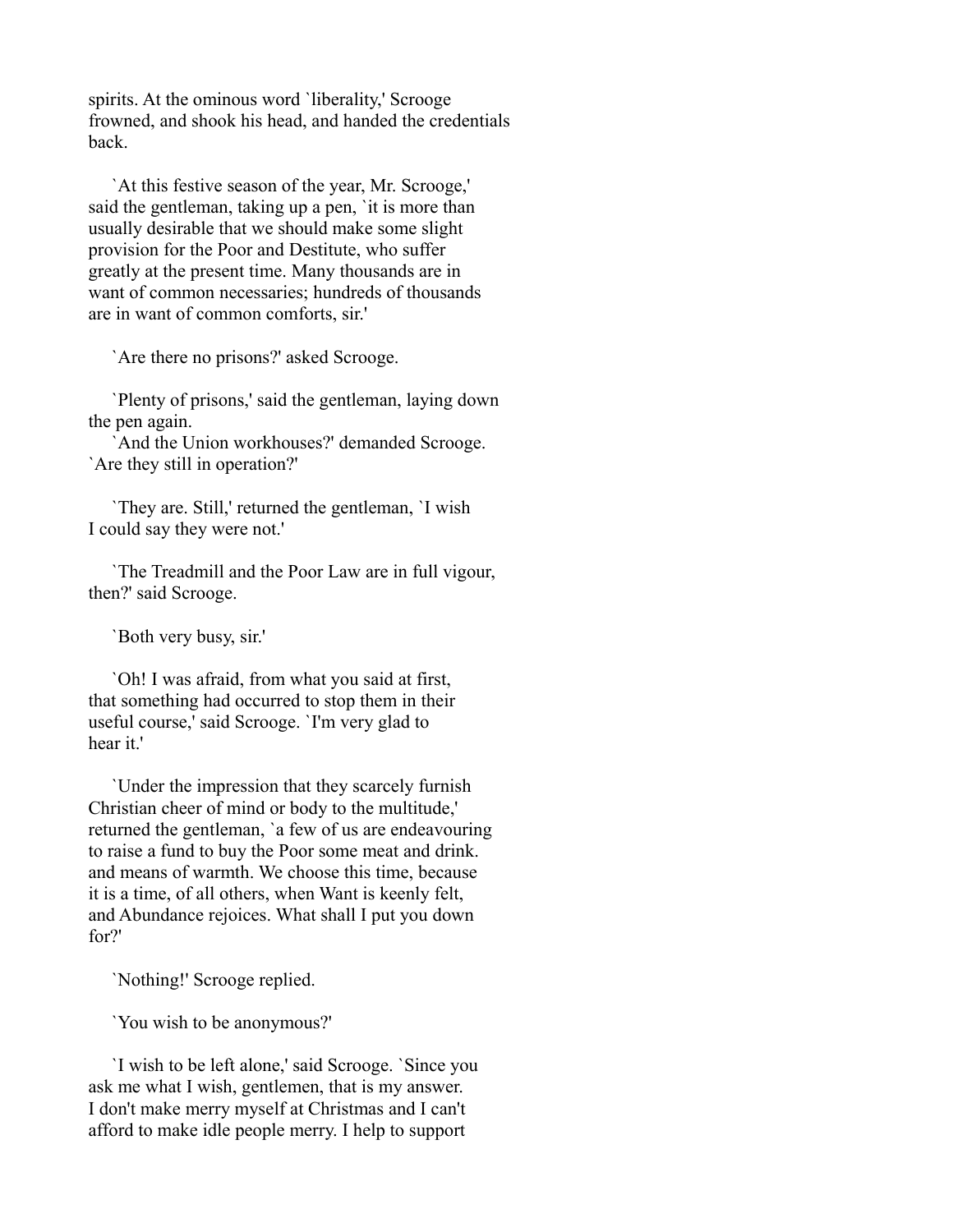the establishments I have mentioned -- they cost enough; and those who are badly off must go there.'

`Many can't go there; and many would rather die.'

 `If they would rather die,' said Scrooge, `they had better do it, and decrease the surplus population. Besides -- excuse me -- I don't know that.'

`But you might know it,' observed the gentleman.

 `It's not my business,' Scrooge returned. `It's enough for a man to understand his own business, and not to interfere with other people's. Mine occupies me constantly. Good afternoon, gentlemen!'

 Seeing clearly that it would be useless to pursue their point, the gentlemen withdrew. Scrooge returned his labours with an improved opinion of himself, and in a more facetious temper than was usual with him.

 Meanwhile the fog and darkness thickened so, that people ran about with flaring links, proffering their services to go before horses in carriages, and conduct them on their way. The ancient tower of a church, whose gruff old bell was always peeping slily down at Scrooge out of a Gothic window in the wall, became invisible, and struck the hours and quarters in the clouds, with tremulous vibrations afterwards as if its teeth were chattering in its frozen head up there. The cold became intense. In the main street at the corner of the court, some labourers were repairing the gas-pipes, and had lighted a great fire in a brazier, round which a party of ragged men and boys were gathered: warming their hands and winking their eyes before the blaze in rapture. The water-plug being left in solitude, its overflowing sullenly congealed, and turned to misanthropic ice. The brightness of the shops where holly sprigs and berries crackled in the lamp heat of the windows, made pale faces ruddy as they passed. Poulterers' and grocers' trades became a splendid joke; a glorious pageant, with which it was next to impossible to believe that such dull principles as bargain and sale had anything to do. The Lord Mayor, in the stronghold of the mighty Mansion House, gave orders to his fifty cooks and butlers to keep Christmas as a Lord Mayor's household should; and even the little tailor, whom he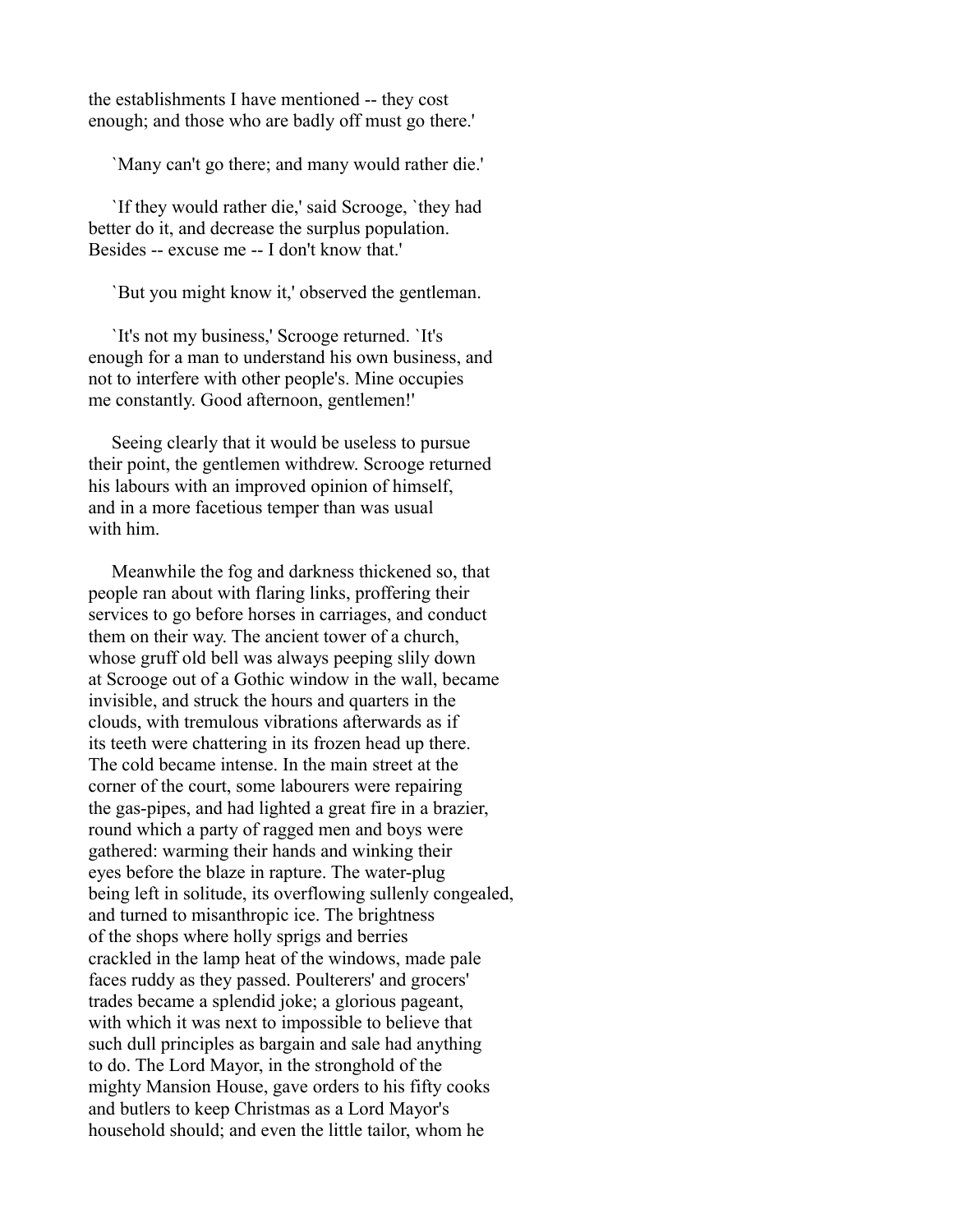had fined five shillings on the previous Monday for being drunk and bloodthirsty in the streets, stirred up to-morrow's pudding in his garret, while his lean wife and the baby sallied out to buy the beef.

 Foggier yet, and colder! Piercing, searching, biting cold. If the good Saint Dunstan had but nipped the Evil Spirit's nose with a touch of such weather as that, instead of using his familiar weapons, then indeed he would have roared to lusty purpose. The owner of one scant young nose, gnawed and mumbled by the hungry cold as bones are gnawed by dogs, stooped down at Scrooge's keyhole to regale him with a Christmas carol: but at the first sound of

> `God bless you, merry gentleman! May nothing you dismay!'

Scrooge seized the ruler with such energy of action, that the singer fled in terror, leaving the keyhole to the fog and even more congenial frost.

 At length the hour of shutting up the countinghouse arrived. With an ill-will Scrooge dismounted from his stool, and tacitly admitted the fact to the expectant clerk in the Tank, who instantly snuffed his candle out, and put on his hat.

 `You'll want all day to-morrow, I suppose?' said Scrooge.

`If quite convenient, sir.'

 `It's not convenient,' said Scrooge, `and it's not fair. If I was to stop half-a-crown for it, you'd think yourself ill-used, I'll be bound?'

The clerk smiled faintly.

 `And yet,' said Scrooge, `you don't think me ill-used, when I pay a day's wages for no work.'

The clerk observed that it was only once a year.

 `A poor excuse for picking a man's pocket every twenty-fifth of December!' said Scrooge, buttoning his great-coat to the chin. `But I suppose you must have the whole day. Be here all the earlier next morning.'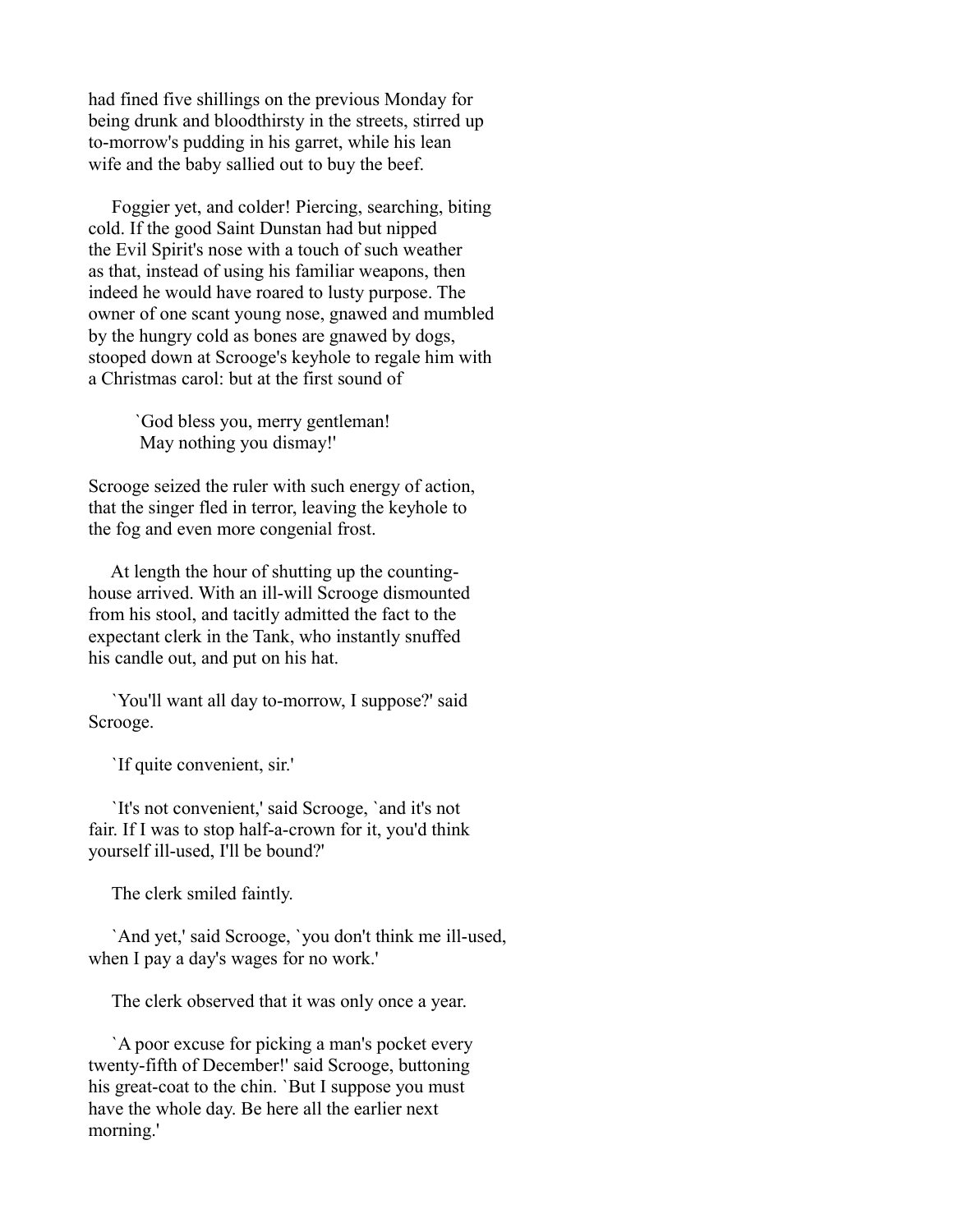The clerk promised that he would; and Scrooge walked out with a growl. The office was closed in a twinkling, and the clerk, with the long ends of his white comforter dangling below his waist (for he boasted no great-coat), went down a slide on Cornhill, at the end of a lane of boys, twenty times, in honour of its being Christmas Eve, and then ran home to Camden Town as hard as he could pelt, to play at blindman's-buff.

 Scrooge took his melancholy dinner in his usual melancholy tavern; and having read all the newspapers, and beguiled the rest of the evening with his banker's-book, went home to bed. He lived in chambers which had once belonged to his deceased partner. They were a gloomy suite of rooms, in a lowering pile of building up a yard, where it had so little business to be, that one could scarcely help fancying it must have run there when it was a young house, playing at hide-and-seek with other houses, and forgotten the way out again. It was old enough now, and dreary enough, for nobody lived in it but Scrooge, the other rooms being all let out as offices. The yard was so dark that even Scrooge, who knew its every stone, was fain to grope with his hands. The fog and frost so hung about the black old gateway of the house, that it seemed as if the Genius of the Weather sat in mournful meditation on the threshold.

 Now, it is a fact, that there was nothing at all particular about the knocker on the door, except that it was very large. It is also a fact, that Scrooge had seen it, night and morning, during his whole residence in that place; also that Scrooge had as little of what is called fancy about him as any man in the city of London, even including -- which is a bold word -- the corporation, aldermen, and livery. Let it also be borne in mind that Scrooge had not bestowed one thought on Marley, since his last mention of his seven years' dead partner that afternoon. And then let any man explain to me, if he can, how it happened that Scrooge, having his key in the lock of the door, saw in the knocker, without its undergoing any intermediate process of change -- not a knocker, but Marley's face.

 Marley's face. It was not in impenetrable shadow as the other objects in the yard were, but had a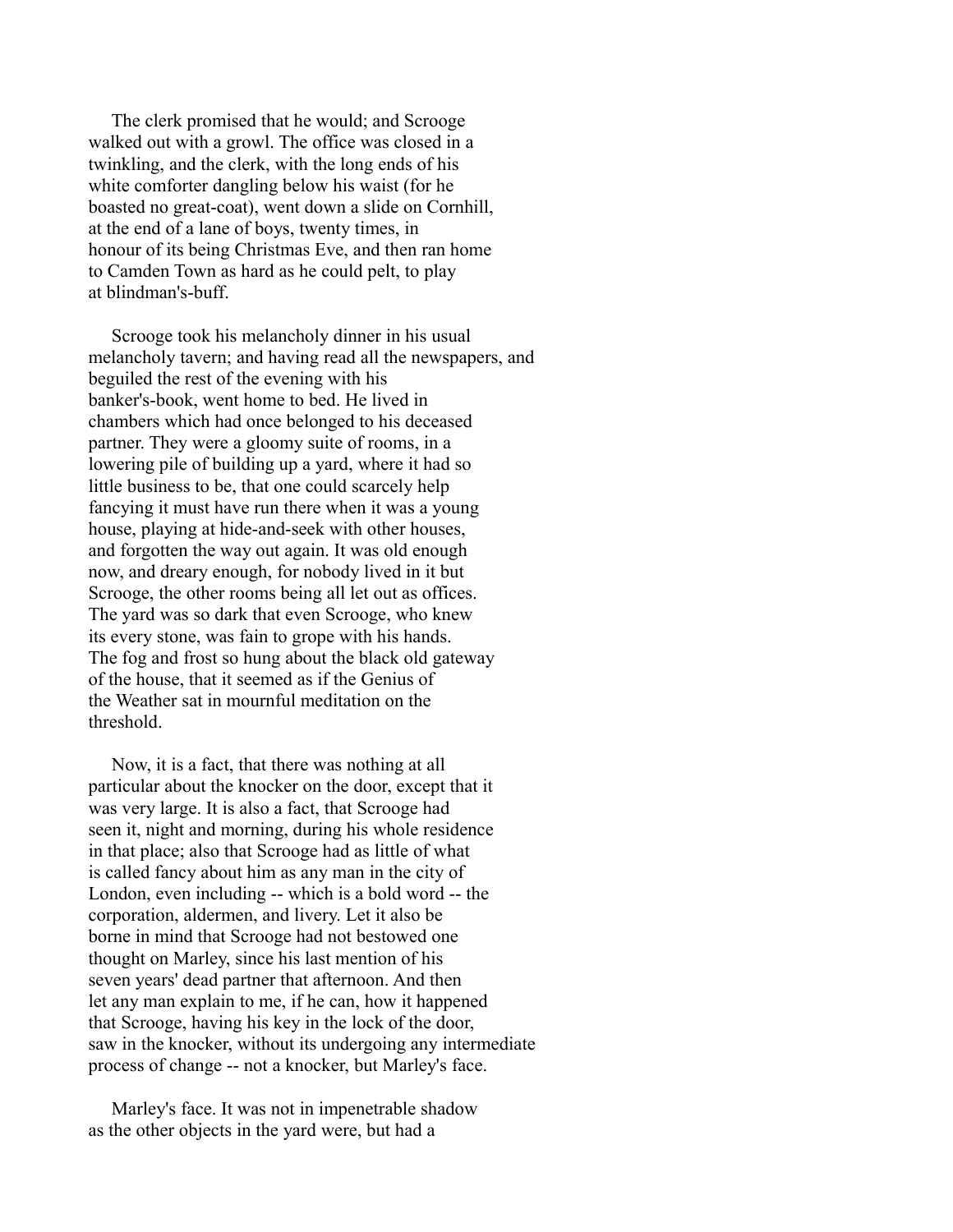dismal light about it, like a bad lobster in a dark cellar. It was not angry or ferocious, but looked at Scrooge as Marley used to look: with ghostly spectacles turned up on its ghostly forehead. The hair was curiously stirred, as if by breath or hot air; and, though the eyes were wide open, they were perfectly motionless. That, and its livid colour, made it horrible; but its horror seemed to be in spite of the face and beyond its control, rather than a part or its own expression.

 As Scrooge looked fixedly at this phenomenon, it was a knocker again.

 To say that he was not startled, or that his blood was not conscious of a terrible sensation to which it had been a stranger from infancy, would be untrue. But he put his hand upon the key he had relinquished, turned it sturdily, walked in, and lighted his candle.

 He did pause, with a moment's irresolution, before he shut the door; and he did look cautiously behind it first, as if he half-expected to be terrified with the sight of Marley's pigtail sticking out into the hall. But there was nothing on the back of the door, except the screws and nuts that held the knocker on, so he said `Pooh, pooh!' and closed it with a bang.

 The sound resounded through the house like thunder. Every room above, and every cask in the wine-merchant's cellars below, appeared to have a separate peal of echoes of its own. Scrooge was not a man to be frightened by echoes. He fastened the door, and walked across the hall, and up the stairs; slowly too: trimming his candle as he went.

 You may talk vaguely about driving a coach-and-six up a good old flight of stairs, or through a bad young Act of Parliament; but I mean to say you might have got a hearse up that staircase, and taken it broadwise, with the splinter-bar towards the wall and the door towards the balustrades: and done it easy. There was plenty of width for that, and room to spare; which is perhaps the reason why Scrooge thought he saw a locomotive hearse going on before him in the gloom. Half a dozen gas-lamps out of the street wouldn't have lighted the entry too well, so you may suppose that it was pretty dark with Scrooge's dip.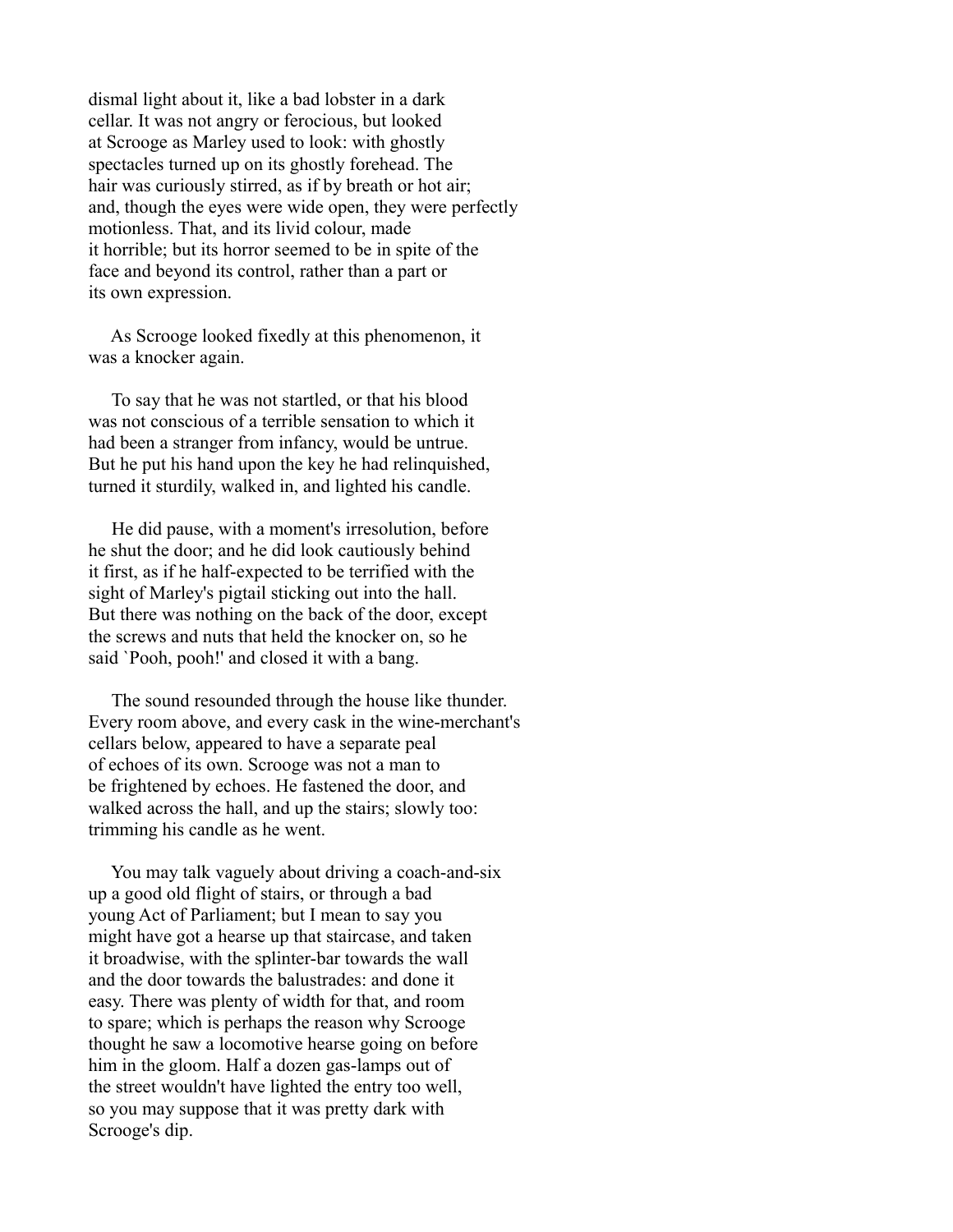Up Scrooge went, not caring a button for that. Darkness is cheap, and Scrooge liked it. But before he shut his heavy door, he walked through his rooms to see that all was right. He had just enough recollection of the face to desire to do that.

 Sitting-room, bedroom, lumber-room. All as they should be. Nobody under the table, nobody under the sofa; a small fire in the grate; spoon and basin ready; and the little saucepan of gruel (Scrooge had a cold in his head) upon the hob. Nobody under the bed; nobody in the closet; nobody in his dressing-gown, which was hanging up in a suspicious attitude against the wall. Lumber-room as usual. Old fire-guards, old shoes, two fish-baskets, washing-stand on three legs, and a poker.

 Quite satisfied, he closed his door, and locked himself in; double-locked himself in, which was not his custom. Thus secured against surprise, he took off his cravat; put on his dressing-gown and slippers, and his nightcap; and sat down before the fire to take his gruel.

 It was a very low fire indeed; nothing on such a bitter night. He was obliged to sit close to it, and brood over it, before he could extract the least sensation of warmth from such a handful of fuel. The fireplace was an old one, built by some Dutch merchant long ago, and paved all round with quaint Dutch tiles, designed to illustrate the Scriptures. There were Cains and Abels, Pharaohs' daughters; Queens of Sheba, Angelic messengers descending through the air on clouds like feather-beds, Abrahams, Belshazzars, Apostles putting off to sea in butter-boats, hundreds of figures to attract his thoughts - and yet that face of Marley, seven years dead, came like the ancient Prophet's rod, and swallowed up the whole. If each smooth tile had been a blank at first, with power to shape some picture on its surface from the disjointed fragments of his thoughts, there would have been a copy of old Marley's head on every one.

 `Humbug!' said Scrooge; and walked across the room.

 After several turns, he sat down again. As he threw his head back in the chair, his glance happened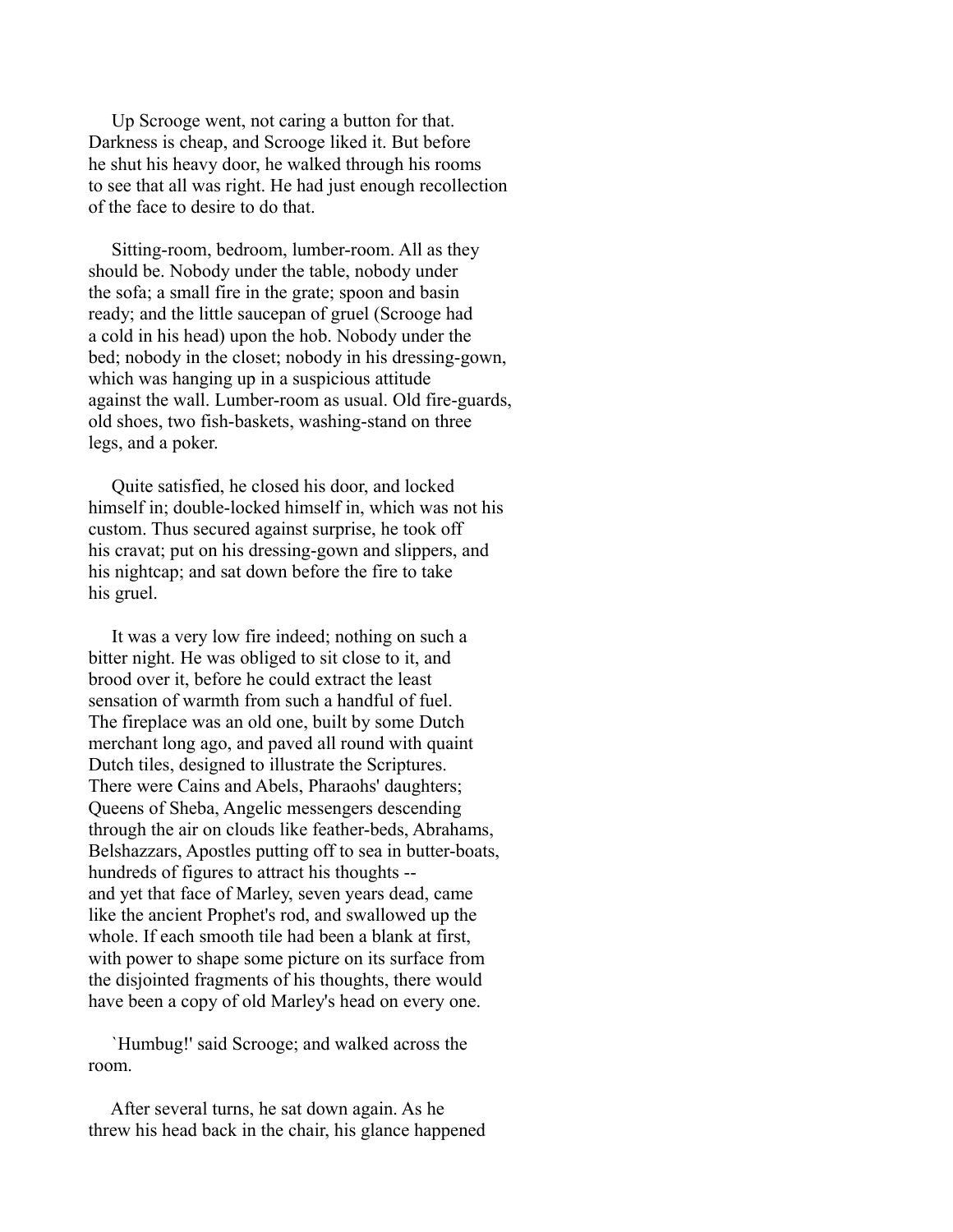to rest upon a bell, a disused bell, that hung in the room, and communicated for some purpose now forgotten with a chamber in the highest story of the building. It was with great astonishment, and with a strange, inexplicable dread, that as he looked, he saw this bell begin to swing. It swung so softly in the outset that it scarcely made a sound; but soon it rang out loudly, and so did every bell in the house.

 This might have lasted half a minute, or a minute, but it seemed an hour. The bells ceased as they had begun, together. They were succeeded by a clanking noise, deep down below; as if some person were dragging a heavy chain over the casks in the wine merchant's cellar. Scrooge then remembered to have heard that ghosts in haunted houses were described as dragging chains.

 The cellar-door flew open with a booming sound, and then he heard the noise much louder, on the floors below; then coming up the stairs; then coming straight towards his door.

`It's humbug still!' said Scrooge. `I won't believe it.'

 His colour changed though, when, without a pause, it came on through the heavy door, and passed into the room before his eyes. Upon its coming in, the dying flame leaped up, as though it cried `I know him; Marley's Ghost!' and fell again.

 The same face: the very same. Marley in his pigtail, usual waistcoat, tights and boots; the tassels on the latter bristling, like his pigtail, and his coat-skirts, and the hair upon his head. The chain he drew was clasped about his middle. It was long, and wound about him like a tail; and it was made (for Scrooge observed it closely) of cash-boxes, keys, padlocks, ledgers, deeds, and heavy purses wrought in steel. His body was transparent; so that Scrooge, observing him, and looking through his waistcoat, could see the two buttons on his coat behind.

 Scrooge had often heard it said that Marley had no bowels, but he had never believed it until now.

 No, nor did he believe it even now. Though he looked the phantom through and through, and saw it standing before him; though he felt the chilling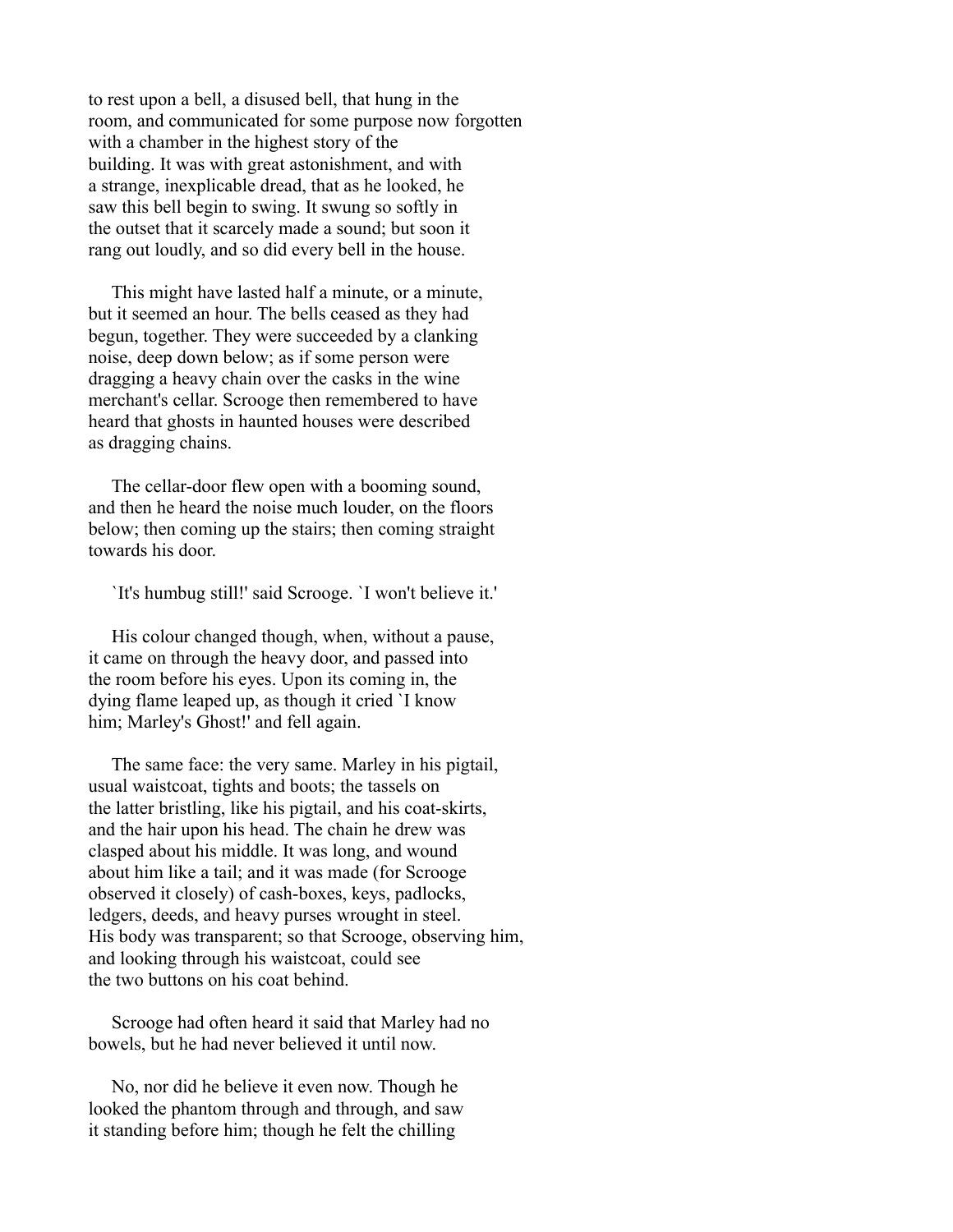influence of its death-cold eyes; and marked the very texture of the folded kerchief bound about its head and chin, which wrapper he had not observed before; he was still incredulous, and fought against his senses.

 `How now!' said Scrooge, caustic and cold as ever. `What do you want with me?'

`Much!' -- Marley's voice, no doubt about it.

`Who are you?'

`Ask me who I was.'

 `Who were you then?' said Scrooge, raising his voice. `You're particular, for a shade.' He was going to say `to a shade,' but substituted this, as more appropriate.

`In life I was your partner, Jacob Marley.'

 `Can you -- can you sit down?' asked Scrooge, looking doubtfully at him.

`I can.'

`Do it, then.'

 Scrooge asked the question, because he didn't know whether a ghost so transparent might find himself in a condition to take a chair; and felt that in the event of its being impossible, it might involve the necessity of an embarrassing explanation. But the ghost sat down on the opposite side of the fireplace, as if he were quite used to it.

`You don't believe in me,' observed the Ghost.

`I don't.' said Scrooge.

 `What evidence would you have of my reality beyond that of your senses?'

`I don't know,' said Scrooge.

`Why do you doubt your senses?'

 `Because,' said Scrooge, `a little thing affects them. A slight disorder of the stomach makes them cheats. You may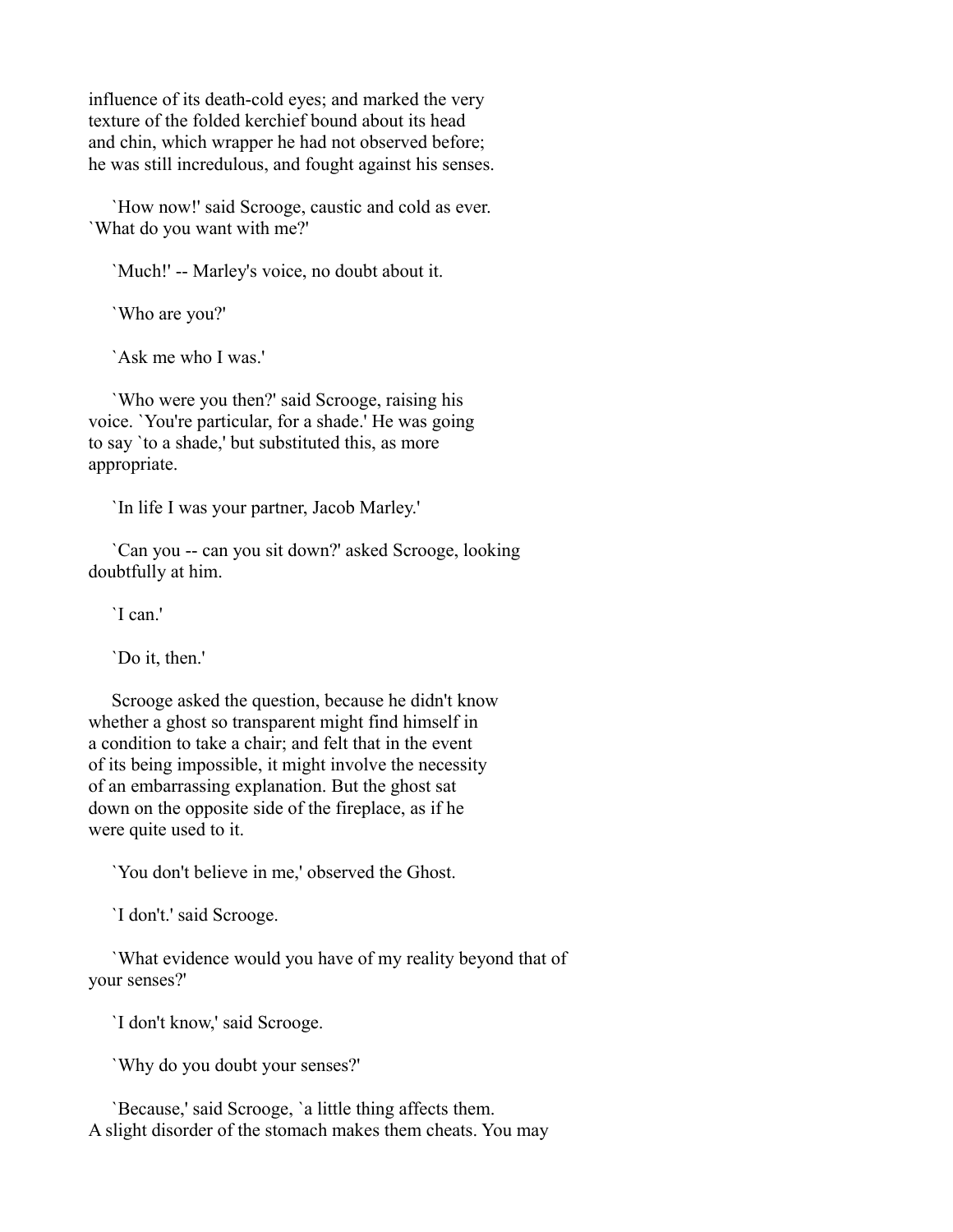be an undigested bit of beef, a blot of mustard, a crumb of cheese, a fragment of an underdone potato. There's more of gravy than of grave about you, whatever you are!'

 Scrooge was not much in the habit of cracking jokes, nor did he feel, in his heart, by any means waggish then. The truth is, that he tried to be smart, as a means of distracting his own attention, and keeping down his terror; for the spectre's voice disturbed the very marrow in his bones.

 To sit, staring at those fixed glazed eyes, in silence for a moment, would play, Scrooge felt, the very deuce with him. There was something very awful, too, in the spectre's being provided with an infernal atmosphere of its own. Scrooge could not feel it himself, but this was clearly the case; for though the Ghost sat perfectly motionless, its hair, and skirts, and tassels, were still agitated as by the hot vapour from an oven.

 `You see this toothpick?' said Scrooge, returning quickly to the charge, for the reason just assigned; and wishing, though it were only for a second, to divert the vision's stony gaze from himself.

`I do,' replied the Ghost.

`You are not looking at it,' said Scrooge.

`But I see it,' said the Ghost, `notwithstanding.'

 `Well!' returned Scrooge, `I have but to swallow this, and be for the rest of my days persecuted by a legion of goblins, all of my own creation. Humbug, I tell you! humbug!'

 At this the spirit raised a frightful cry, and shook its chain with such a dismal and appalling noise, that Scrooge held on tight to his chair, to save himself from falling in a swoon. But how much greater was his horror, when the phantom taking off the bandage round its head, as if it were too warm to wear indoors, its lower jaw dropped down upon its breast!

 Scrooge fell upon his knees, and clasped his hands before his face.

`Mercy!' he said. `Dreadful apparition, why do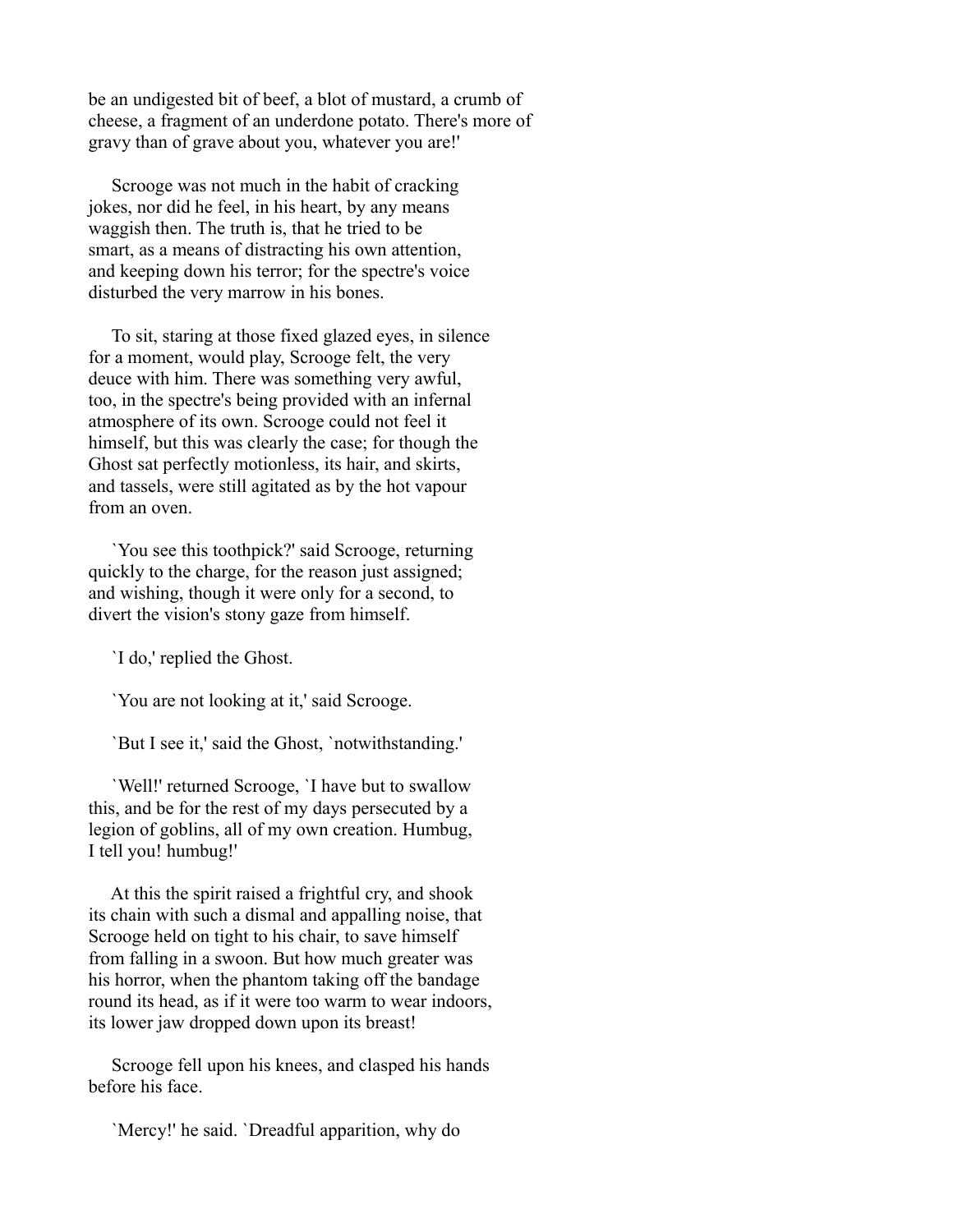you trouble me?'

 `Man of the worldly mind!' replied the Ghost, `do you believe in me or not?'

 `I do,' said Scrooge. `I must. But why do spirits walk the earth, and why do they come to me?'

 `It is required of every man,' the Ghost returned, `that the spirit within him should walk abroad among his fellowmen, and travel far and wide; and if that spirit goes not forth in life, it is condemned to do so after death. It is doomed to wander through the world -- oh, woe is me! -- and witness what it cannot share, but might have shared on earth, and turned to happiness!'

 Again the spectre raised a cry, and shook its chain and wrung its shadowy hands.

 `You are fettered,' said Scrooge, trembling. `Tell me why?'

 `I wear the chain I forged in life,' replied the Ghost. `I made it link by link, and yard by yard; I girded it on of my own free will, and of my own free will I wore it. Is its pattern strange to you?'

Scrooge trembled more and more.

 `Or would you know,' pursued the Ghost, `the weight and length of the strong coil you bear yourself? It was full as heavy and as long as this, seven Christmas Eves ago. You have laboured on it, since. It is a ponderous chain!'

 Scrooge glanced about him on the floor, in the expectation of finding himself surrounded by some fifty or sixty fathoms of iron cable: but he could see nothing.

 `Jacob,' he said, imploringly. `Old Jacob Marley, tell me more. Speak comfort to me, Jacob!'

 `I have none to give,' the Ghost replied. `It comes from other regions, Ebenezer Scrooge, and is conveyed by other ministers, to other kinds of men. Nor can I tell you what I would. A very little more, is all permitted to me. I cannot rest, I cannot stay, I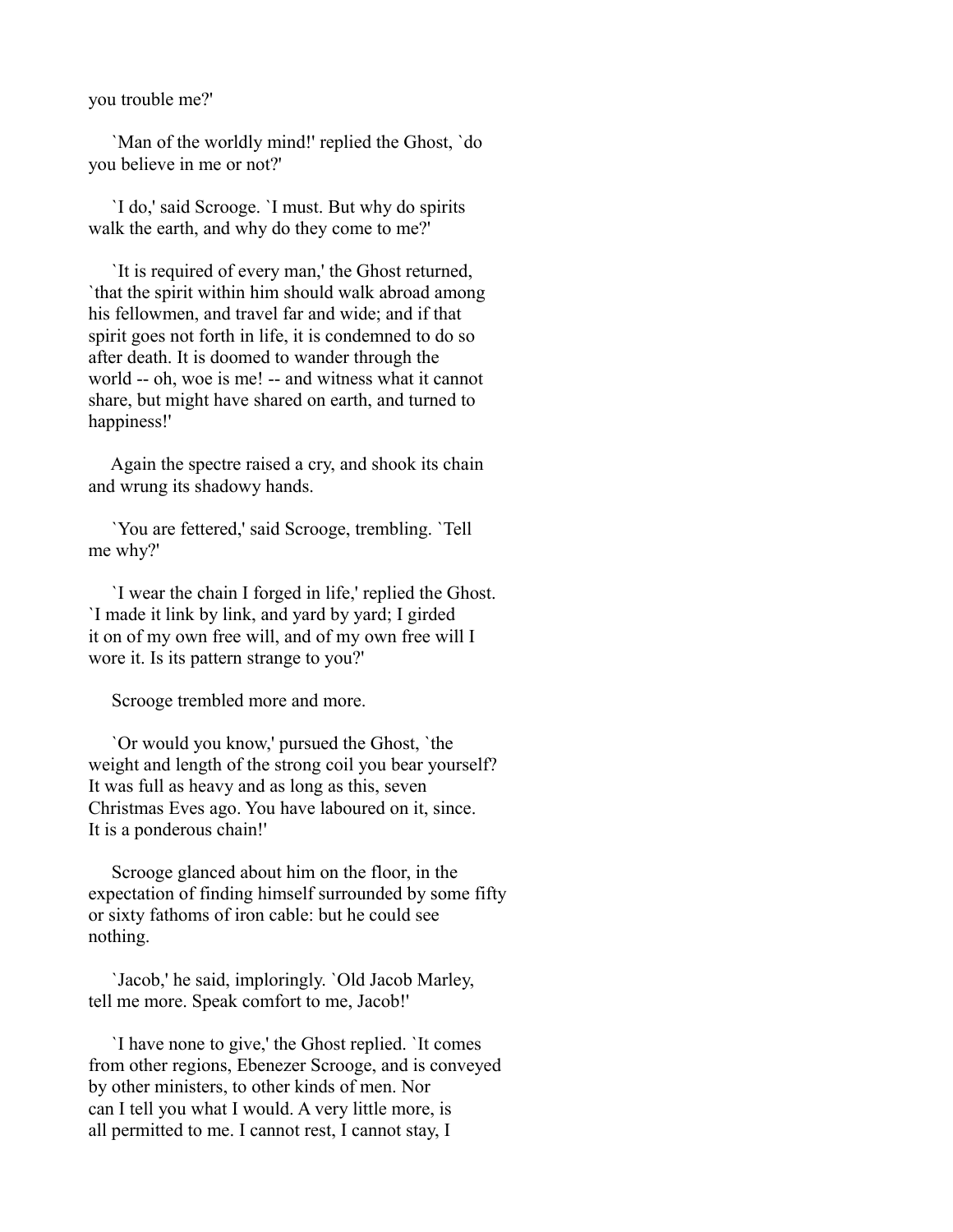cannot linger anywhere. My spirit never walked beyond our counting-house -- mark me! -- in life my spirit never roved beyond the narrow limits of our money-changing hole; and weary journeys lie before me!'

 It was a habit with Scrooge, whenever he became thoughtful, to put his hands in his breeches pockets. Pondering on what the Ghost had said, he did so now, but without lifting up his eyes, or getting off his knees.

 `You must have been very slow about it, Jacob,' Scrooge observed, in a business-like manner, though with humility and deference.

`Slow!' the Ghost repeated.

 `Seven years dead,' mused Scrooge. `And travelling all the time!'

 `The whole time,' said the Ghost. `No rest, no peace. Incessant torture of remorse.'

`You travel fast?' said Scrooge.

`On the wings of the wind,' replied the Ghost.

 `You might have got over a great quantity of ground in seven years,' said Scrooge.

 The Ghost, on hearing this, set up another cry, and clanked its chain so hideously in the dead silence of the night, that the Ward would have been justified in indicting it for a nuisance.

 `Oh! captive, bound, and double-ironed,' cried the phantom, `not to know, that ages of incessant labour, by immortal creatures, for this earth must pass into eternity before the good of which it is susceptible is all developed. Not to know that any Christian spirit working kindly in its little sphere, whatever it may be, will find its mortal life too short for its vast means of usefulness. Not to know that no space of regret can make amends for one life's opportunity misused! Yet such was I! Oh! such was I!'

 `But you were always a good man of business, Jacob,' faltered Scrooge, who now began to apply this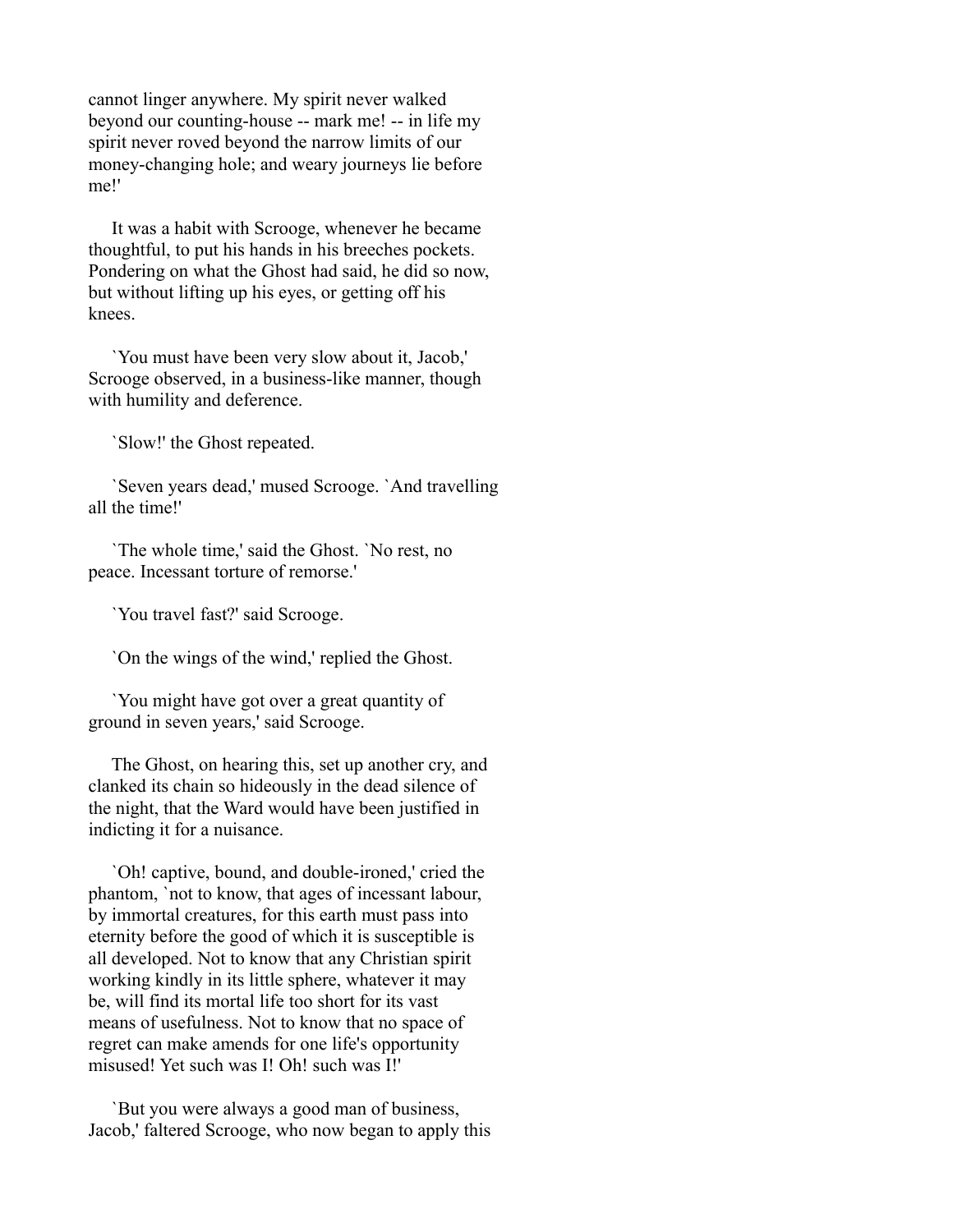to himself.

 `Business!' cried the Ghost, wringing its hands again. `Mankind was my business. The common welfare was my business; charity, mercy, forbearance, and benevolence, were, all, my business. The dealings of my trade were but a drop of water in the comprehensive ocean of my business!'

 It held up its chain at arm's length, as if that were the cause of all its unavailing grief, and flung it heavily upon the ground again.

 `At this time of the rolling year,' the spectre said `I suffer most. Why did I walk through crowds of fellow-beings with my eyes turned down, and never raise them to that blessed Star which led the Wise Men to a poor abode! Were there no poor homes to which its light would have conducted me!'

 Scrooge was very much dismayed to hear the spectre going on at this rate, and began to quake exceedingly.

 `Hear me!' cried the Ghost. `My time is nearly gone.'

 `I will,' said Scrooge. `But don't be hard upon me! Don't be flowery, Jacob! Pray!' `How it is that I appear before you in a shape that you can see, I may not tell. I have sat invisible beside you many and many a day.'

 It was not an agreeable idea. Scrooge shivered, and wiped the perspiration from his brow.

 `That is no light part of my penance,' pursued the Ghost. `I am here to-night to warn you, that you have yet a chance and hope of escaping my fate. A chance and hope of my procuring, Ebenezer.'

 `You were always a good friend to me,' said Scrooge. `Thank `ee!'

 `You will be haunted,' resumed the Ghost, `by Three Spirits.'

 Scrooge's countenance fell almost as low as the Ghost's had done.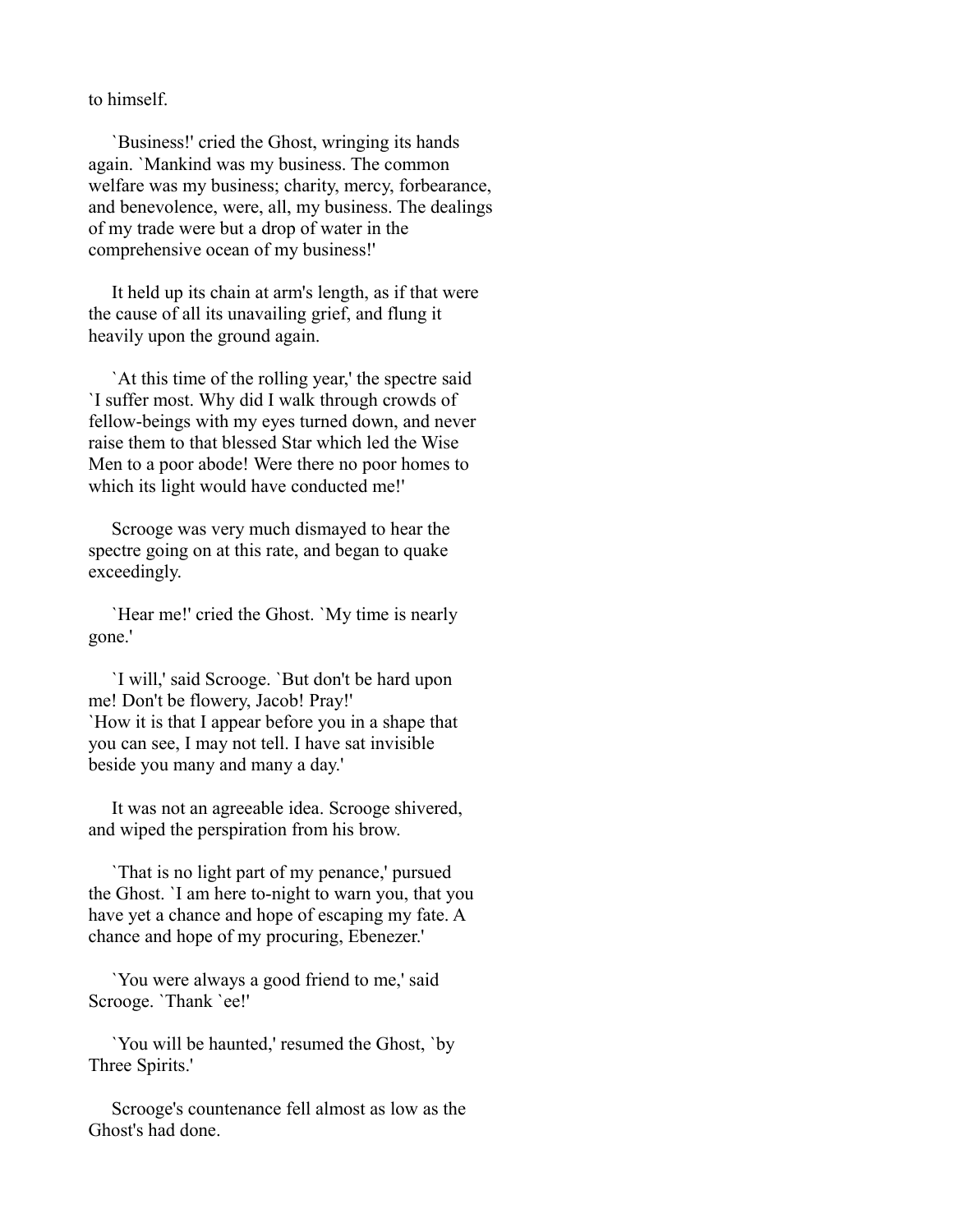`Is that the chance and hope you mentioned, Jacob?' he demanded, in a faltering voice.

`It is.'

`I -- I think I'd rather not,' said Scrooge.

 `Without their visits,' said the Ghost, `you cannot hope to shun the path I tread. Expect the first tomorrow, when the bell tolls One.'

 `Couldn't I take `em all at once, and have it over, Jacob?' hinted Scrooge.

 `Expect the second on the next night at the same hour. The third upon the next night when the last stroke of Twelve has ceased to vibrate. Look to see me no more; and look that, for your own sake, you remember what has passed between us!'

 When it had said these words, the spectre took its wrapper from the table, and bound it round its head, as before. Scrooge knew this, by the smart sound its teeth made, when the jaws were brought together by the bandage. He ventured to raise his eyes again, and found his supernatural visitor confronting him in an erect attitude, with its chain wound over and about its arm.

 The apparition walked backward from him; and at every step it took, the window raised itself a little, so that when the spectre reached it, it was wide open.

 It beckoned Scrooge to approach, which he did. When they were within two paces of each other, Marley's Ghost held up its hand, warning him to come no nearer. Scrooge stopped.

 Not so much in obedience, as in surprise and fear: for on the raising of the hand, he became sensible of confused noises in the air; incoherent sounds of lamentation and regret; wailings inexpressibly sorrowful and self-accusatory. The spectre, after listening for a moment, joined in the mournful dirge; and floated out upon the bleak, dark night.

 Scrooge followed to the window: desperate in his curiosity. He looked out.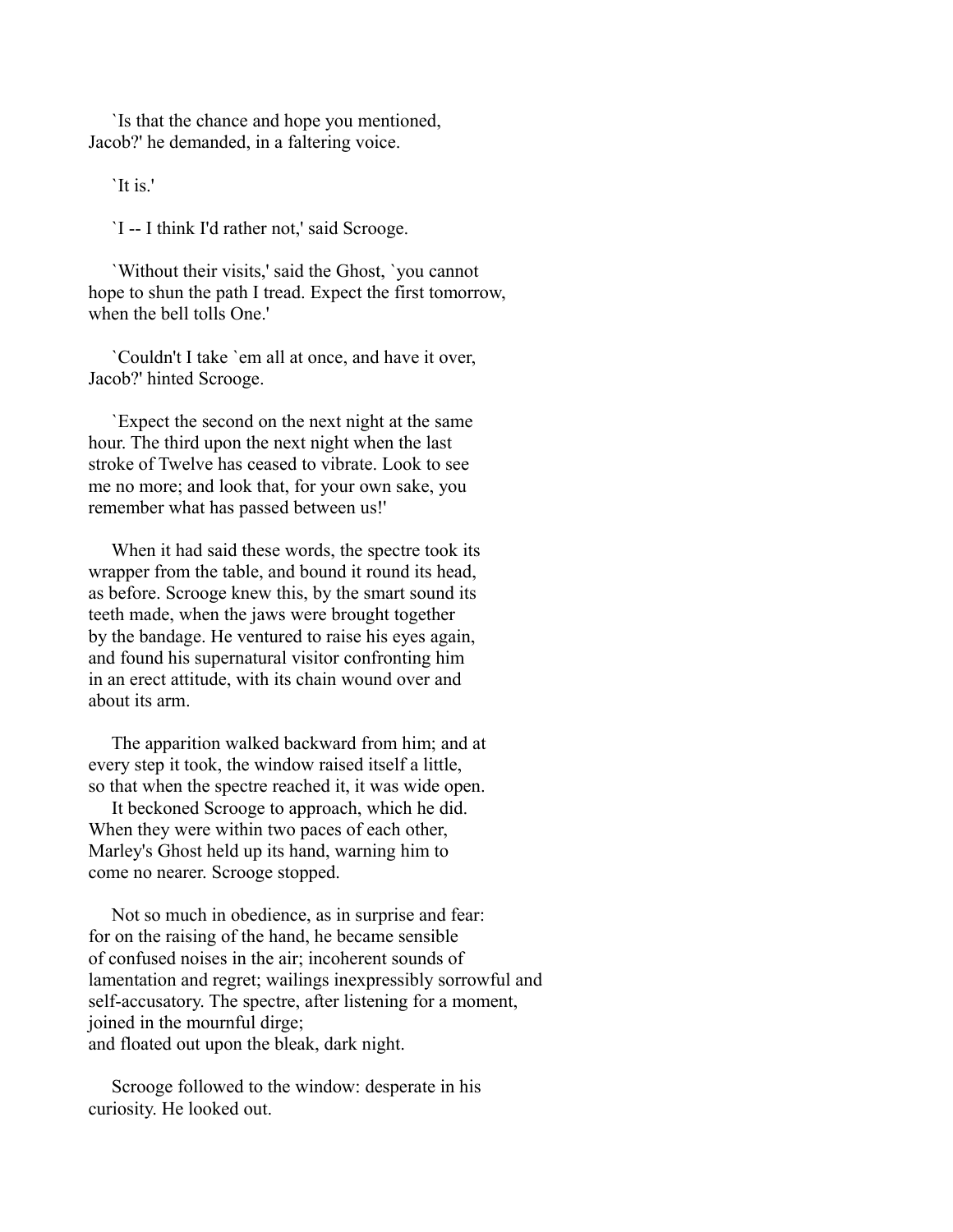The air was filled with phantoms, wandering hither and thither in restless haste, and moaning as they went. Every one of them wore chains like Marley's Ghost; some few (they might be guilty governments) were linked together; none were free. Many had been personally known to Scrooge in their lives. He had been quite familiar with one old ghost, in a white waistcoat, with a monstrous iron safe attached to its ankle, who cried piteously at being unable to assist a wretched woman with an infant, whom it saw below, upon a door-step. The misery with them all was, clearly, that they sought to interfere, for good, in human matters, and had lost the power for ever.

 Whether these creatures faded into mist, or mist enshrouded them, he could not tell. But they and their spirit voices faded together; and the night became as it had been when he walked home.

 Scrooge closed the window, and examined the door by which the Ghost had entered. It was double-locked, as he had locked it with his own hands, and the bolts were undisturbed. He tried to say `Humbug!' but stopped at the first syllable. And being, from the emotion he had undergone, or the fatigues of the day, or his glimpse of the Invisible World, or the dull conversation of the Ghost, or the lateness of the hour, much in need of repose; went straight to bed, without undressing, and fell asleep upon the instant.

## Stave 2: The First of the Three Spirits

 When Scrooge awoke, it was so dark, that looking out of bed, he could scarcely distinguish the transparent window from the opaque walls of his chamber. He was endeavouring to pierce the darkness with his ferret eyes, when the chimes of a neighbouring church struck the four quarters. So he listened for the hour.

 To his great astonishment the heavy bell went on from six to seven, and from seven to eight, and regularly up to twelve; then stopped. Twelve. It was past two when he went to bed. The clock was wrong. An icicle must have got into the works. Twelve.

 He touched the spring of his repeater, to correct this most preposterous clock. Its rapid little pulse beat twelve: and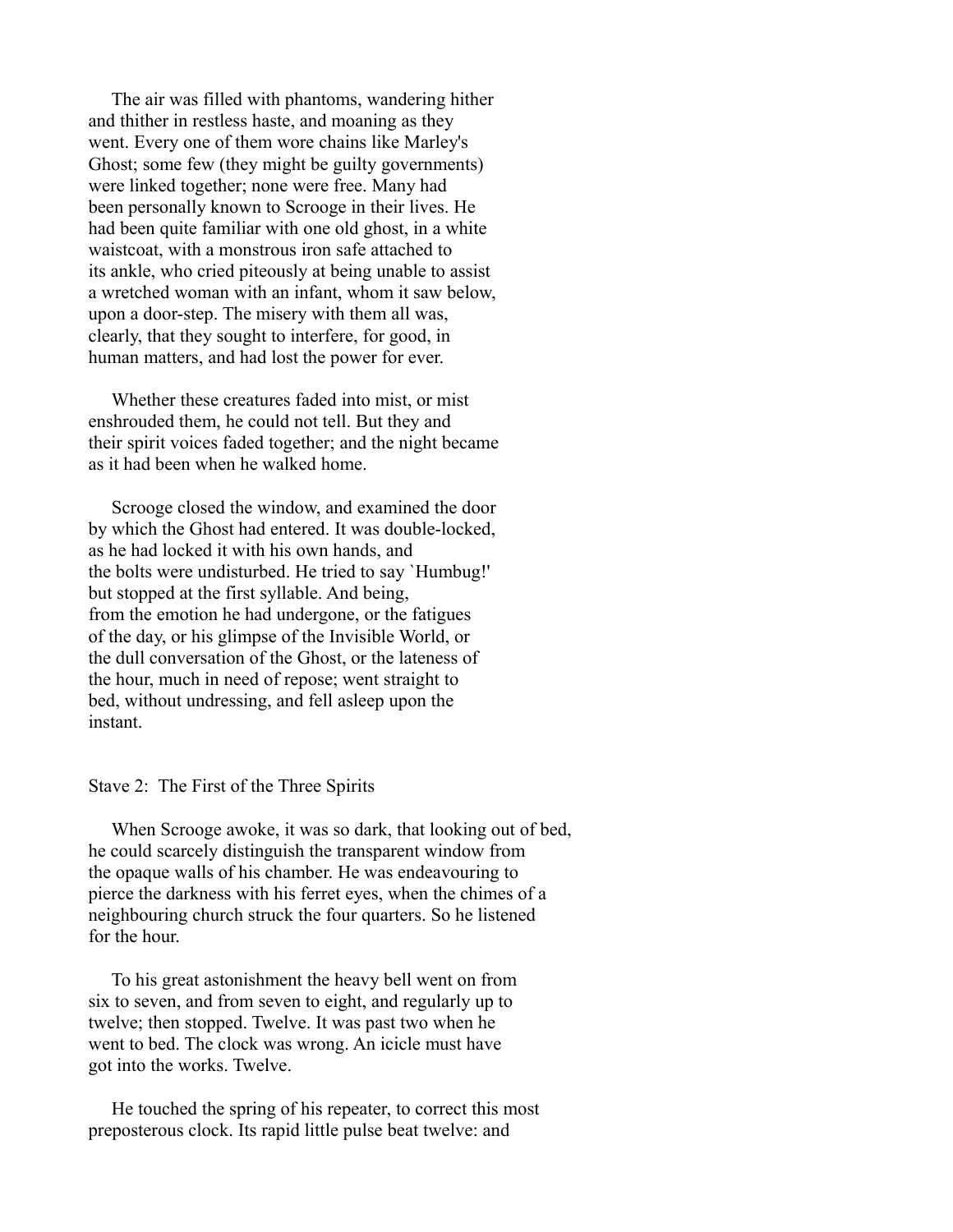stopped.

 `Why, it isn't possible,' said Scrooge, `that I can have slept through a whole day and far into another night. It isn't possible that anything has happened to the sun, and this is twelve at noon.'

 The idea being an alarming one, he scrambled out of bed, and groped his way to the window. He was obliged to rub the frost off with the sleeve of his dressing-gown before he could see anything; and could see very little then. All he could make out was, that it was still very foggy and extremely cold, and that there was no noise of people running to and with a deep, dull, hollow, melancholy One. Light flashed up in the room upon the instant, and the curtains of his bed were drawn.

 The curtains of his bed were drawn aside, I tell you, by a hand. Not the curtains at his feet, nor the curtains at his back, but those to which his face was addressed. The curtains of his bed were drawn aside; and Scrooge, starting up into a half-recumbent attitude, found himself face to face with the unearthly visitor who drew them: as close to it as I am now to you, and I am standing in the spirit at your elbow.

 It was a strange figure -- like a child: yet not so like a child as like an old man, viewed through some supernatural medium, which gave him the appearance of having receded from the view, and being diminished to a child's proportions. Its hair, which hung about its neck and down its back, was white as if with age; and yet the face had not a wrinkle in it, and the tenderest bloom was on the skin. The arms were very long and muscular; the hands the same, as if its hold were of uncommon strength. Its legs and feet, most delicately formed, were, like those upper members, bare. It wore a tunic of the purest white, and round its waist was bound a lustrous belt, the sheen of which was beautiful. It held a branch of fresh green holly in its hand; and, in singular contradiction of that wintry emblem, had its dress trimmed with summer flowers. But the strangest thing about it was, that from the crown of its head there sprung a bright clear jet of light, by which all this was visible; and which was doubtless the occasion of its using, in its duller moments, a great extinguisher for a cap, which it now held under its arm.

 Even this, though, when Scrooge looked at it with increasing steadiness, was not its strangest quality. For as its belt sparkled and glittered now in one part and now in another, and what was light one instant, at another time was dark, so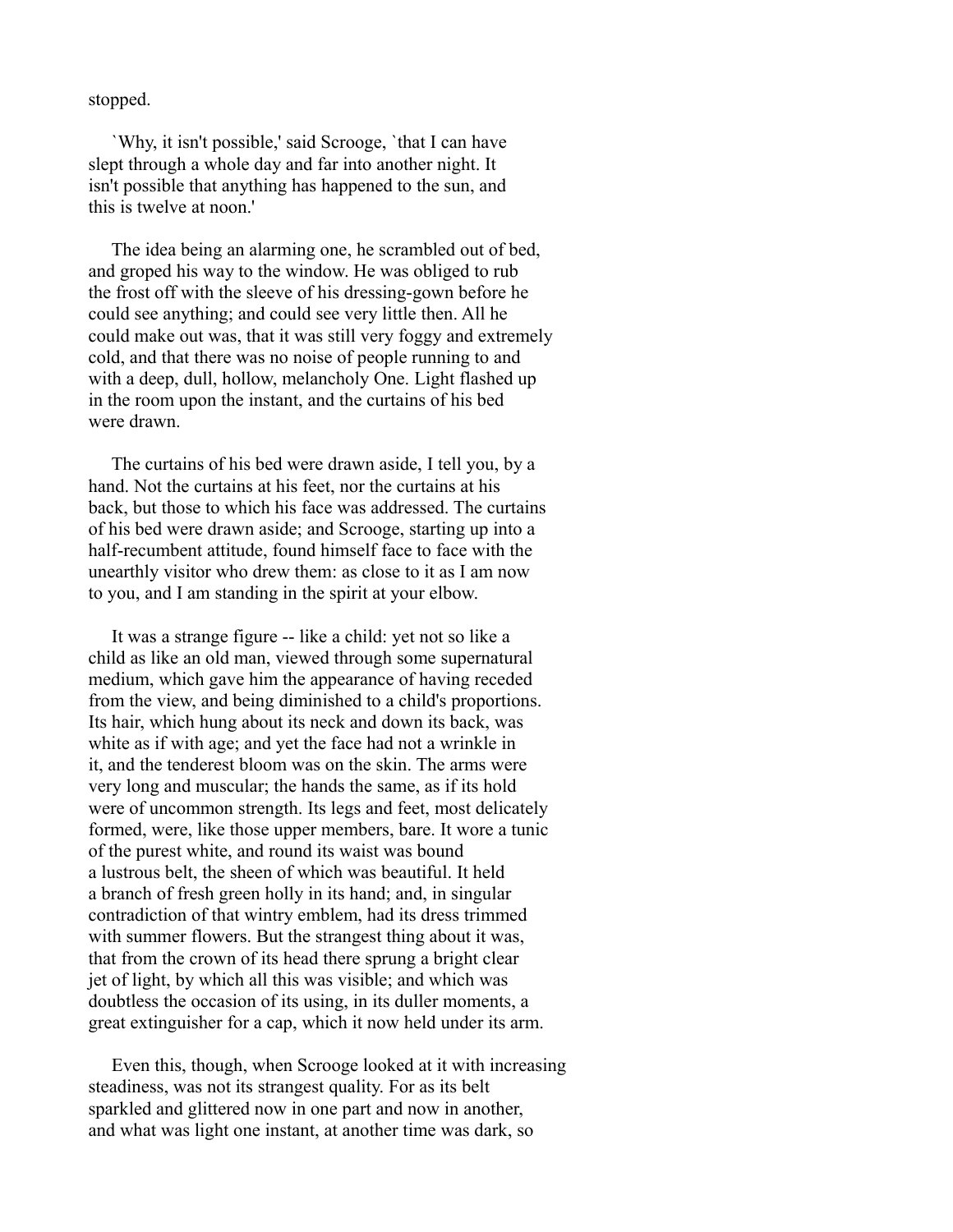the figure itself fluctuated in its distinctness: being now a thing with one arm, now with one leg, now with twenty legs, now a pair of legs without a head, now a head without a body: of which dissolving parts, no outline would be visible in the dense gloom wherein they melted away. And in the very wonder of this, it would be itself again; distinct and clear as ever.

 `Are you the Spirit, sir, whose coming was foretold to me.' asked Scrooge.

`I am.'

 The voice was soft and gentle. Singularly low, as if instead of being so close beside him, it were at a distance.

`Who, and what are you.' Scrooge demanded.

`I am the Ghost of Christmas Past.'

 `Long Past.' inquired Scrooge: observant of its dwarfish stature.

`No. Your past.'

 Perhaps, Scrooge could not have told anybody why, if anybody could have asked him; but he had a special desire to see the Spirit in his cap; and begged him to be covered.

 `What.' exclaimed the Ghost,' would you so soon put out, with worldly hands, the light I give. Is it not enough that you are one of those whose passions made this cap, and force me through whole trains of years to wear it low upon my brow.'

 Scrooge reverently disclaimed all intention to offend or any knowledge of having wilfully bonneted the Spirit at any period of his life. He then made bold to inquire what business brought him there.

`Your welfare.' said the Ghost.

 Scrooge expressed himself much obliged, but could not help thinking that a night of unbroken rest would have been more conducive to that end. The Spirit must have heard him thinking, for it said immediately:

`Your reclamation, then. Take heed.'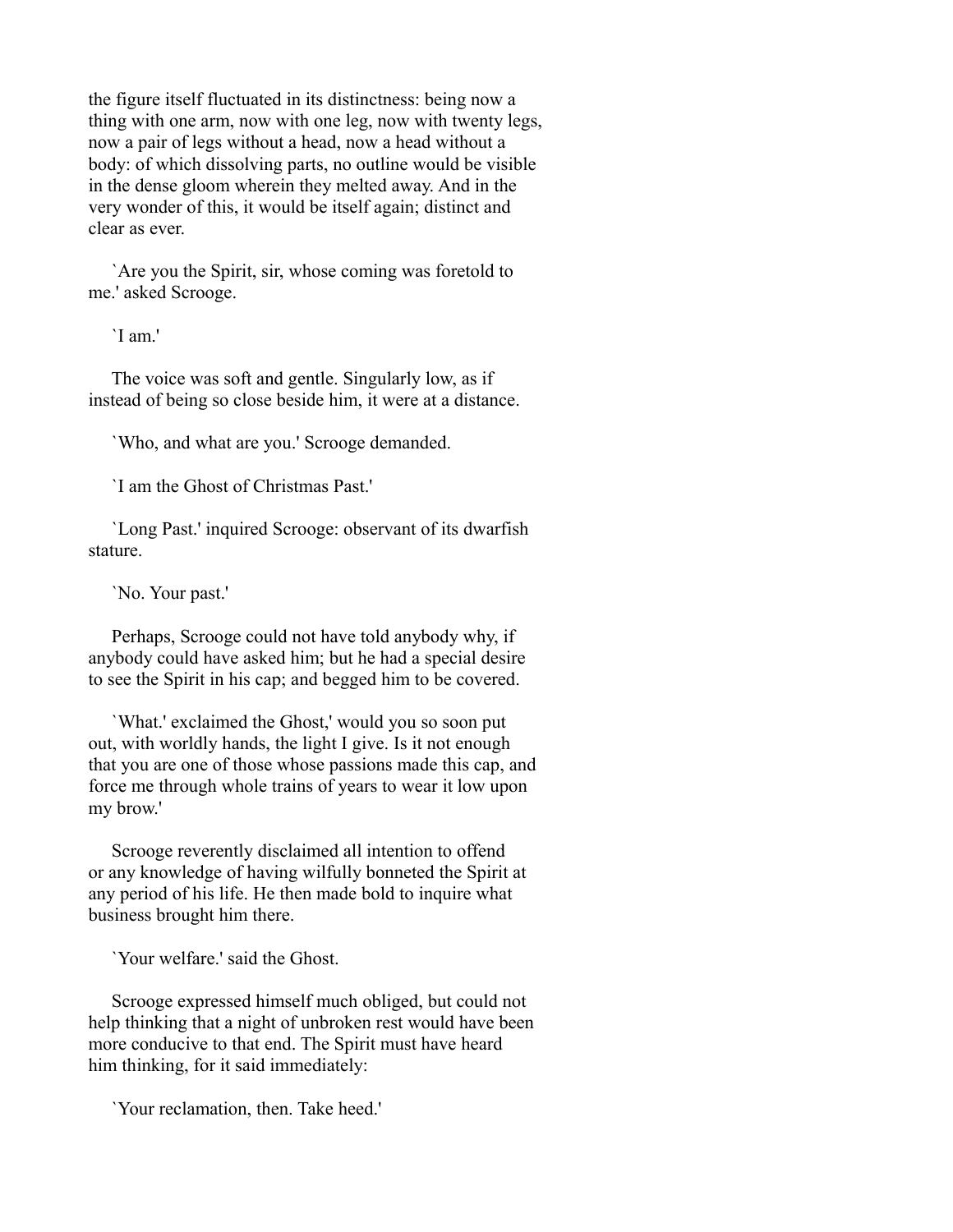It put out its strong hand as it spoke, and clasped him gently by the arm.

`Rise. and walk with me.'

 It would have been in vain for Scrooge to plead that the weather and the hour were not adapted to pedestrian purposes; that bed was warm, and the thermometer a long way below freezing; that he was clad but lightly in his slippers, dressing-gown, and nightcap; and that he had a cold upon him at that time. The grasp, though gentle as a woman's hand, was not to be resisted. He rose: but finding that the Spirit made towards the window, clasped his robe in supplication.

`I am mortal,' Scrooge remonstrated, `and liable to fall.'

 `Bear but a touch of my hand there,' said the Spirit, laying it upon his heart,' and you shall be upheld in more than this.'

 As the words were spoken, they passed through the wall, and stood upon an open country road, with fields on either hand. The city had entirely vanished. Not a vestige of it was to be seen. The darkness and the mist had vanished with it, for it was a clear, cold, winter day, with snow upon the ground.

 `Good Heaven!' said Scrooge, clasping his hands together, as he looked about him. `I was bred in this place. I was a boy here.'

 The Spirit gazed upon him mildly. Its gentle touch, though it had been light and instantaneous, appeared still present to the old man's sense of feeling. He was conscious of a thousand odours floating in the air, each one connected with a thousand thoughts, and hopes, and joys, and cares long, long, forgotten.

 `Your lip is trembling,' said the Ghost. `And what is that upon your cheek.'

 Scrooge muttered, with an unusual catching in his voice, that it was a pimple; and begged the Ghost to lead him where he would.

`You recollect the way.' inquired the Spirit.

 `Remember it.' cried Scrooge with fervour; `I could walk it blindfold.'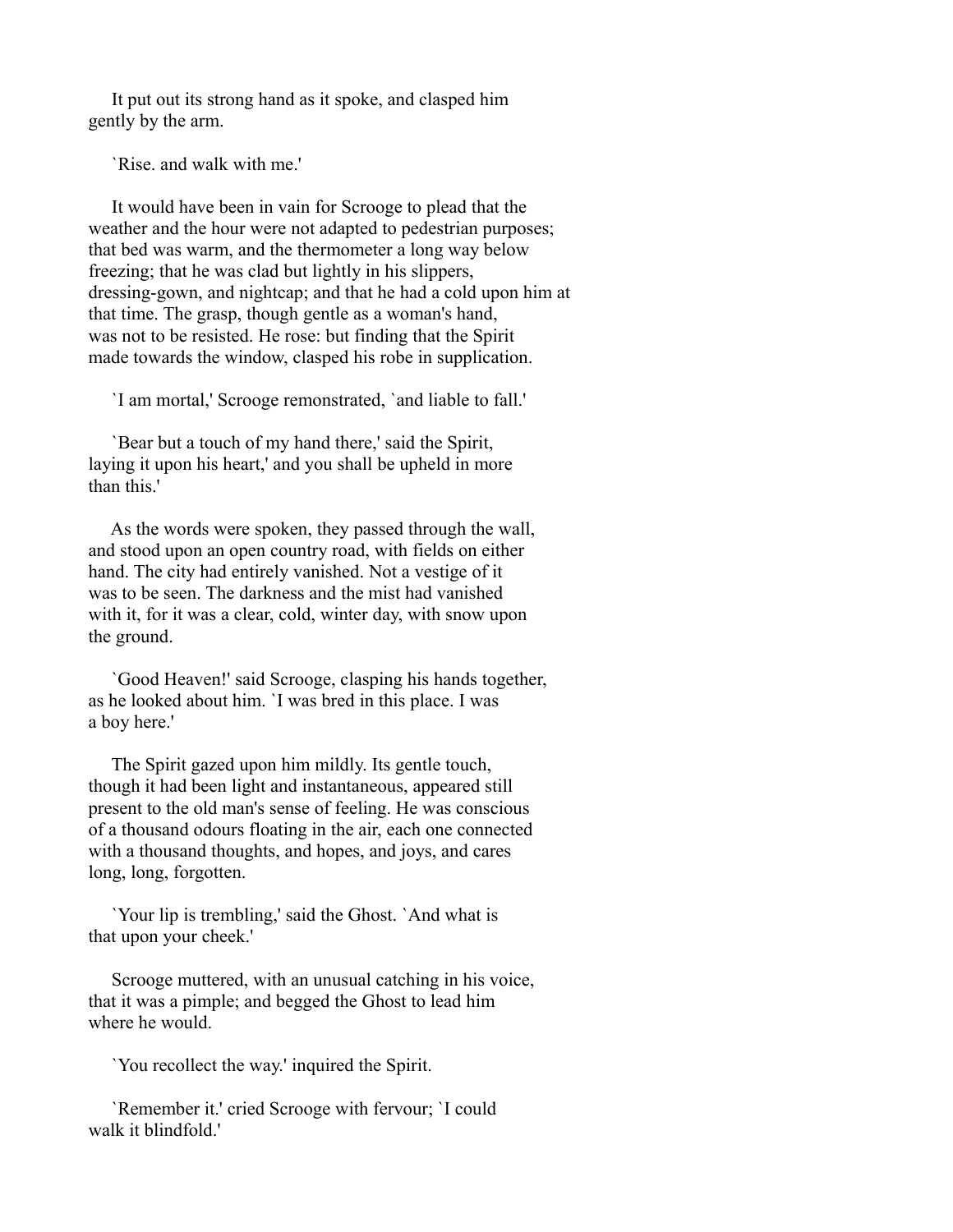`Strange to have forgotten it for so many years.' observed the Ghost. `Let us go on.'

 They walked along the road, Scrooge recognising every gate, and post, and tree; until a little market-town appeared in the distance, with its bridge, its church, and winding river. Some shaggy ponies now were seen trotting towards them with boys upon their backs, who called to other boys in country gigs and carts, driven by farmers. All these boys were in great spirits, and shouted to each other, until the broad fields were so full of merry music, that the crisp air laughed to hear it.

 `These are but shadows of the things that have been,' said the Ghost. `They have no consciousness of us.'

 The jocund travellers came on; and as they came, Scrooge knew and named them every one. Why was he rejoiced beyond all bounds to see them. Why did his cold eye glisten, and his heart leap up as they went past. Why was he filled with gladness when he heard them give each other Merry Christmas, as they parted at cross-roads and bye-ways, for their several homes. What was merry Christmas to Scrooge. Out upon merry Christmas. What good had it ever done to him.

 `The school is not quite deserted,' said the Ghost. `A solitary child, neglected by his friends, is left there still.'

Scrooge said he knew it. And he sobbed.

 They left the high-road, by a well-remembered lane, and soon approached a mansion of dull red brick, with a little weathercock-surmounted cupola, on the roof, and a bell hanging in it. It was a large house, but one of broken fortunes; for the spacious offices were little used, their walls were damp and mossy, their windows broken, and their gates decayed. Fowls clucked and strutted in the stables; and the coach-houses and sheds were over-run with grass. Nor was it more retentive of its ancient state, within; for entering the dreary hall, and glancing through the open doors of many rooms, they found them poorly furnished, cold, and vast. There was an earthy savour in the air, a chilly bareness in the place, which associated itself somehow with too much getting up by candle-light, and not too much to eat.

They went, the Ghost and Scrooge, across the hall, to a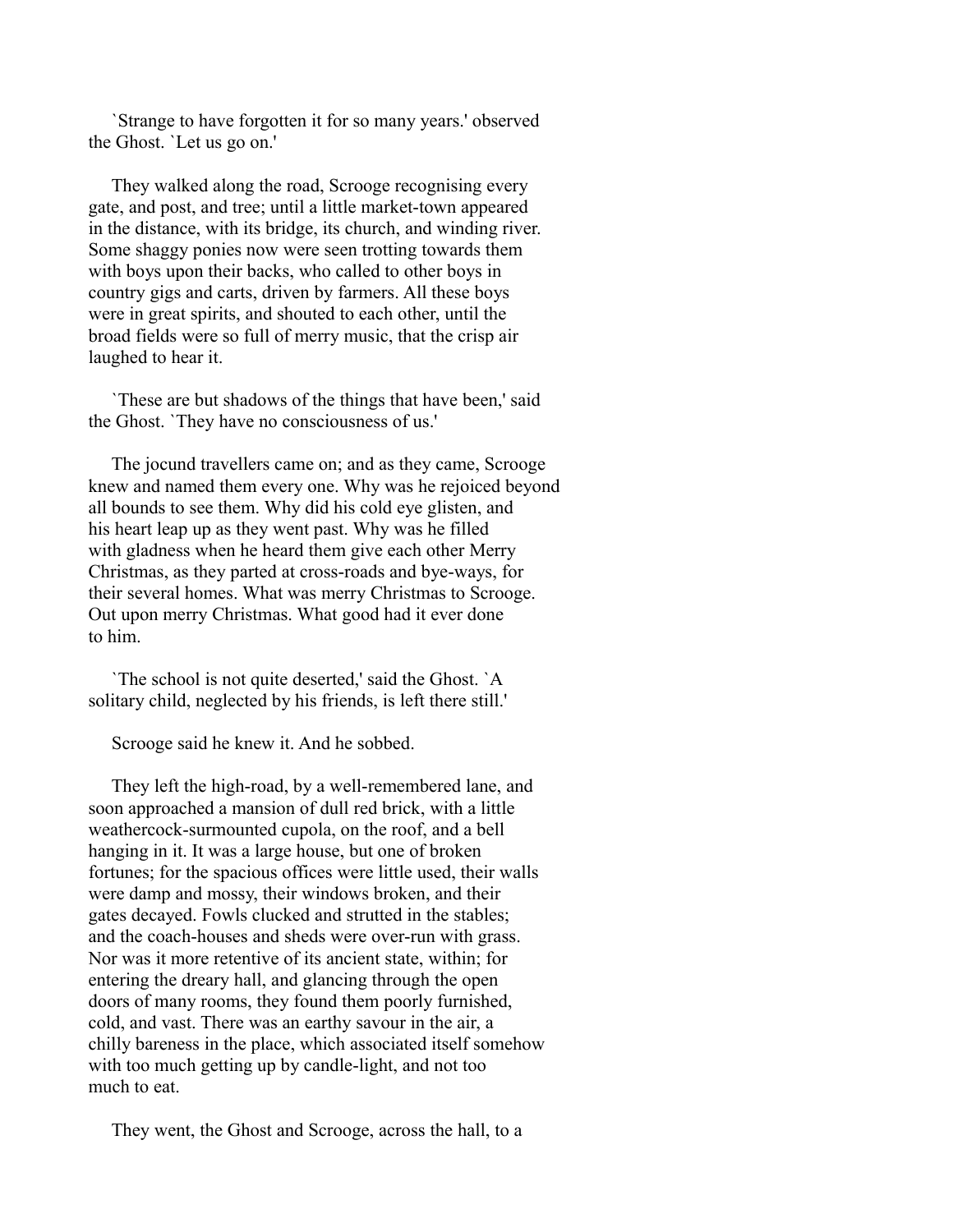door at the back of the house. It opened before them, and disclosed a long, bare, melancholy room, made barer still by lines of plain deal forms and desks. At one of these a lonely boy was reading near a feeble fire; and Scrooge sat down upon a form, and wept to see his poor forgotten self as he used to be.

 Not a latent echo in the house, not a squeak and scuffle from the mice behind the panelling, not a drip from the half-thawed water-spout in the dull yard behind, not a sigh among the leafless boughs of one despondent poplar, not the idle swinging of an empty store-house door, no, not a clicking in the fire, but fell upon the heart of Scrooge with a softening influence, and gave a freer passage to his tears.

 The Spirit touched him on the arm, and pointed to his younger self, intent upon his reading. Suddenly a man, in foreign garments: wonderfully real and distinct to look at: stood outside the window, with an axe stuck in his belt, and leading by the bridle an ass laden with wood.

 `Why, it's Ali Baba.' Scrooge exclaimed in ecstasy. `It's dear old honest Ali Baba. Yes, yes, I know. One Christmas time, when yonder solitary child was left here all alone, he did come, for the first time, just like that. Poor boy. And Valentine,' said Scrooge,' and his wild brother, Orson; there they go. And what's his name, who was put down in his drawers, asleep, at the Gate of Damascus; don't you see him. And the Sultan's Groom turned upside down by the Genii; there he is upon his head. Serve him right. I'm glad of it. What business had he to be married to the Princess.'

 To hear Scrooge expending all the earnestness of his nature on such subjects, in a most extraordinary voice between laughing and crying; and to see his heightened and excited face; would have been a surprise to his business friends in the city, indeed.

 `There's the Parrot.' cried Scrooge. `Green body and yellow tail, with a thing like a lettuce growing out of the top of his head; there he is. Poor Robin Crusoe, he called him, when he came home again after sailing round the island. `Poor Robin Crusoe, where have you been, Robin Crusoe.' The man thought he was dreaming, but he wasn't. It was the Parrot, you know. There goes Friday, running for his life to the little creek. Halloa. Hoop. Hallo.'

Then, with a rapidity of transition very foreign to his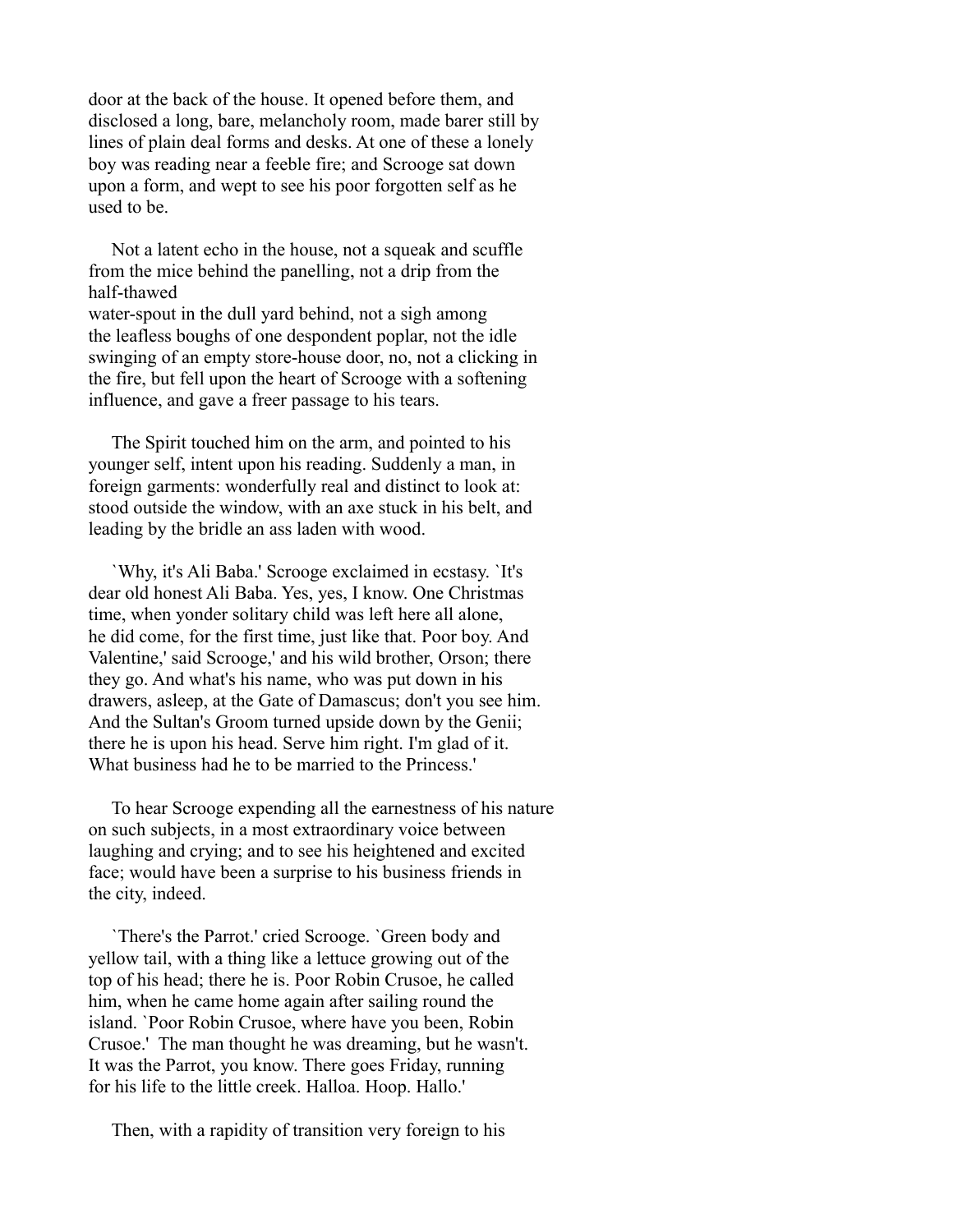usual character, he said, in pity for his former self, `Poor boy.' and cried again.

 `I wish,' Scrooge muttered, putting his hand in his pocket, and looking about him, after drying his eyes with his cuff: `but it's too late now.'

`What is the matter.' asked the Spirit.

 `Nothing,' said Scrooge. `Nothing. There was a boy singing a Christmas Carol at my door last night. I should like to have given him something: that's all.'

 The Ghost smiled thoughtfully, and waved its hand: saying as it did so, `Let us see another Christmas.'

 Scrooge's former self grew larger at the words, and the room became a little darker and more dirty. The panels shrunk, the windows cracked; fragments of plaster fell out of the ceiling, and the naked laths were shown instead; but how all this was brought about, Scrooge knew no more than you do. He only knew that it was quite correct; that everything had happened so; that there he was, alone again, when all the other boys had gone home for the jolly holidays.

 He was not reading now, but walking up and down despairingly.

Scrooge looked at the Ghost, and with a mournful shaking of his head, glanced anxiously towards the door.

 It opened; and a little girl, much younger than the boy, came darting in, and putting her arms about his neck, and often kissing him, addressed him as her `Dear, dear brother.'

 `I have come to bring you home, dear brother.' said the child, clapping her tiny hands, and bending down to laugh. `To bring you home, home, home.'

`Home, little Fan.' returned the boy.

 `Yes.' said the child, brimful of glee. `Home, for good and all. Home, for ever and ever. Father is so much kinder than he used to be, that home's like Heaven. He spoke so gently to me one dear night when I was going to bed, that I was not afraid to ask him once more if you might come home; and he said Yes, you should; and sent me in a coach to bring you. And you're to be a man.' said the child, opening her eyes,' and are never to come back here; but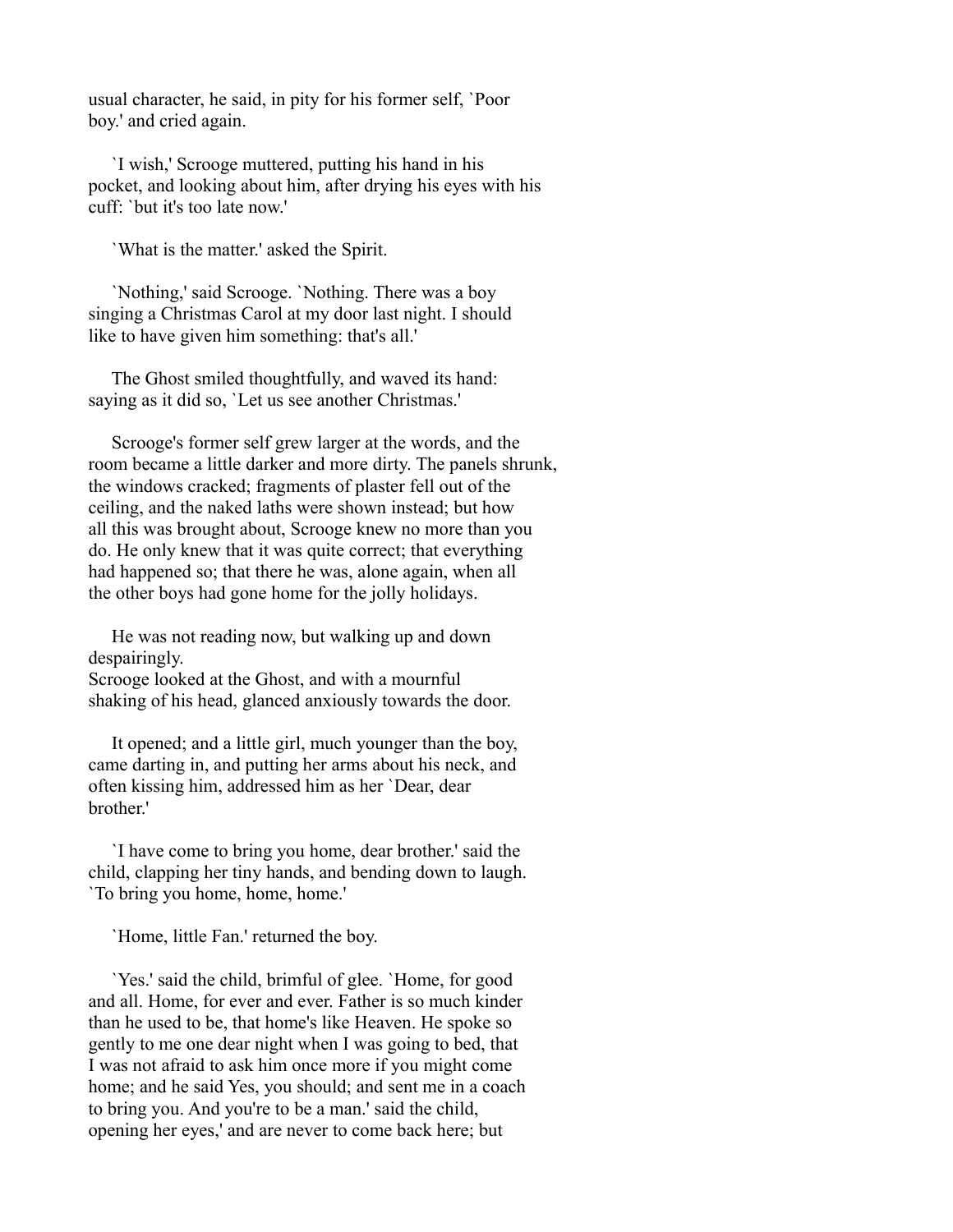first, we're to be together all the Christmas long, and have the merriest time in all the world.'

`You are quite a woman, little Fan.' exclaimed the boy.

 She clapped her hands and laughed, and tried to touch his head; but being too little, laughed again, and stood on tiptoe to embrace him. Then she began to drag him, in her childish eagerness, towards the door; and he, nothing loth to go, accompanied her.

 A terrible voice in the hall cried.' Bring down Master Scrooge's box, there.' and in the hall appeared the schoolmaster himself, who glared on Master Scrooge with a ferocious condescension, and threw him into a dreadful state of mind by shaking hands with him. He then conveyed him and his sister into the veriest old well of a shivering best-parlour that ever was seen, where the maps upon the wall, and the celestial and terrestrial globes in the windows, were waxy with cold. Here he produced a decanter of curiously light wine, and a block of curiously heavy cake, and administered instalments of those dainties to the young people: at the same time, sending out a meagre servant to offer a glass of something to the postboy, who answered that he thanked the gentleman, but if it was the same tap as he had tasted before, he had rather not. Master Scrooge's trunk being by this time tied on to the top of the chaise, the children bade the schoolmaster good-bye right willingly; and getting into it, drove gaily down the garden-sweep: the quick wheels dashing the hoar-frost and snow from off the dark leaves of the evergreens like spray.

 `Always a delicate creature, whom a breath might have withered,' said the Ghost. `But she had a large heart.'

 `So she had,' cried Scrooge. `You're right. I will not gainsay it, Spirit. God forbid.'

 `She died a woman,' said the Ghost,' and had, as I think, children.'

`One child,' Scrooge returned.

`True,' said the Ghost. `Your nephew.'

 Scrooge seemed uneasy in his mind; and answered briefly, `Yes.'

Although they had but that moment left the school behind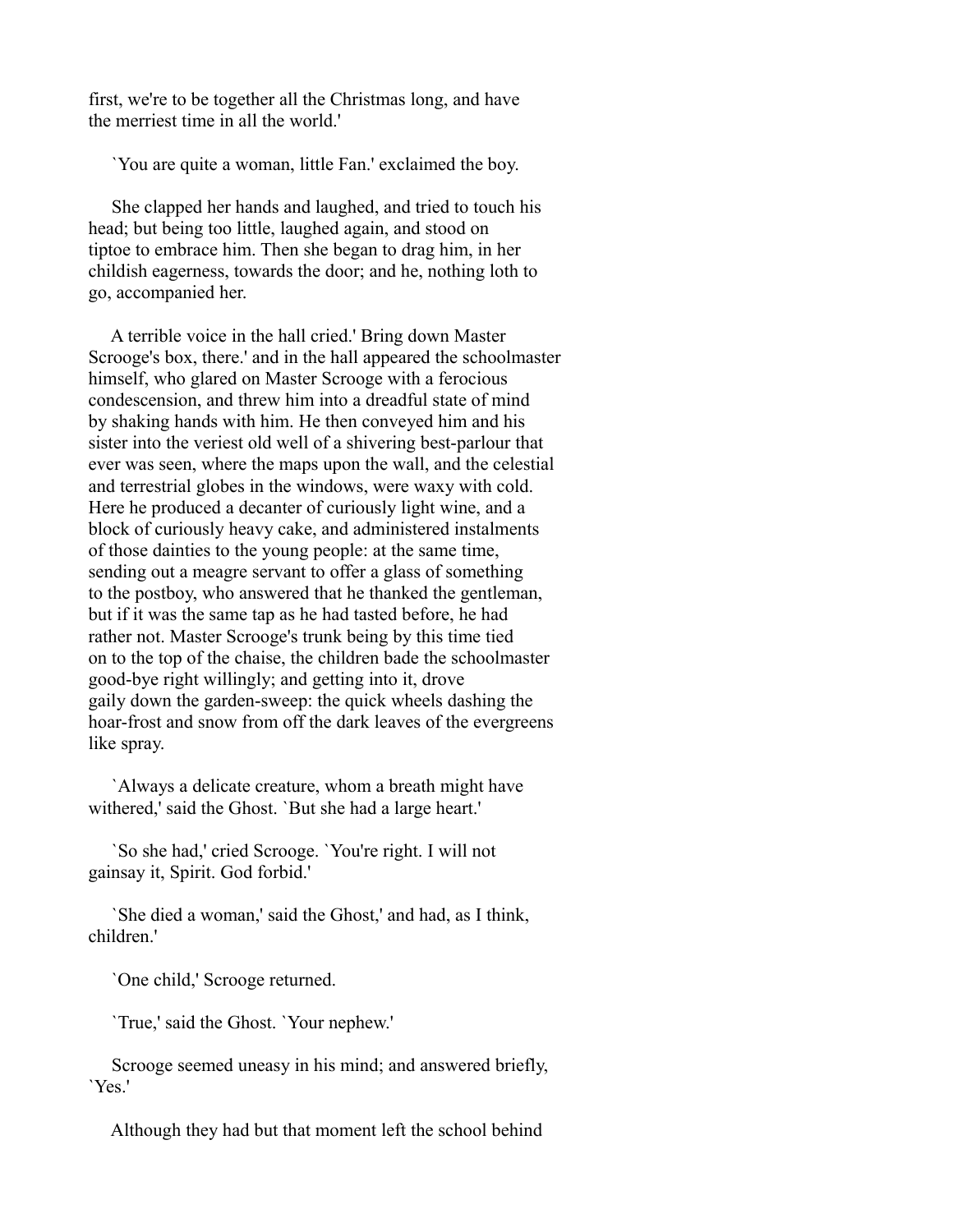them, they were now in the busy thoroughfares of a city, where shadowy passengers passed and repassed; where shadowy carts and coaches battle for the way, and all the strife and tumult of a real city were. It was made plain enough, by the dressing of the shops, that here too it was Christmas time again; but it was evening, and the streets were lighted up.

 The Ghost stopped at a certain warehouse door, and asked Scrooge if he knew it.

`Know it.' said Scrooge. `Was I apprenticed here.'

 They went in. At sight of an old gentleman in a Welsh wig, sitting behind such a high desk, that if he had been two inches taller he must have knocked his head against the ceiling, Scrooge cried in great excitement:

 `Why, it's old Fezziwig. Bless his heart; it's Fezziwig alive again.'

 Old Fezziwig laid down his pen, and looked up at the clock, which pointed to the hour of seven. He rubbed his hands; adjusted his capacious waistcoat; laughed all over himself, from his shows to his organ of benevolence; and called out in a comfortable, oily, rich, fat, jovial voice:

`Yo ho, there. Ebenezer. Dick.'

 Scrooge's former self, now grown a young man, came briskly in, accompanied by his fellow-prentice.

 `Dick Wilkins, to be sure.' said Scrooge to the Ghost. `Bless me, yes. There he is. He was very much attached to me, was Dick. Poor Dick. Dear, dear.'

 `Yo ho, my boys.' said Fezziwig. `No more work to-night. Christmas Eve, Dick. Christmas, Ebenezer. Let's have the shutters up,' cried old Fezziwig, with a sharp clap of his hands,' before a man can say Jack Robinson.'

 You wouldn't believe how those two fellows went at it. They charged into the street with the shutters -- one, two, three -- had them up in their places -- four, five, six -- barred them and pinned then -- seven, eight, nine -- and came back before you could have got to twelve, panting like race-horses.

 `Hilli-ho!' cried old Fezziwig, skipping down from the high desk, with wonderful agility. `Clear away, my lads,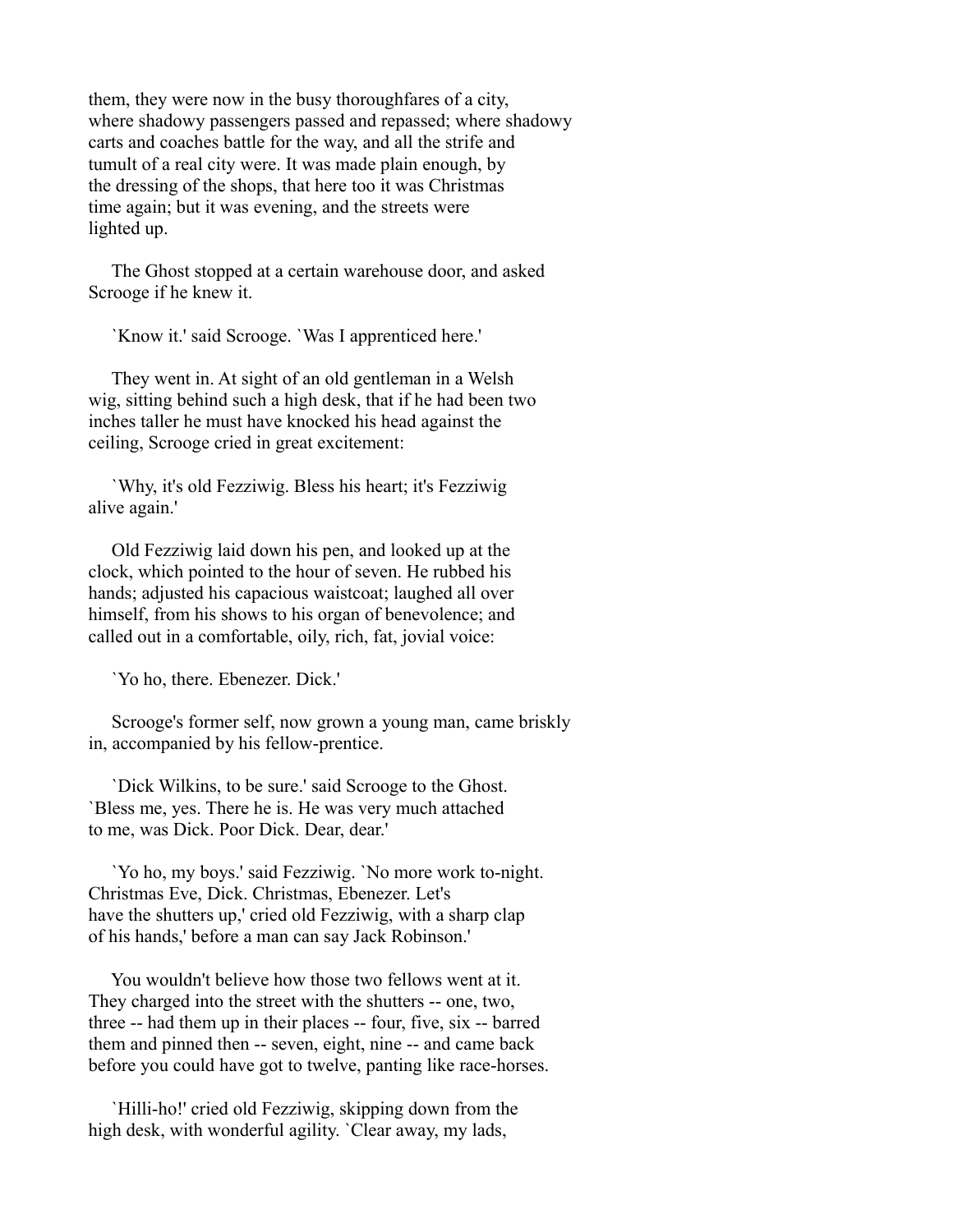and let's have lots of room here. Hilli-ho, Dick. Chirrup, Ebenezer.'

 Clear away. There was nothing they wouldn't have cleared away, or couldn't have cleared away, with old Fezziwig looking on. It was done in a minute. Every movable was packed off, as if it were dismissed from public life for evermore; the floor was swept and watered, the lamps were trimmed, fuel was heaped upon the fire; and the warehouse was as snug, and warm, and dry, and bright a ball-room, as you would desire to see upon a winter's night.

 In came a fiddler with a music-book, and went up to the lofty desk, and made an orchestra of it, and tuned like fifty stomach-aches. In came Mrs Fezziwig, one vast substantial smile. In came the three Miss Fezziwigs, beaming and lovable. In came the six young followers whose hearts they broke. In came all the young men and women employed in the business. In came the housemaid, with her cousin, the baker. In came the cook, with her brother's particular friend, the milkman. In came the boy from over the way, who was suspected of not having board enough from his master; trying to hide himself behind the girl from next door but one, who was proved to have had her ears pulled by her mistress. In they all came, one after another; some shyly, some boldly, some gracefully, some awkwardly, some pushing, some pulling; in they all came, anyhow and everyhow. Away they all went, twenty couple at once; hands half round and back again the other way; down the middle and up again; round and round in various stages of affectionate grouping; old top couple always turning up in the wrong place; new top couple starting off again, as soon as they got there; all top couples at last, and not a bottom one to help them. When this result was brought about, old Fezziwig, clapping his hands to stop the dance, cried out,' Well done.' and the fiddler plunged his hot face into a pot of porter, especially provided for that purpose. But scorning rest, upon his reappearance, he instantly began again, though there were no dancers yet, as if the other fiddler had been carried home, exhausted, on a shutter, and he were a bran-new man resolved to beat him out of sight, or perish.

 There were more dances, and there were forfeits, and more dances, and there was cake, and there was negus, and there was a great piece of Cold Roast, and there was a great piece of Cold Boiled, and there were mince-pies, and plenty of beer. But the great effect of the evening came after the Roast and Boiled, when the fiddler (an artful dog, mind. The sort of man who knew his business better than you or I could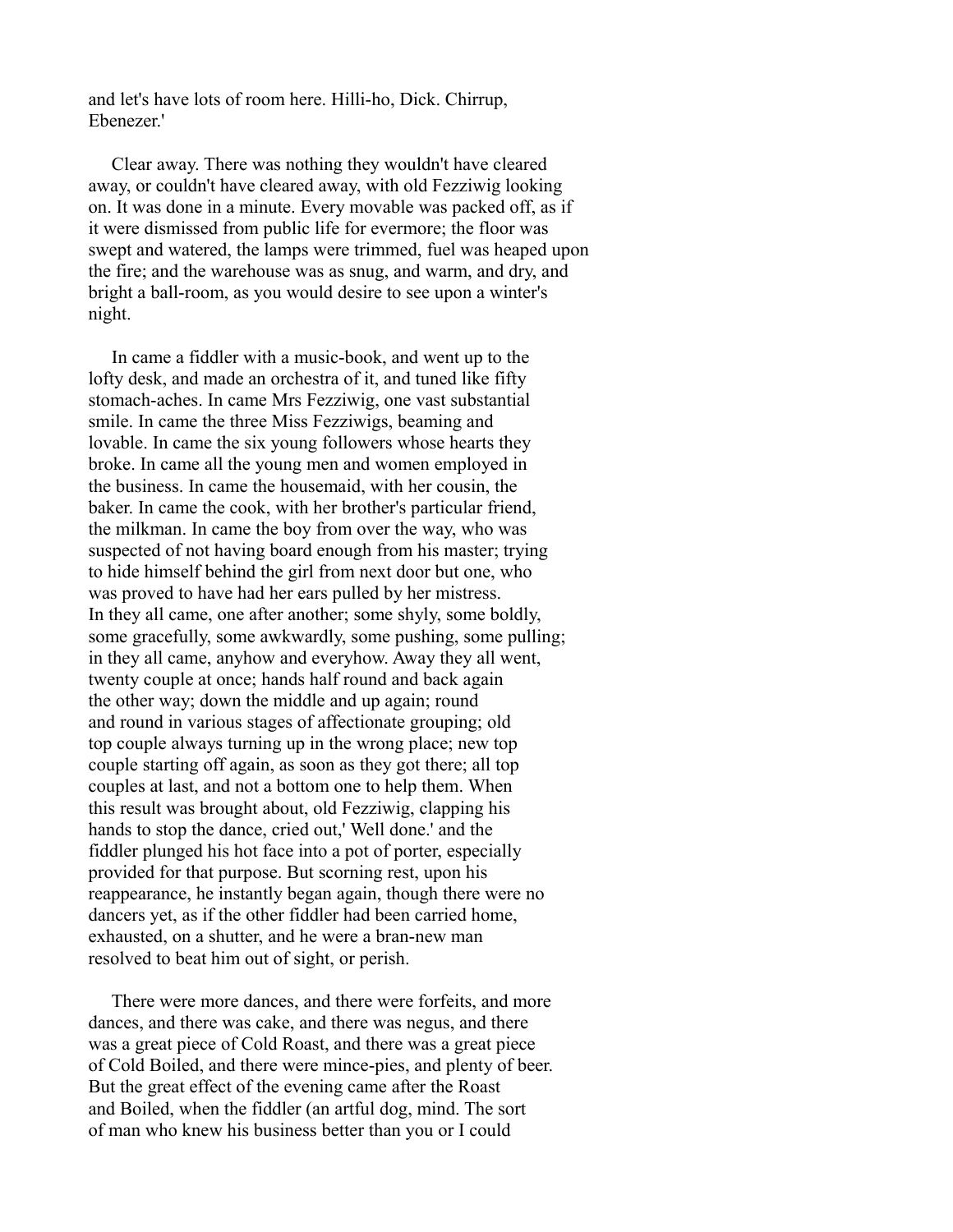have told it him.) struck up Sir Roger de Coverley.' Then old Fezziwig stood out to dance with Mrs Fezziwig. Top couple, too; with a good stiff piece of work cut out for them; three or four and twenty pair of partners; people who were not to be trifled with; people who would dance, and had no notion of walking.

 But if they had been twice as many -- ah, four times - old Fezziwig would have been a match for them, and so would Mrs Fezziwig. As to her, she was worthy to be his partner in every sense of the term. If that's not high praise, tell me higher, and I'll use it. A positive light appeared to issue from Fezziwig's calves. They shone in every part of the dance like moons. You couldn't have predicted, at any given time, what would have become of them next. And when old Fezziwig and Mrs Fezziwig had gone all through the dance; advance and retire, both hands to your partner, bow and curtsey, corkscrew, thread-the-needle, and back again to your place; Fezziwig cut -- cut so deftly, that he appeared to wink with his legs, and came upon his feet again without a stagger.

 When the clock struck eleven, this domestic ball broke up. Mr and Mrs Fezziwig took their stations, one on either side of the door, and shaking hands with every person individually as he or she went out, wished him or her a Merry Christmas. When everybody had retired but the two prentices, they did the same to them; and thus the cheerful voices died away, and the lads were left to their beds; which were under a counter in the back-shop.

 During the whole of this time, Scrooge had acted like a man out of his wits. His heart and soul were in the scene, and with his former self. He corroborated everything, remembered everything, enjoyed everything, and underwent the strangest agitation. It was not until now, when the bright faces of his former self and Dick were turned from them, that he remembered the Ghost, and became conscious that it was looking full upon him, while the light upon its head burnt very clear.

 `A small matter,' said the Ghost,' to make these silly folks so full of gratitude.'

`Small.' echoed Scrooge.

 The Spirit signed to him to listen to the two apprentices, who were pouring out their hearts in praise of Fezziwig: and when he had done so, said,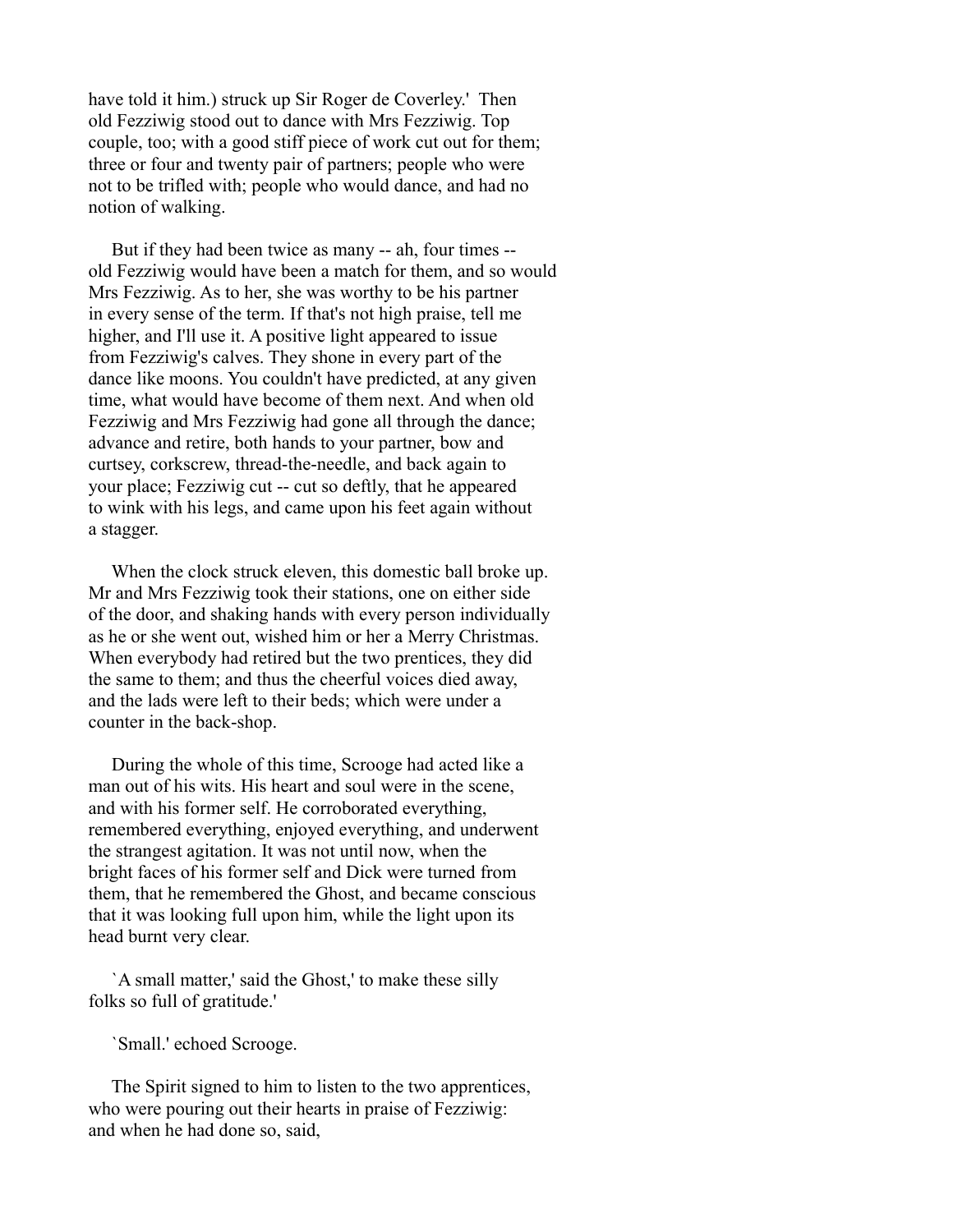`Why. Is it not. He has spent but a few pounds of your mortal money: three or four perhaps. Is that so much that he deserves this praise.'

 `It isn't that,' said Scrooge, heated by the remark, and speaking unconsciously like his former, not his latter, self. `It isn't that, Spirit. He has the power to render us happy or unhappy; to make our service light or burdensome; a pleasure or a toil. Say that his power lies in words and looks; in things so slight and insignificant that it is impossible

to add and count them up: what then. The happiness he gives, is quite as great as if it cost a fortune.'

He felt the Spirit's glance, and stopped.

`What is the matter.' asked the Ghost.

`Nothing in particular,' said Scrooge.

`Something, I think.' the Ghost insisted.

 `No,' said Scrooge,' No. I should like to be able to say a word or two to my clerk just now. That's all.'

 His former self turned down the lamps as he gave utterance to the wish; and Scrooge and the Ghost again stood side by side in the open air.

`My time grows short,' observed the Spirit. `Quick.'

 This was not addressed to Scrooge, or to any one whom he could see, but it produced an immediate effect. For again Scrooge saw himself. He was older now; a man in the prime of life. His face had not the harsh and rigid lines of later years; but it had begun to wear the signs of care and avarice. There was an eager, greedy, restless motion in the eye, which showed the passion that had taken root, and where the shadow of the growing tree would fall.

 He was not alone, but sat by the side of a fair young girl in a mourning-dress: in whose eyes there were tears, which sparkled in the light that shone out of the Ghost of Christmas Past.

 `It matters little,' she said, softly. `To you, very little. Another idol has displaced me; and if it can cheer and comfort you in time to come, as I would have tried to do, I have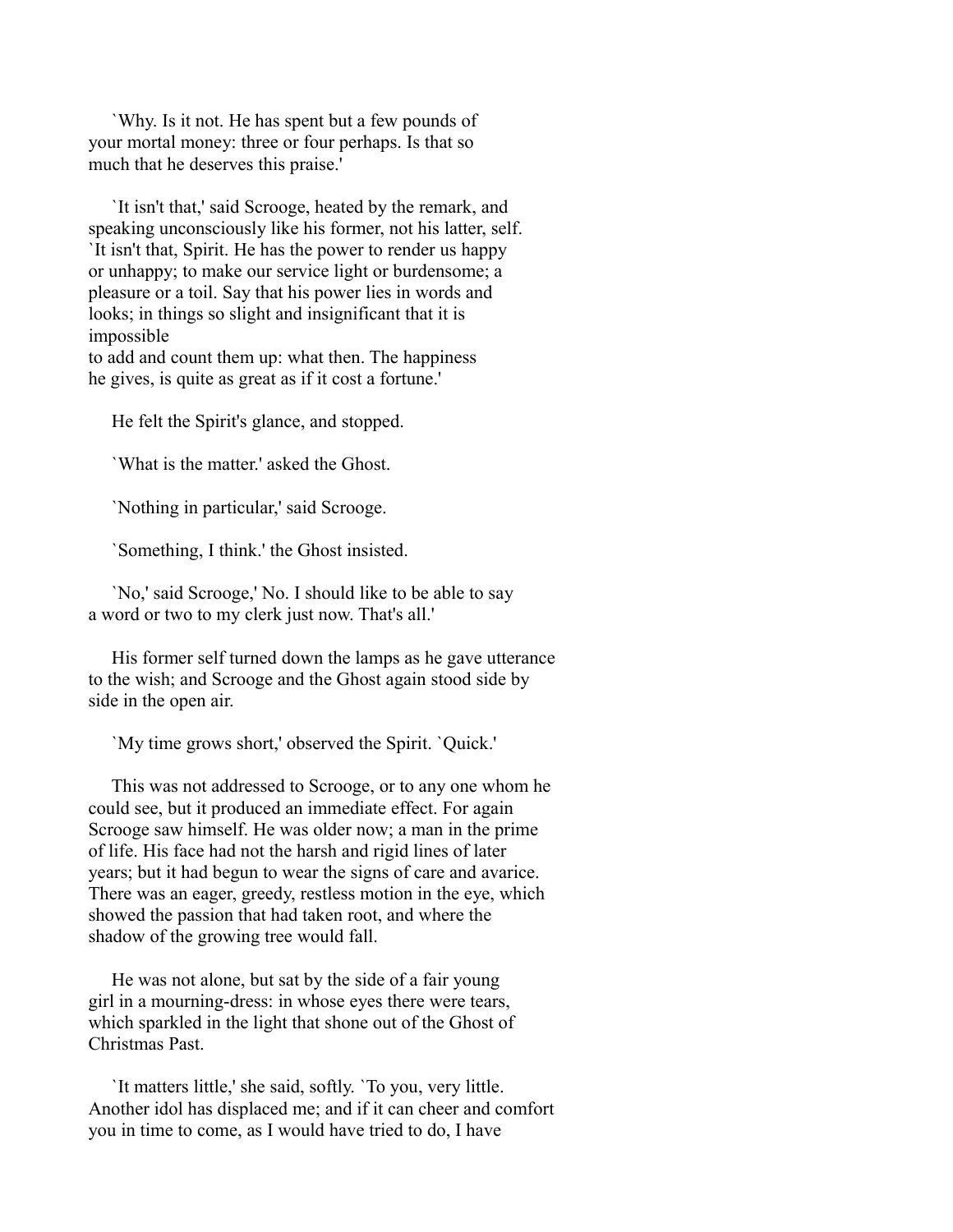no just cause to grieve.'

`What Idol has displaced you.' he rejoined.

`A golden one.'

 `This is the even-handed dealing of the world.' he said. `There is nothing on which it is so hard as poverty; and there is nothing it professes to condemn with such severity as the pursuit of wealth.'

 `You fear the world too much,' she answered, gently. `All your other hopes have merged into the hope of being beyond the chance of its sordid reproach. I have seen your nobler aspirations fall off one by one, until the master-passion, Gain, engrosses you. Have I not.'

 `What then.' he retorted. `Even if I have grown so much wiser, what then. I am not changed towards you.'

She shook her head.

 $'Am I'$ 

 `Our contract is an old one. It was made when we were both poor and content to be so, until, in good season, we could improve our worldly fortune by our patient industry. You are changed. When it was made, you were another man.'

`I was a boy,' he said impatiently.

 `Your own feeling tells you that you were not what you are,' she returned. `I am. That which promised happiness when we were one in heart, is fraught with misery now that we are two. How often and how keenly I have thought of this, I will not say. It is enough that I have thought of it, and can release you.'

`Have I ever sought release.'

`In words. No. Never.'

`In what, then.'

 `In a changed nature; in an altered spirit; in another atmosphere of life; another Hope as its great end. In everything that made my love of any worth or value in your sight. If this had never been between us,' said the girl, looking mildly, but with steadiness, upon him;' tell me,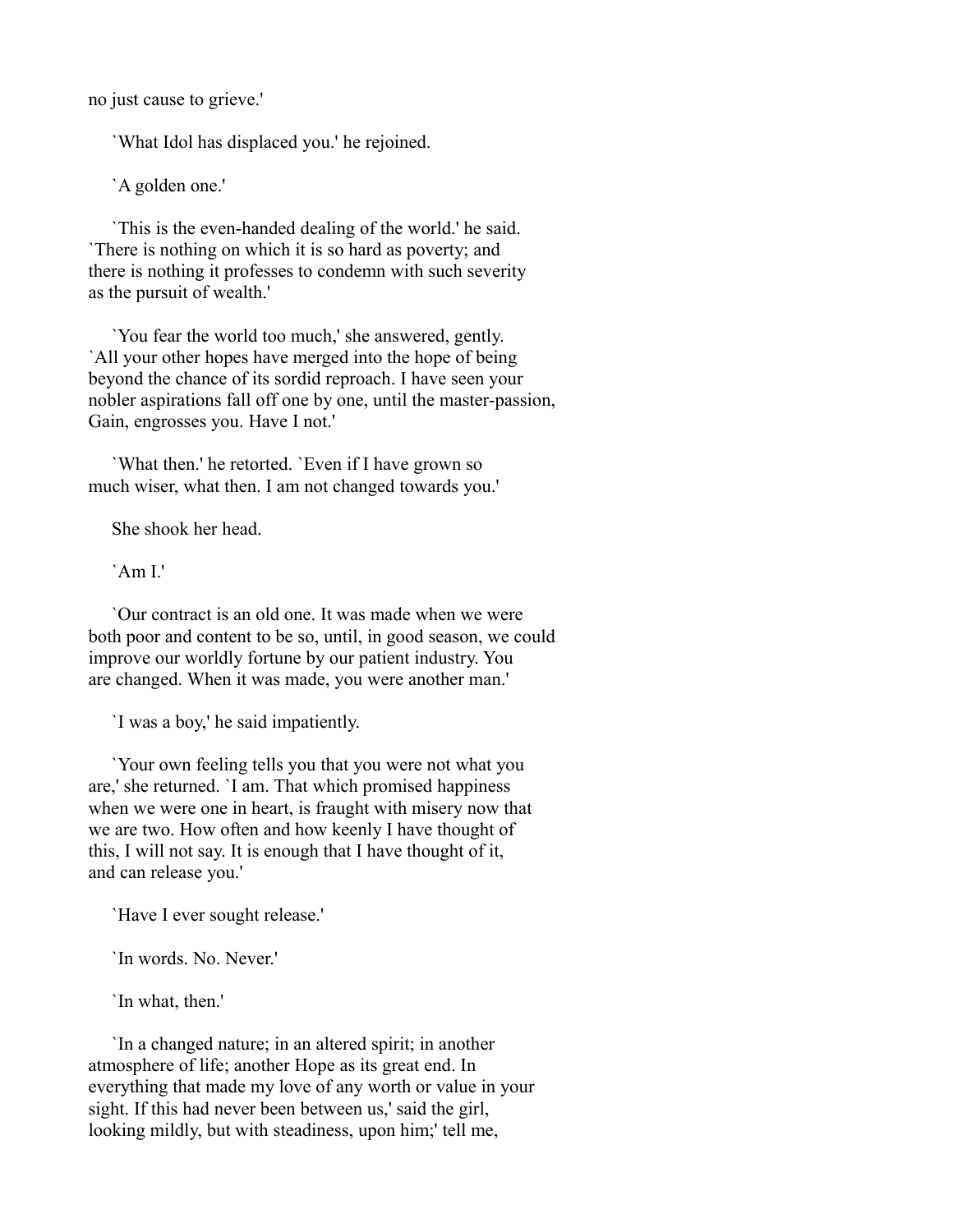would you seek me out and try to win me now. Ah, no.'

 He seemed to yield to the justice of this supposition, in spite of himself. But he said with a struggle,' You think not.'

 `I would gladly think otherwise if I could,' she answered, `Heaven knows. When I have learned a Truth like this, I know how strong and irresistible it must be. But if you were free to-day, to-morrow, yesterday, can even I believe that you would choose a dowerless girl -- you who, in your very confidence with her, weigh everything by Gain: or, choosing her, if for a moment you were false enough to your one guiding principle to do so, do I not know that your repentance and regret would surely follow. I do; and I release you. With a full heart, for the love of him you once were.'

 He was about to speak; but with her head turned from him, she resumed.

 `You may -- the memory of what is past half makes me hope you will -- have pain in this. A very, very brief time, and you will dismiss the recollection of it, gladly, as an unprofitable dream, from which it happened well that you awoke. May you be happy in the life you have chosen.'

She left him, and they parted.

 `Spirit.' said Scrooge,' show me no more. Conduct me home. Why do you delight to torture me.'

`One shadow more.' exclaimed the Ghost.

 `No more.' cried Scrooge. `No more, I don't wish to see it. Show me no more.'

 But the relentless Ghost pinioned him in both his arms, and forced him to observe what happened next.

 They were in another scene and place; a room, not very large or handsome, but full of comfort. Near to the winter fire sat a beautiful young girl, so like that last that Scrooge believed it was the same, until he saw her, now a comely matron, sitting opposite her daughter. The noise in this room was perfectly tumultuous, for there were more children there, than Scrooge in his agitated state of mind could count; and, unlike the celebrated herd in the poem, they were not forty children conducting themselves like one, but every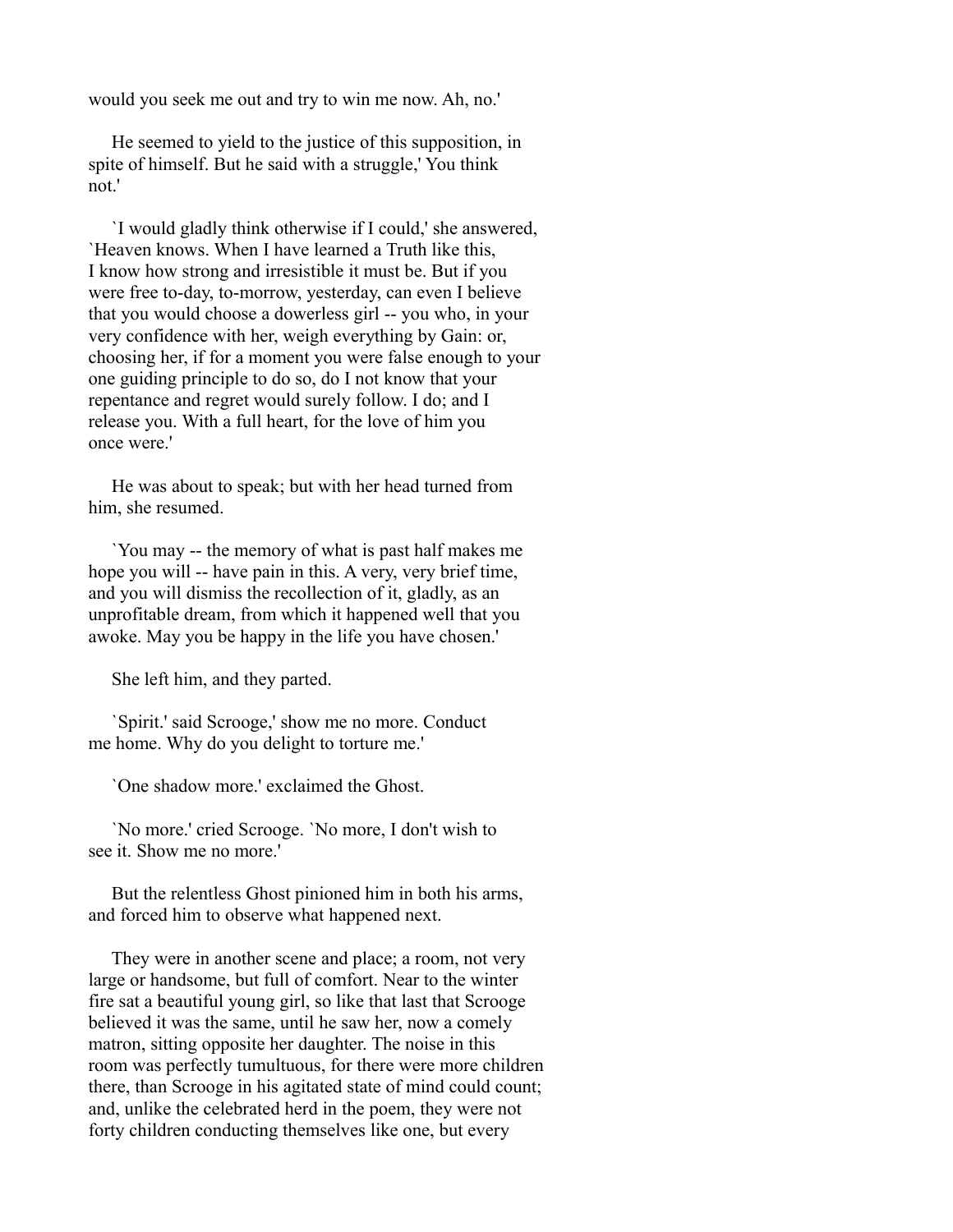child was conducting itself like forty. The consequences were uproarious beyond belief; but no one seemed to care; on the contrary, the mother and daughter laughed heartily, and enjoyed it very much; and the latter, soon beginning to mingle in the sports, got pillaged by the young brigands most ruthlessly. What would I not have given to one of them. Though I never could have been so rude, no, no. I wouldn't for the wealth of all the world have crushed that braided hair, and torn it down; and for the precious little shoe, I wouldn't have plucked it off, God bless my soul. to save my life. As to measuring her waist in sport, as they did, bold young brood, I couldn't have done it; I should have expected my arm to have grown round it for a punishment, and never come straight again. And yet I should have dearly liked, I own, to have touched her lips; to have questioned her, that she might have opened them; to have looked upon the lashes of her downcast eyes, and never raised a blush; to have let loose waves of hair, an inch of which would be a keepsake beyond price: in short, I should have liked, I do confess, to have had the lightest licence of a child, and yet to have been man enough to know its value.

 But now a knocking at the door was heard, and such a rush immediately ensued that she with laughing face and plundered dress was borne towards it the centre of a flushed and boisterous group, just in time to greet the father, who came home attended by a man laden with Christmas toys and presents. Then the shouting and the struggling, and the onslaught that was made on the defenceless porter. The scaling him with chairs for ladders to dive into his pockets, despoil him of brown-paper parcels, hold on tight by his cravat, hug him round his neck, pommel his back, and kick his legs in irrepressible affection. The shouts of wonder and delight with which the development of every package was received. The terrible announcement that the baby had been taken in the act of putting a doll's frying-pan into his mouth, and was more than suspected of having swallowed a fictitious turkey, glued on a wooden platter. The immense relief of finding this a false alarm. The joy, and gratitude, and ecstasy. They are all indescribable alike. It is enough that by degrees the children and their emotions got out of the parlour, and by one stair at a time, up to the top of the house; where they went to bed, and so subsided.

 And now Scrooge looked on more attentively than ever, when the master of the house, having his daughter leaning fondly on him, sat down with her and her mother at his own fireside; and when he thought that such another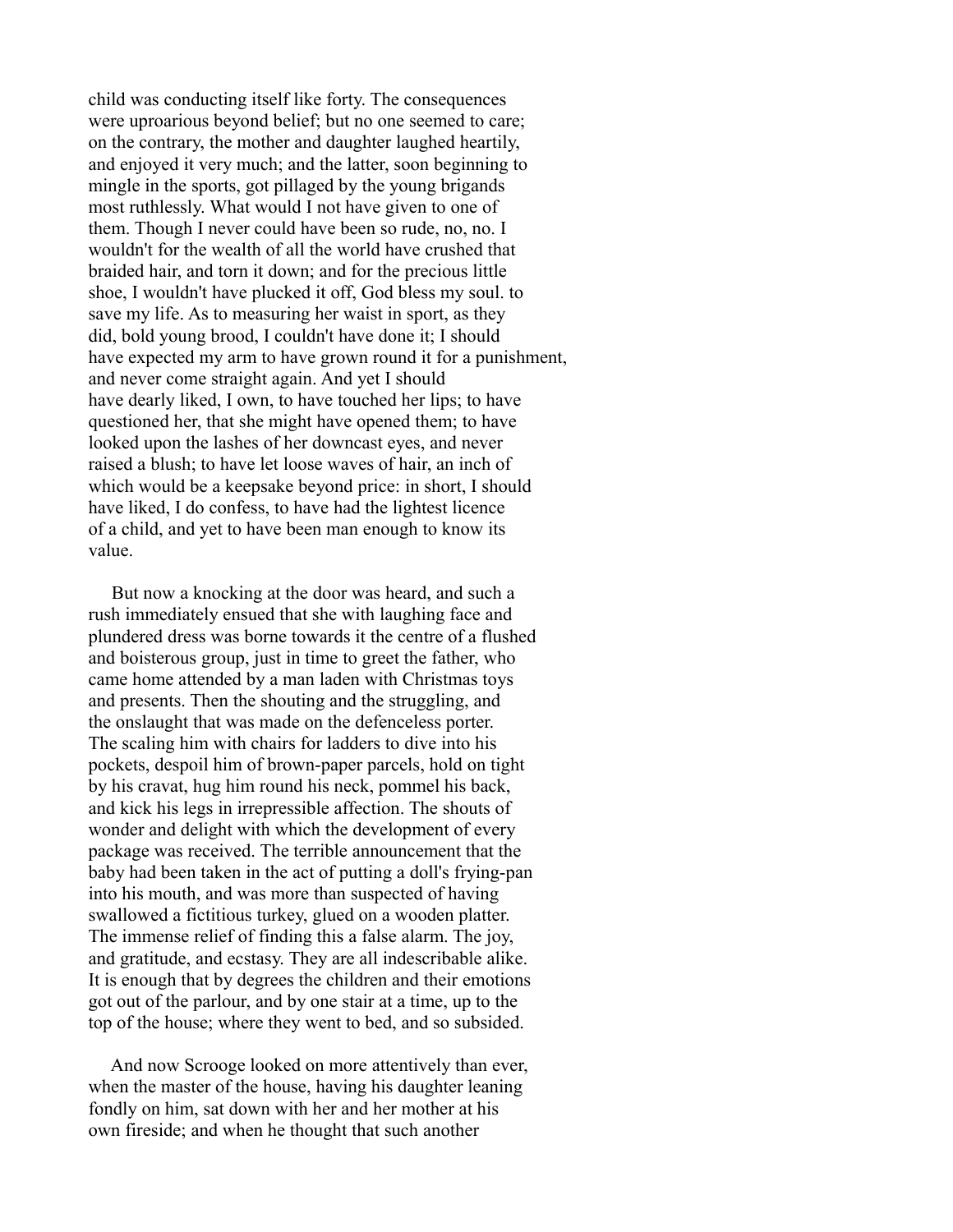creature, quite as graceful and as full of promise, might have called him father, and been a spring-time in the haggard winter of his life, his sight grew very dim indeed.

 `Belle,' said the husband, turning to his wife with a smile,' I saw an old friend of yours this afternoon.'

`Who was it.'

`Guess.'

 `How can I. Tut, don't I know.' she added in the same breath, laughing as he laughed. `Mr Scrooge.'

 `Mr Scrooge it was. I passed his office window; and as it was not shut up, and he had a candle inside, I could scarcely help seeing him. His partner lies upon the point of death, I hear; and there he sat alone. Quite alone in the world, I do believe.'

 `Spirit.' said Scrooge in a broken voice,' remove me from this place.'

 `I told you these were shadows of the things that have been,' said the Ghost. `That they are what they are, do not blame me.'

`Remove me.' Scrooge exclaimed,' I cannot bear it.'

 He turned upon the Ghost, and seeing that it looked upon him with a face, in which in some strange way there were fragments of all the faces it had shown him, wrestled with it.

`Leave me. Take me back. Haunt me no longer.'

 In the struggle, if that can be called a struggle in which the Ghost with no visible resistance on its own part was undisturbed by any effort of its adversary, Scrooge observed that its light was burning high and bright; and dimly connecting that with its influence over him, he seized the extinguisher-cap, and by a sudden action pressed it down upon its head.

 The Spirit dropped beneath it, so that the extinguisher covered its whole form; but though Scrooge pressed it down with all his force, he could not hide the light, which streamed from under it, in an unbroken flood upon the ground.

He was conscious of being exhausted, and overcome by an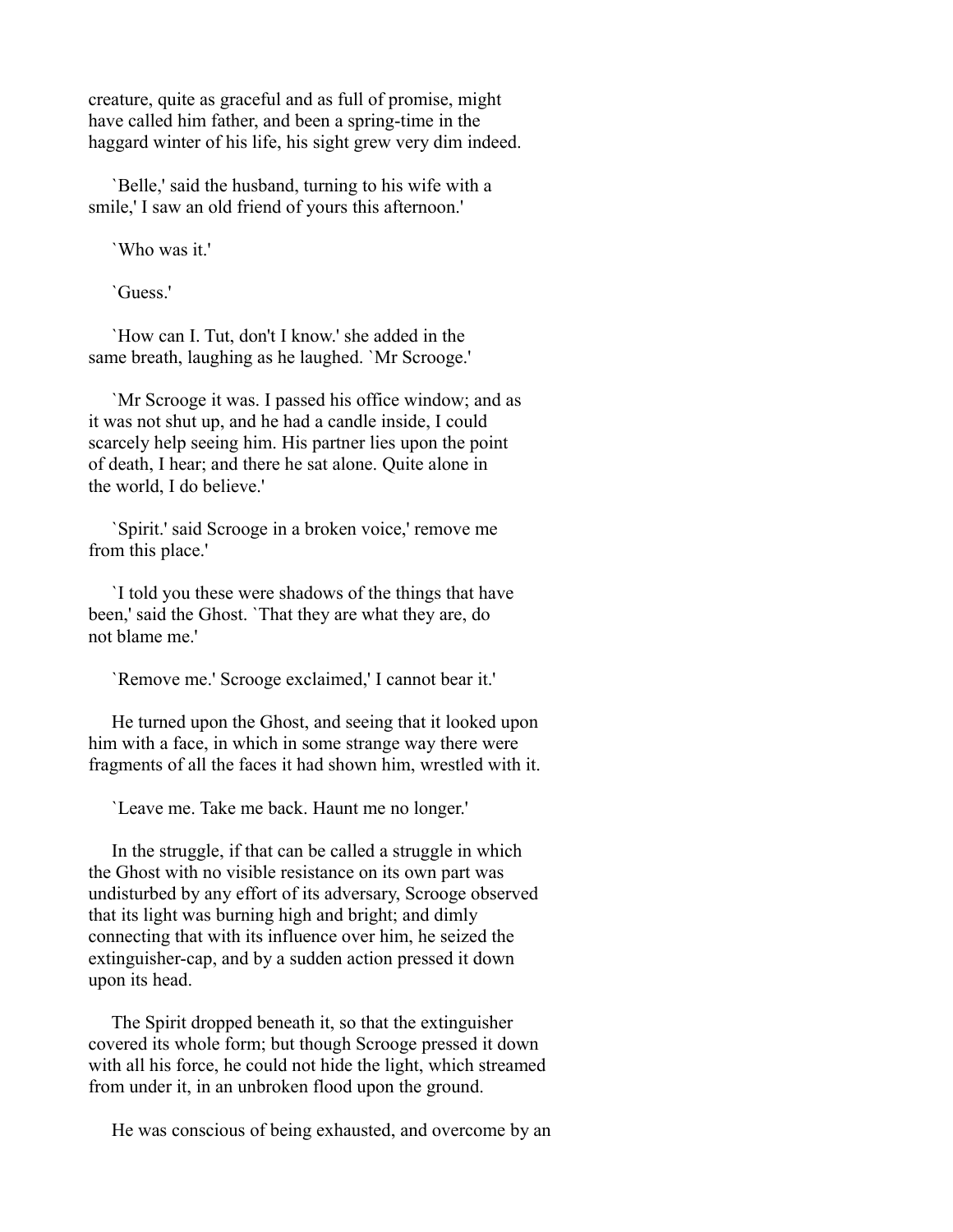irresistible drowsiness; and, further, of being in his own bedroom. He gave the cap a parting squeeze, in which his hand relaxed; and had barely time to reel to bed, before he sank into a heavy sleep.

## Stave 3: The Second of the Three Spirits

 Awaking in the middle of a prodigiously tough snore, and sitting up in bed to get his thoughts together, Scrooge had no occasion to be told that the bell was again upon the stroke of One. He felt that he was restored to consciousness in the right nick of time, for the especial purpose of holding a conference with the second messenger despatched to him through Jacob Marley's intervention. But, finding that he turned uncomfortably cold when he began to wonder which of his curtains this new spectre would draw back, he put them every one aside with his own hands, and lying down again, established a sharp look-out all round the bed. For, he wished to challenge the Spirit on the moment of its appearance, and did not wish to be taken by surprise, and made nervous.

 Gentlemen of the free-and-easy sort, who plume themselves on being acquainted with a move or two, and being usually equal to the time-of-day, express the wide range of their capacity for adventure by observing that they are good for anything from pitch-and-toss to manslaughter; between which opposite extremes, no doubt, there lies a tolerably wide and comprehensive range of subjects. Without venturing for Scrooge quite as hardily as this, I don't mind calling on you to believe that he was ready for a good broad field of strange appearances, and that nothing between a baby and rhinoceros would have astonished him very much.

 Now, being prepared for almost anything, he was not by any means prepared for nothing; and, consequently, when the Bell struck One, and no shape appeared, he was taken with a violent fit of trembling. Five minutes, ten minutes, a quarter of an hour went by, yet nothing came. All this time, he lay upon his bed, the very core and centre of a blaze of ruddy light, which streamed upon it when the clock proclaimed the hour; and which, being only light, was more alarming than a dozen ghosts, as he was powerless to make out what it meant, or would be at; and was sometimes apprehensive that he might be at that very moment an interesting case of spontaneous combustion, without having the consolation of knowing it. At last, however, he began to think -- as you or I would have thought at first; for it is always the person not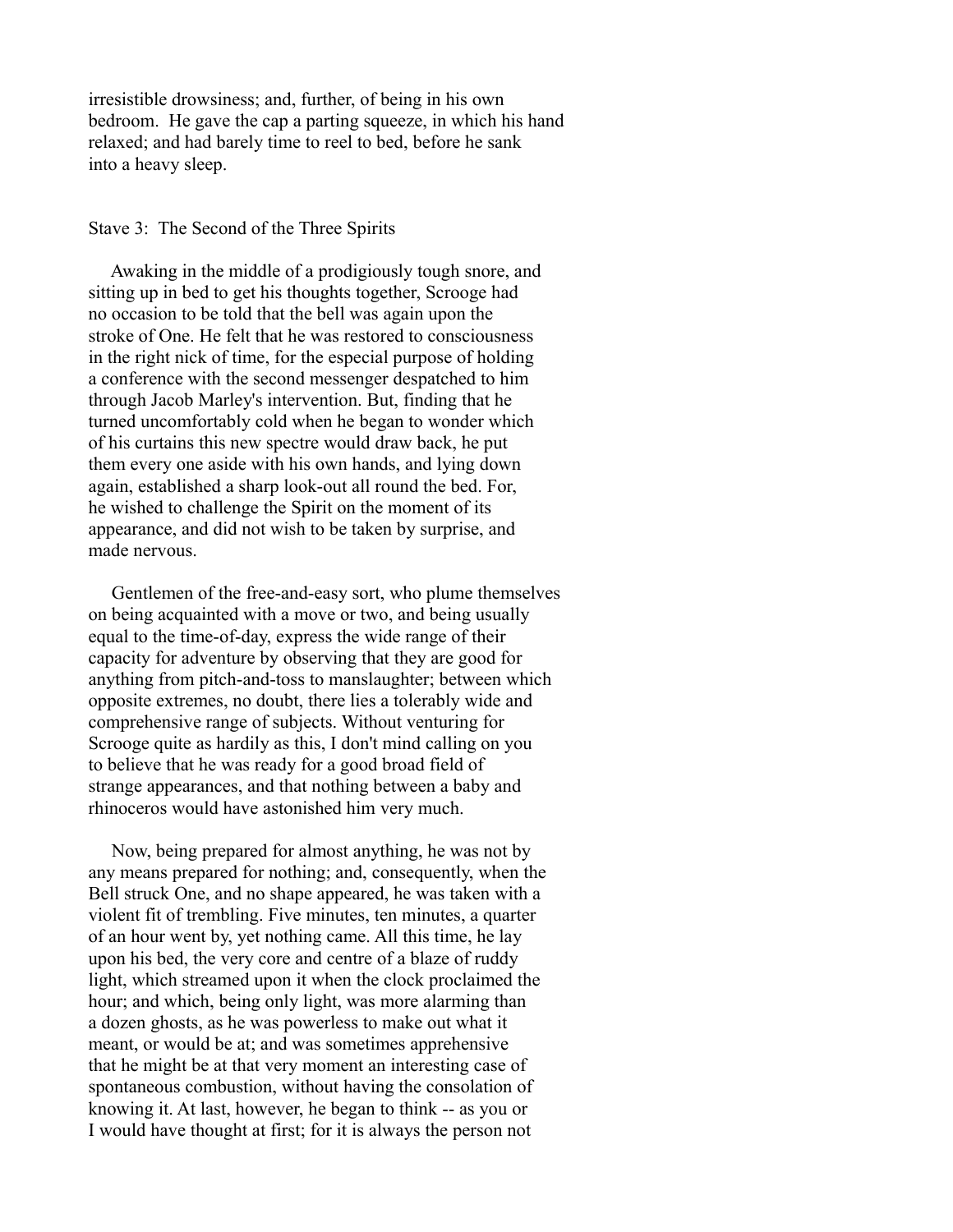in the predicament who knows what ought to have been done in it, and would unquestionably have done it too -- at last, I say, he began to think that the source and secret of this ghostly light might be in the adjoining room, from whence, on further tracing it, it seemed to shine. This idea taking full possession of his mind, he got up softly and shuffled in his slippers to the door.

 The moment Scrooge's hand was on the lock, a strange voice called him by his name, and bade him enter. He obeyed.

 It was his own room. There was no doubt about that. But it had undergone a surprising transformation. The walls and ceiling were so hung with living green, that it looked a perfect grove; from every part of which, bright gleaming berries glistened. The crisp leaves of holly, mistletoe, and ivy reflected back the light, as if so many little mirrors had been scattered there; and such a mighty blaze went roaring up the chimney, as that dull petrification of a hearth had never known in Scrooge's time, or Marley's, or for many and many a winter season gone. Heaped up on the floor, to form a kind of throne, were turkeys, geese, game, poultry, brawn, great joints of meat, sucking-pigs, long wreaths of sausages, mince-pies, plum-puddings, barrels of oysters, red-hot chestnuts, cherry-cheeked apples, juicy oranges, luscious pears, immense twelfth-cakes, and seething bowls of punch, that made the chamber dim with their delicious steam. In easy state upon this couch, there sat a jolly Giant, glorious to see:, who bore a glowing torch, in shape not unlike Plenty's horn, and held it up, high up, to shed its light on Scrooge, as he came peeping round the door.

 `Come in.' exclaimed the Ghost. `Come in. and know me better, man.'

 Scrooge entered timidly, and hung his head before this Spirit. He was not the dogged Scrooge he had been; and though the Spirit's eyes were clear and kind, he did not like to meet them.

 `I am the Ghost of Christmas Present,' said the Spirit. `Look upon me.'

 Scrooge reverently did so. It was clothed in one simple green robe, or mantle, bordered with white fur. This garment hung so loosely on the figure, that its capacious breast was bare, as if disdaining to be warded or concealed by any artifice. Its feet, observable beneath the ample folds of the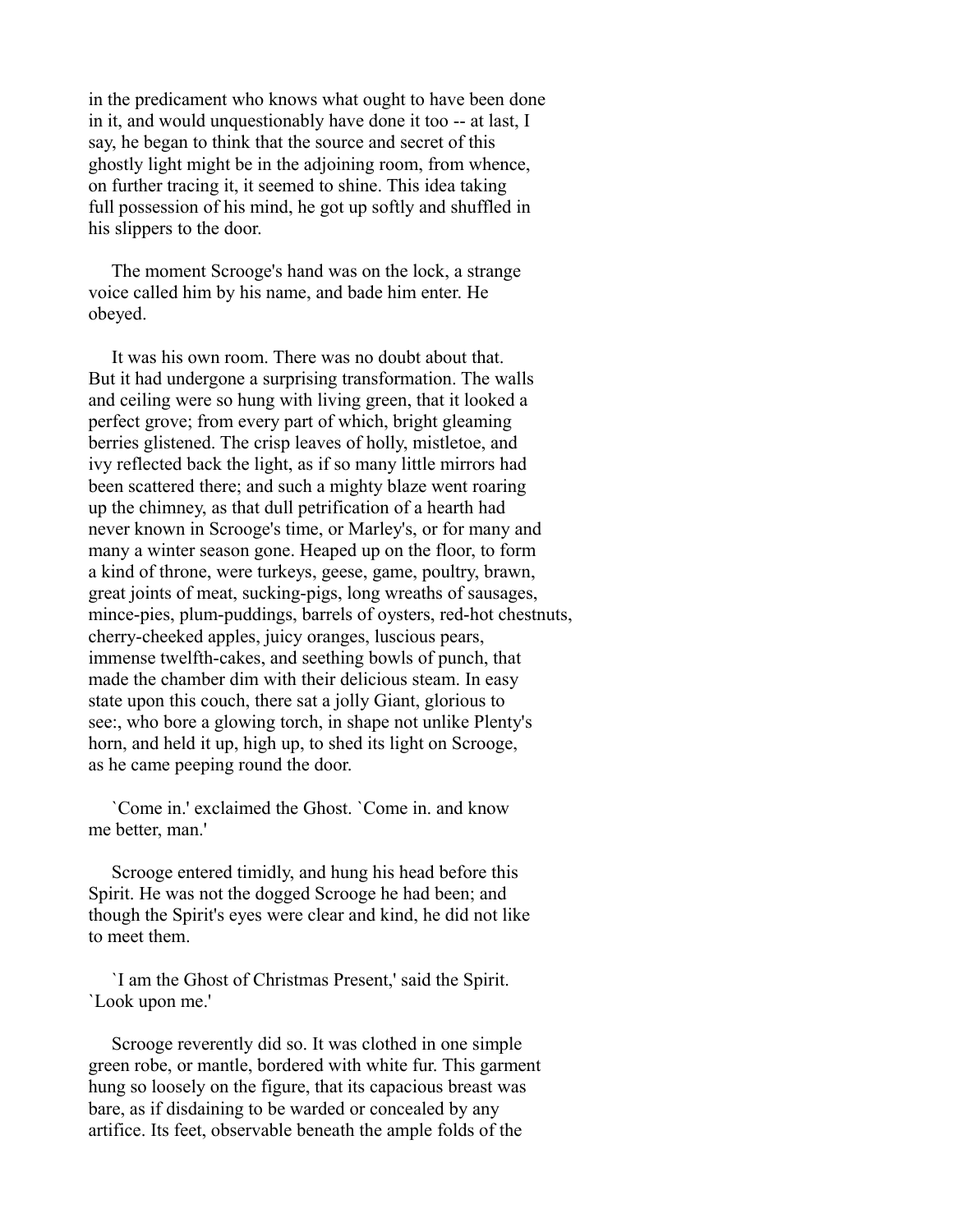garment, were also bare; and on its head it wore no other covering than a holly wreath, set here and there with shining icicles. Its dark brown curls were long and free; free as its genial face, its sparkling eye, its open hand, its cheery voice, its unconstrained demeanour, and its joyful air. Girded round its middle was an antique scabbard; but no sword was in it, and the ancient sheath was eaten up with rust.

 `You have never seen the like of me before.' exclaimed the Spirit.

`Never,' Scrooge made answer to it.

 `Have never walked forth with the younger members of my family; meaning (for I am very young) my elder brothers born in these later years.' pursued the Phantom.

 `I don't think I have,' said Scrooge. `I am afraid I have not. Have you had many brothers, Spirit.'

`More than eighteen hundred,' said the Ghost.

`A tremendous family to provide for.' muttered Scrooge.

The Ghost of Christmas Present rose.

 `Spirit,' said Scrooge submissively,' conduct me where you will. I went forth last night on compulsion, and I learnt a lesson which is working now. To-night, if you have aught to teach me, let me profit by it.'

`Touch my robe.'

Scrooge did as he was told, and held it fast.

 Holly, mistletoe, red berries, ivy, turkeys, geese, game, poultry, brawn, meat, pigs, sausages, oysters, pies, puddings, fruit, and punch, all vanished instantly. So did the room, the fire, the ruddy glow, the hour of night, and they stood in the city streets on Christmas morning, where (for the weather was severe) the people made a rough, but brisk and not unpleasant kind of music, in scraping the snow from the pavement in front of their dwellings, and from the tops of their houses, whence it was mad delight to the boys to see it come plumping down into the road below, and splitting into artificial little snow-storms.

 The house fronts looked black enough, and the windows blacker, contrasting with the smooth white sheet of snow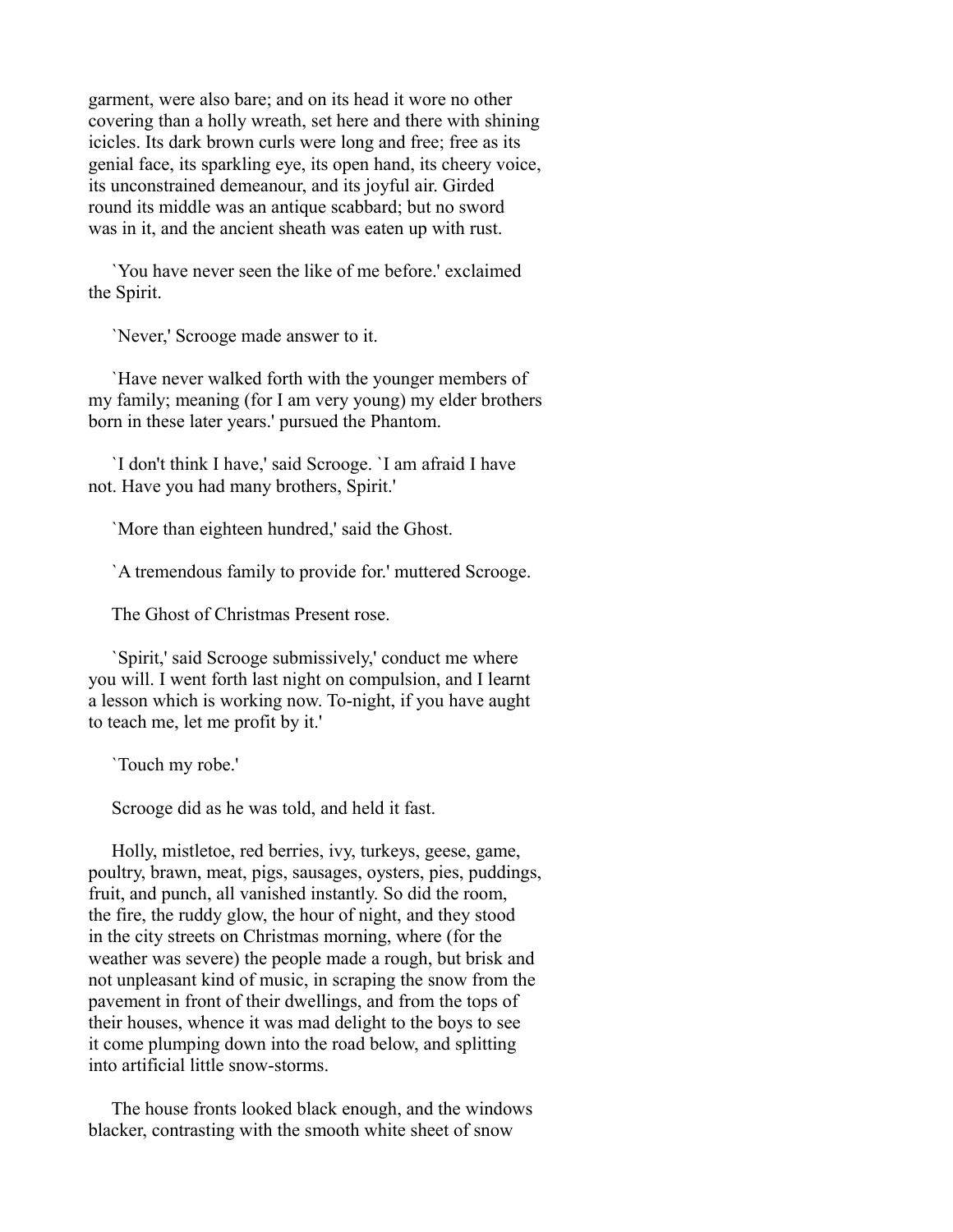upon the roofs, and with the dirtier snow upon the ground; which last deposit had been ploughed up in deep furrows by the heavy wheels of carts and waggons; furrows that crossed and recrossed each other hundreds of times where the great streets branched off; and made intricate channels, hard to trace in the thick yellow mud and icy water. The sky was gloomy, and the shortest streets were choked up with a dingy mist, half thawed, half frozen, whose heavier particles descended in shower of sooty atoms, as if all the chimneys in Great Britain had, by one consent, caught fire, and were blazing away to their dear hearts' content. There was nothing very cheerful in the climate or the town, and yet was there an air of cheerfulness abroad that the clearest summer air and brightest summer sun might have endeavoured to diffuse in vain.

 For, the people who were shovelling away on the housetops were jovial and full of glee; calling out to one another from the parapets, and now and then exchanging a facetious snowball -- better-natured missile far than many a wordy jest - laughing heartily if it went right and not less heartily if it went wrong. The poulterers' shops were still half open, and the fruiterers' were radiant in their glory. There were great, round, pot-bellied baskets of chestnuts, shaped like the waistcoats of jolly old gentlemen, lolling at the doors, and tumbling out into the street in their apoplectic opulence. There were ruddy, brown-faced, broad-girthed Spanish Friars, and winking from their shelves in wanton slyness at the girls as they went by, and glanced demurely at the hung-up mistletoe. There were pears and apples, clustered high in blooming pyramids; there were bunches of grapes, made, in the shopkeepers' benevolence to dangle from conspicuous hooks, that people's mouths might water gratis as they passed; there were piles of filberts, mossy and brown, recalling, in their fragrance, ancient walks among the woods, and pleasant shufflings ankle deep through withered leaves; there were Norfolk Biffins, squab and swarthy, setting off the yellow of the oranges and lemons, and, in the great compactness of their juicy persons, urgently entreating and beseeching to be carried home in paper bags and eaten after dinner. The very gold and silver fish, set forth among these choice fruits in a bowl, though members of a dull and stagnant-blooded race, appeared to know that there was something going on; and, to a fish, went gasping round and round their little world in slow and passionless excitement.

 The Grocers'. oh the Grocers'. nearly closed, with perhaps two shutters down, or one; but through those gaps such glimpses. It was not alone that the scales descending on the counter made a merry sound, or that the twine and roller parted company so briskly, or that the canisters were rattled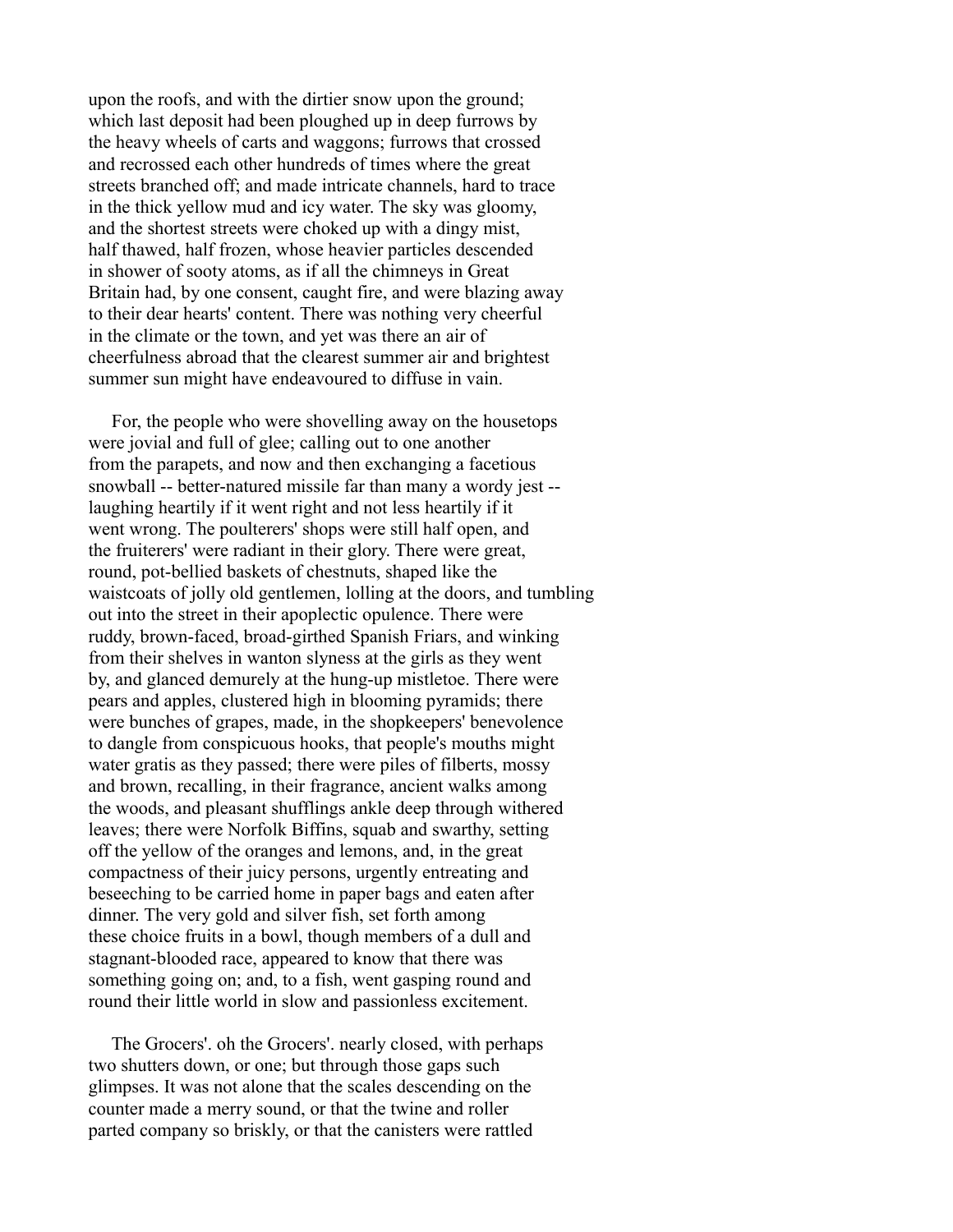up and down like juggling tricks, or even that the blended scents of tea and coffee were so grateful to the nose, or even that the raisins were so plentiful and rare, the almonds so extremely white, the sticks of cinnamon so long and straight, the other spices so delicious, the candied fruits so caked and spotted with molten sugar as to make the coldest lookers-on feel faint and subsequently bilious. Nor was it that the figs were moist and pulpy, or that the French plums blushed in modest tartness from their highly-decorated boxes, or that everything was good to eat and in its Christmas dress; but the customers were all so hurried and so eager in the hopeful promise of the day, that they tumbled up against each other at the door, crashing their wicker baskets wildly, and left their purchases upon the counter, and came running back to fetch them, and committed hundreds of the like mistakes, in the best humour possible; while the Grocer and his people were so frank and fresh that the polished hearts with which they fastened their aprons behind might have been their own, worn outside for general inspection, and for Christmas daws to peck at if they chose.

 But soon the steeples called good people all, to church and chapel, and away they came, flocking through the streets in their best clothes, and with their gayest faces. And at the same time there emerged from scores of bye-streets, lanes, and nameless turnings, innumerable people, carrying their dinners to the baker' shops. The sight of these poor revellers appeared to interest the Spirit very much, for he stood with Scrooge beside him in a baker's doorway, and taking off the covers as their bearers passed, sprinkled incense on their dinners from his torch. And it was a very uncommon kind of torch, for once or twice when there were angry words between some dinner-carriers who had jostled each other, he shed a few drops of water on them from it, and their good humour was restored directly. For they said, it was a shame to quarrel upon Christmas Day. And so it was. God love it, so it was.

 In time the bells ceased, and the bakers were shut up; and yet there was a genial shadowing forth of all these dinners and the progress of their cooking, in the thawed blotch of wet above each baker's oven; where the pavement smoked as if its stones were cooking too.

 `Is there a peculiar flavour in what you sprinkle from your torch.' asked Scrooge.

`There is. My own.'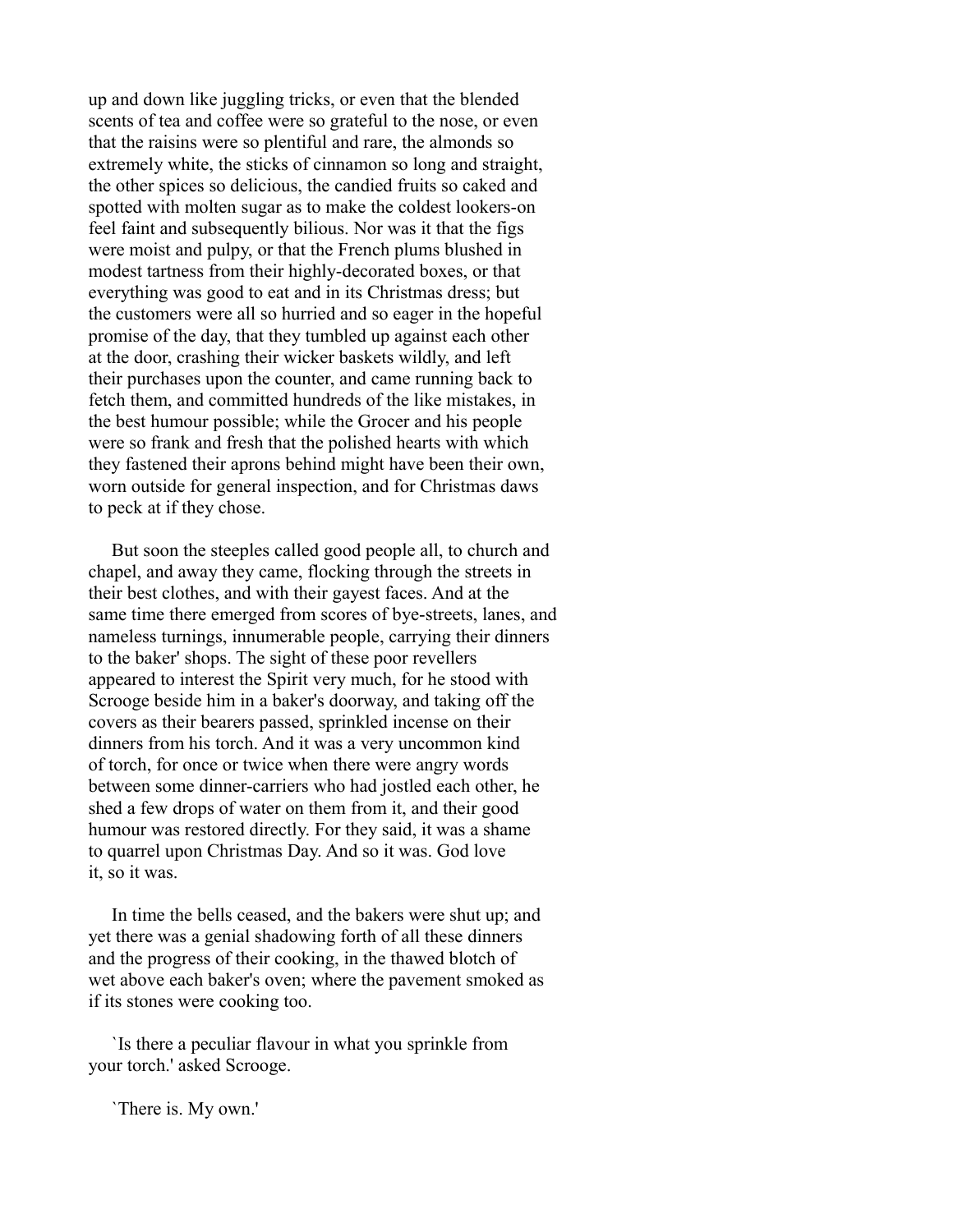`Would it apply to any kind of dinner on this day.' asked Scrooge.

`To any kindly given. To a poor one most.'

`Why to a poor one most.' asked Scrooge.

`Because it needs it most.'

 `Spirit,' said Scrooge, after a moment's thought,' I wonder you, of all the beings in the many worlds about us, should desire to cramp these people's opportunities of innocent enjoyment.'

`I.' cried the Spirit.

 `You would deprive them of their means of dining every seventh day, often the only day on which they can be said to dine at all,' said Scrooge. `Wouldn't you.'

`I.' cried the Spirit.

 `You seek to close these places on the Seventh Day.' said Scrooge. `And it comes to the same thing.'

`I seek.' exclaimed the Spirit.

 `Forgive me if I am wrong. It has been done in your name, or at least in that of your family,' said Scrooge.

 `There are some upon this earth of yours,' returned the Spirit,' who lay claim to know us, and who do their deeds of passion, pride, ill-will, hatred, envy, bigotry, and selfishness

in our name, who are as strange to us and all out kith and kin, as if they had never lived. Remember that, and charge their doings on themselves, not us.'

 Scrooge promised that he would; and they went on, invisible, as they had been before, into the suburbs of the town. It was a remarkable quality of the Ghost (which Scrooge had observed at the baker's), that notwithstanding his gigantic size, he could accommodate himself to any place with ease; and that he stood beneath a low roof quite as gracefully and like a supernatural creature, as it was possible he could have done in any lofty hall.

 And perhaps it was the pleasure the good Spirit had in showing off this power of his, or else it was his own kind,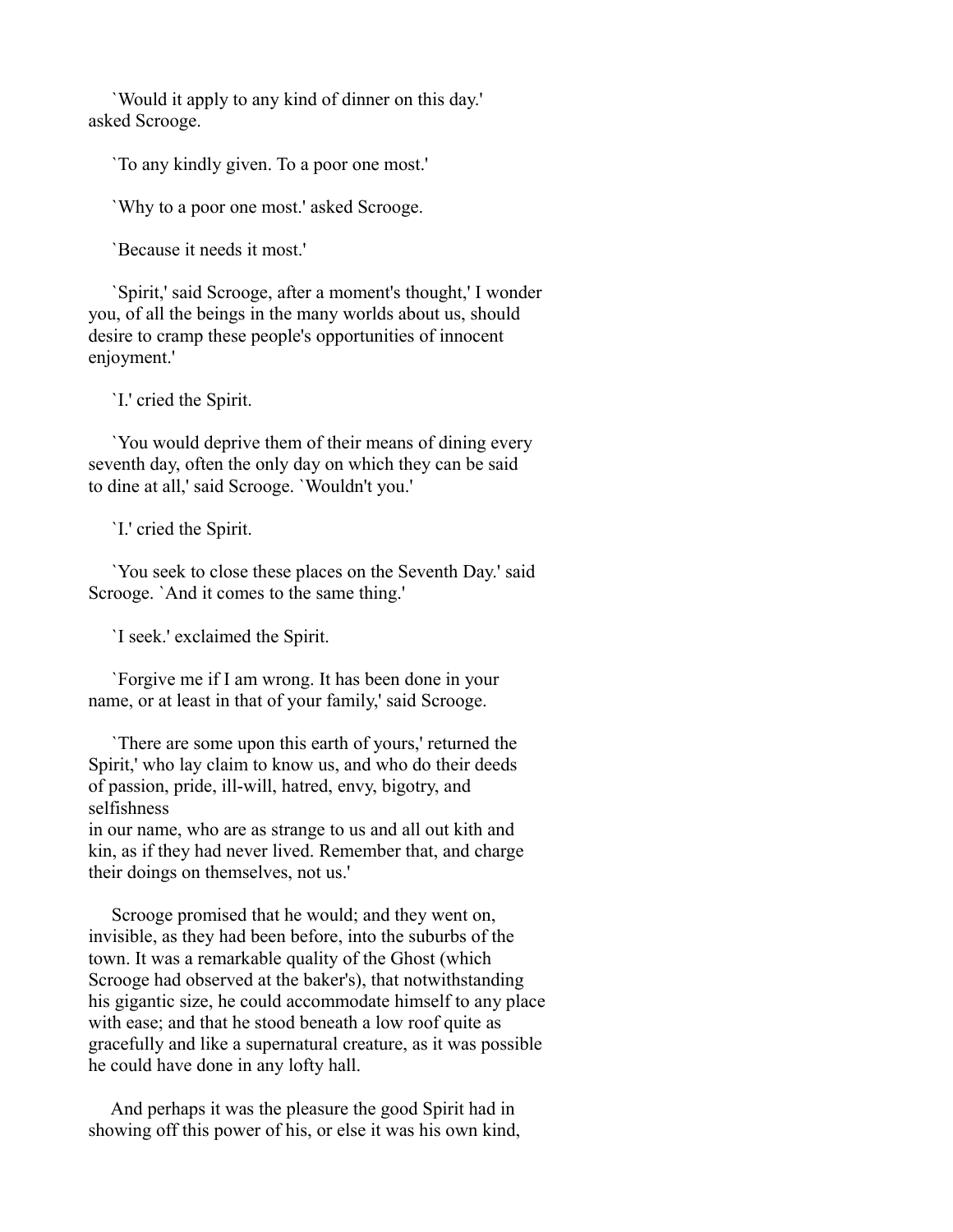generous, hearty nature, and his sympathy with all poor men, that led him straight to Scrooge's clerk's; for there he went, and took Scrooge with him, holding to his robe; and on the threshold of the door the Spirit smiled, and stopped to bless Bob Cratchit's dwelling with the sprinkling of his torch. Think of that. Bob had but fifteen bob a-week himself; he pocketed on Saturdays but fifteen copies of his Christian name; and yet the Ghost of Christmas Present blessed his four-roomed house.

 Then up rose Mrs Cratchit, Cratchit's wife, dressed out but poorly in a twice-turned gown, but brave in ribbons, which are cheap and make a goodly show for sixpence; and she laid the cloth, assisted by Belinda Cratchit, second of her daughters, also brave in ribbons; while Master Peter Cratchit plunged a fork into the saucepan of potatoes, and getting the corners of his monstrous shirt collar (Bob's private property, conferred upon his son and heir in honour of the day) into his mouth, rejoiced to find himself so gallantly attired, and yearned to show his linen in the fashionable Parks. And now two smaller Cratchits, boy and girl, came tearing in, screaming that outside the baker's they had smelt the e the baker's they had smelt the goose, and known it for their own; and basking in luxurious thoughts of sage and onion, these young Cratchits danced about the table, and exalted Master Peter Cratchit to the skies, while he (not proud, although his collars nearly choked him) blew the fire, until the slow potatoes bubbling up,

knocked loudly at the saucepan-lid to be let out and peeled.

 `What has ever got your precious father then.' said Mrs Cratchit. `And your brother, Tiny Tim. And Martha warn't as late last Christmas Day by half-an-hour.'

 `Here's Martha, mother.' said a girl, appearing as she spoke.

 `Here's Martha, mother.' cried the two young Cratchits. `Hurrah. There's such a goose, Martha.'

 `Why, bless your heart alive, my dear, how late you are.' said Mrs Cratchit, kissing her a dozen times, and taking off her shawl and bonnet for her with officious zeal.

 `We'd a deal of work to finish up last night,' replied the girl,' and had to clear away this morning, mother.'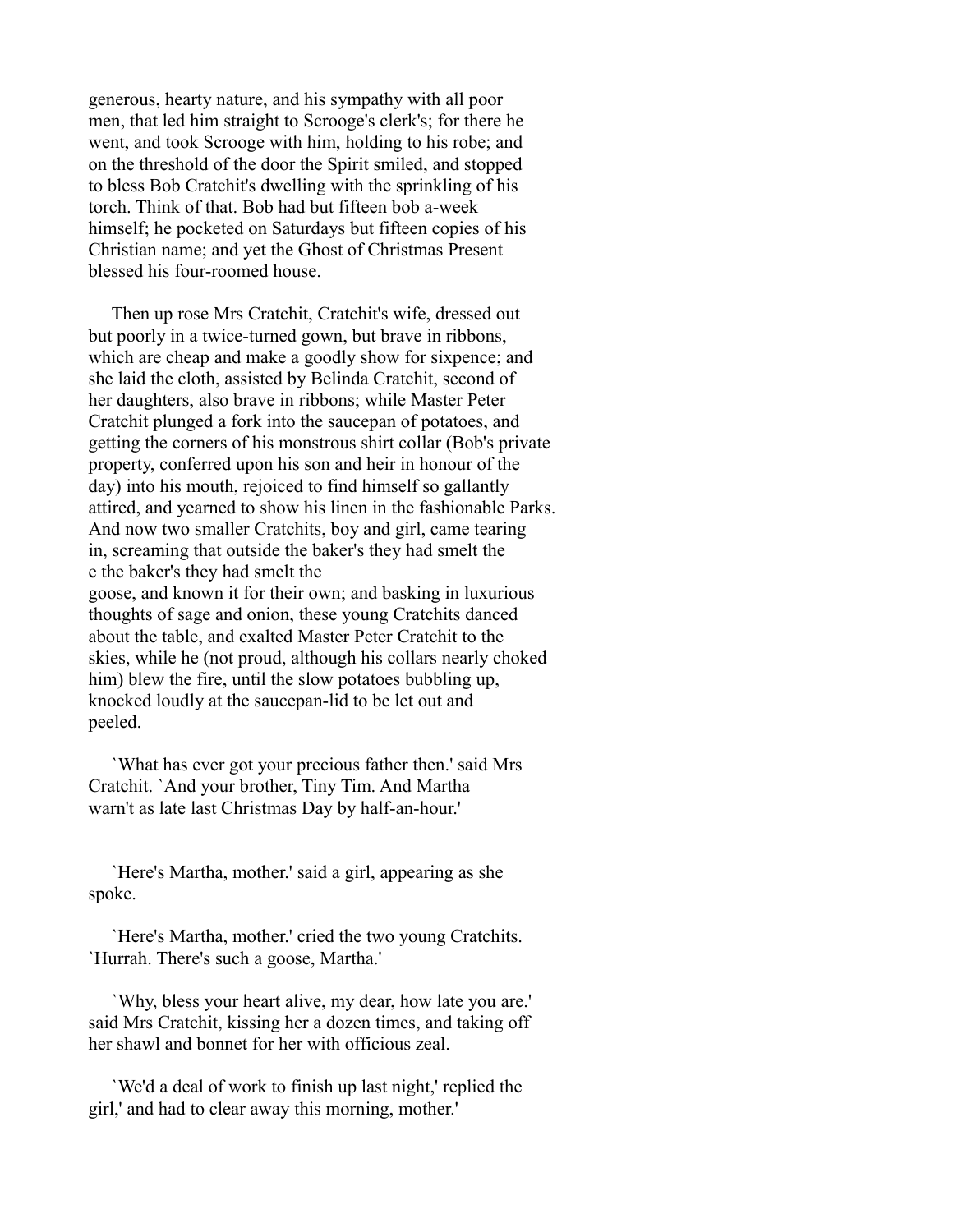`Well. Never mind so long as you are come,' said Mrs Cratchit. `Sit ye down before the fire, my dear, and have a warm, Lord bless ye.'

 `No, no. There's father coming,' cried the two young Cratchits, who were everywhere at once. `Hide, Martha, hide<sup>'</sup>

 So Martha hid herself, and in came little Bob, the father, with at least three feet of comforter exclusive of the fringe, hanging down before him; and his threadbare clothes darned up and brushed, to look seasonable; and Tiny Tim upon his shoulder. Alas for Tiny Tim, he bore a little crutch, and had his limbs supported by an iron frame.

 `Why, where's our Martha.' cried Bob Cratchit, looking round.

`Not coming,' said Mrs Cratchit.

 `Not coming.' said Bob, with a sudden declension in his high spirits; for he had been Tim's blood horse all the way from church, and had come home rampant. `Not coming upon Christmas Day.'

 Martha didn't like to see him disappointed, if it were only in joke; so she came out prematurely from behind the closet door, and ran into his arms, while the two young Cratchits hustled Tiny Tim, and bore him off into the wash-house, that he might hear the pudding singing in the copper.

 `And how did little Tim behave. asked Mrs Cratchit, when she had rallied Bob on his credulity, and Bob had hugged his daughter to his heart's content.

 `As good as gold,' said Bob,' and better. Somehow he gets thoughtful, sitting by himself so much, and thinks the strangest things you ever heard. He told me, coming home, that he hoped the people saw him in the church, because he was a cripple, and it might be pleasant to them to remember upon Christmas Day, who made lame beggars walk, and blind men see<sup>'</sup>

 Bob's voice was tremulous when he told them this, and trembled more when he said that Tiny Tim was growing strong and hearty.

 His active little crutch was heard upon the floor, and back came Tiny Tim before another word was spoken, escorted by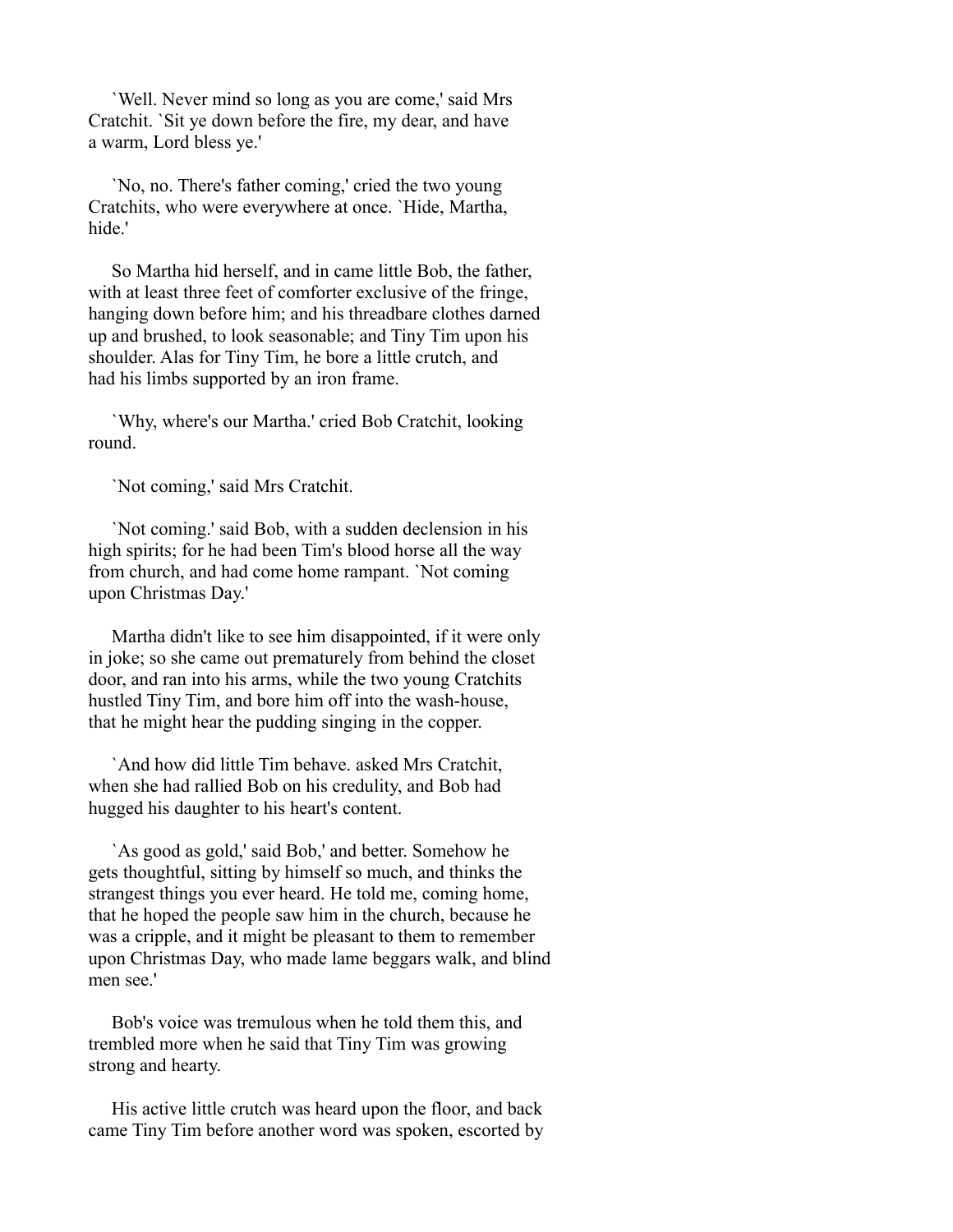his brother and sister to his stool before the fire; and while Bob, turning up his cuffs -- as if, poor fellow, they were capable of being made more shabby -- compounded some hot mixture in a jug with gin and lemons, and stirred it round and round and put it on the hob to simmer; Master Peter, and the two ubiquitous young Cratchits went to fetch the goose, with which they soon returned in high procession.

 Such a bustle ensued that you might have thought a goose the rarest of all birds; a feathered phenomenon, to which a black swan was a matter of course -- and in truth it was something very like it in that house. Mrs Cratchit made the gravy (ready beforehand in a little saucepan) hissing hot; Master Peter mashed the potatoes with incredible vigour; Miss Belinda sweetened up the apple-sauce; Martha dusted the hot plates; Bob took Tiny Tim beside him in a tiny corner at the table; the two young Cratchits set chairs for everybody, not forgetting themselves, and mounting guard upon their posts, crammed spoons into their mouths, lest they should shriek for goose before their turn came to be helped. At last the dishes were set on, and grace was said. It was succeeded by a breathless pause, as Mrs Cratchit, looking slowly all along the carving-knife, prepared to plunge it in the breast; but when she did, and when the long expected gush of stuffing issued forth, one murmur of delight arose all round the board, and even Tiny Tim, excited by the two young Cratchits, beat on the table with the handle of his knife, and feebly cried Hurrah.

 There never was such a goose. Bob said he didn't believe there ever was such a goose cooked. Its tenderness and flavour, size and cheapness, were the themes of universal admiration. Eked out by apple-sauce and mashed potatoes, it was a sufficient dinner for the whole family; indeed, as Mrs Cratchit said with great delight (surveying one small atom of a bone upon the dish), they hadn't ate it all at last. Yet every one had had enough, and the youngest Cratchits in particular, were steeped in sage and onion to the eyebrows. But now, the plates being changed by Miss Belinda, Mrs Cratchit left the room alone -- too nervous to bear witnesses -- to take the pudding up and bring it in.

 Suppose it should not be done enough. Suppose it should break in turning out. Suppose somebody should have got over the wall of the back-yard, and stolen it, while they were merry with the goose -- a supposition at which the two young Cratchits became livid. All sorts of horrors were supposed.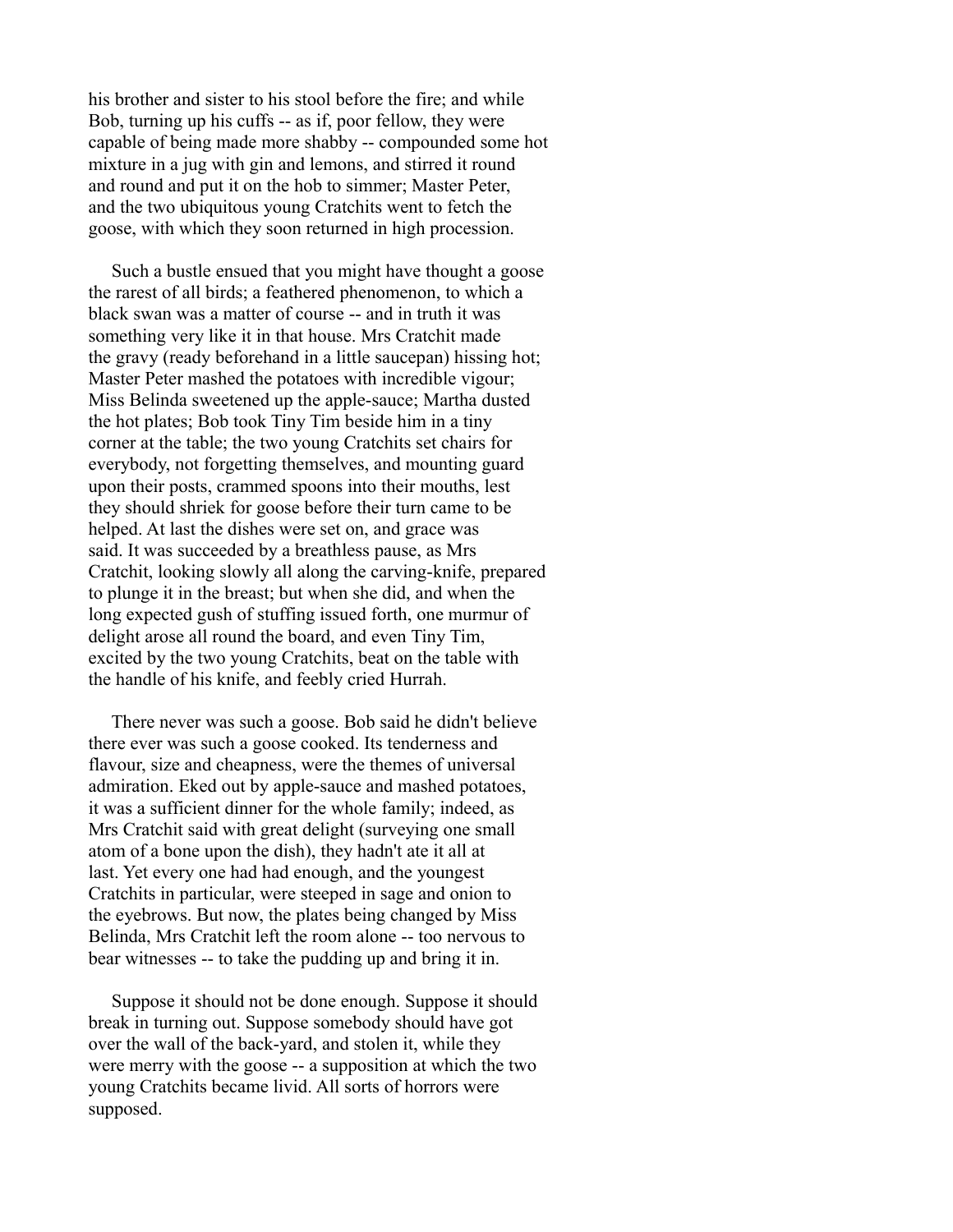Hallo. A great deal of steam. The pudding was out of the copper. A smell like a washing-day. That was the cloth. A smell like an eating-house and a pastrycook's next door to each other, with a laundress's next door to that. That was the pudding. In half a minute Mrs Cratchit entered -- flushed, but smiling proudly -- with the pudding, like a speckled cannon-ball, so hard and firm, blazing in half of half-a-quartern of ignited brandy, and bedight with Christmas holly stuck into the top.

 Oh, a wonderful pudding. Bob Cratchit said, and calmly too, that he regarded it as the greatest success achieved by Mrs Cratchit since their marriage. Mrs Cratchit said that now the weight was off her mind, she would confess she had had her doubts about the quantity of flour. Everybody had something to say about it, but nobody said or thought it was at all a small pudding for a large family. It would have been flat heresy to do so. Any Cratchit would have blushed to hint at such a thing.

 At last the dinner was all done, the cloth was cleared, the hearth swept, and the fire made up. The compound in the jug being tasted, and considered perfect, apples and oranges were put upon the table, and a shovel-full of chestnuts on the fire. Then all the Cratchit family drew round the hearth, in what Bob Cratchit called a circle, meaning half a one; and at Bob Cratchit's elbow stood the family display of glass. Two tumblers, and a custard-cup without a handle.

 These held the hot stuff from the jug, however, as well as golden goblets would have done; and Bob served it out with beaming looks, while the chestnuts on the fire sputtered and cracked noisily. Then Bob proposed:

`A Merry Christmas to us all, my dears. God bless us.'

Which all the family re-echoed.

`God bless us every one.' said Tiny Tim, the last of all.

 He sat very close to his father's side upon his little stool.

Bob held his withered little hand in his, as if he loved the child, and wished to keep him by his side, and dreaded that he might be taken from him.

 `Spirit,' said Scrooge, with an interest he had never felt before, `tell me if Tiny Tim will live.'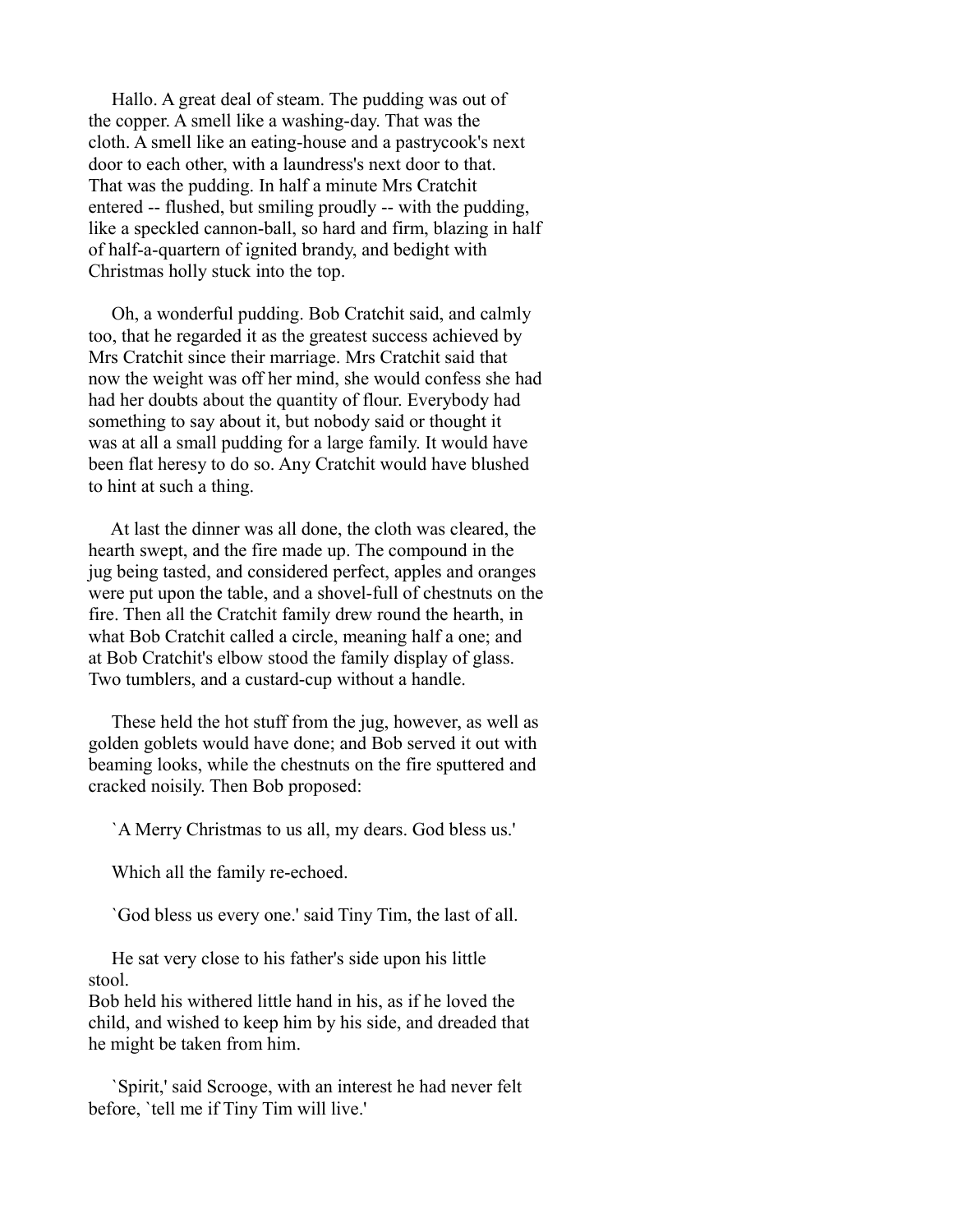`I see a vacant seat,' replied the Ghost, `in the poor chimney-corner, and a crutch without an owner, carefully preserved. If these shadows remain unaltered by the Future, the child will die.'

 `No, no,' said Scrooge. `Oh, no, kind Spirit. say he will be spared.'

 `If these shadows remain unaltered by the Future, none other of my race,' returned the Ghost, `will find him here. What then. If he be like to die, he had better do it, and decrease the surplus population.'

 Scrooge hung his head to hear his own words quoted by the Spirit, and was overcome with penitence and grief.

 `Man,' said the Ghost, `if man you be in heart, not adamant, forbear that wicked cant until you have discovered What the surplus is, and Where it is. Will you decide what men shall live, what men shall die. It may be, that in the sight of Heaven, you are more worthless and less fit to live than millions like this poor man's child. Oh God. to hear the Insect on the leaf pronouncing on the too much life among his hungry brothers in the dust.'

 Scrooge bent before the Ghost's rebuke, and trembling cast his eyes upon the ground. But he raised them speedily, on hearing his own name.

 `Mr Scrooge.' said Bob; `I'll give you Mr Scrooge, the Founder of the Feast.'

 `The Founder of the Feast indeed.' cried Mrs Cratchit, reddening. `I wish I had him here. I'd give him a piece of my mind to feast upon, and I hope he'd have a good appetite for it.'

`My dear,' said Bob, `the children. Christmas Day.'

 `It should be Christmas Day, I am sure,' said she, `on which one drinks the health of such an odious, stingy, hard, unfeeling man as Mr Scrooge. You know he is, Robert. Nobody knows it better than you do, poor fellow.'

`My dear,' was Bob's mild answer, `Christmas Day.'

 `I'll drink his health for your sake and the Day's,' said Mrs Cratchit, `not for his. Long life to him. A merry Christmas and a happy new year. He'll be very merry and very happy, I have no doubt.'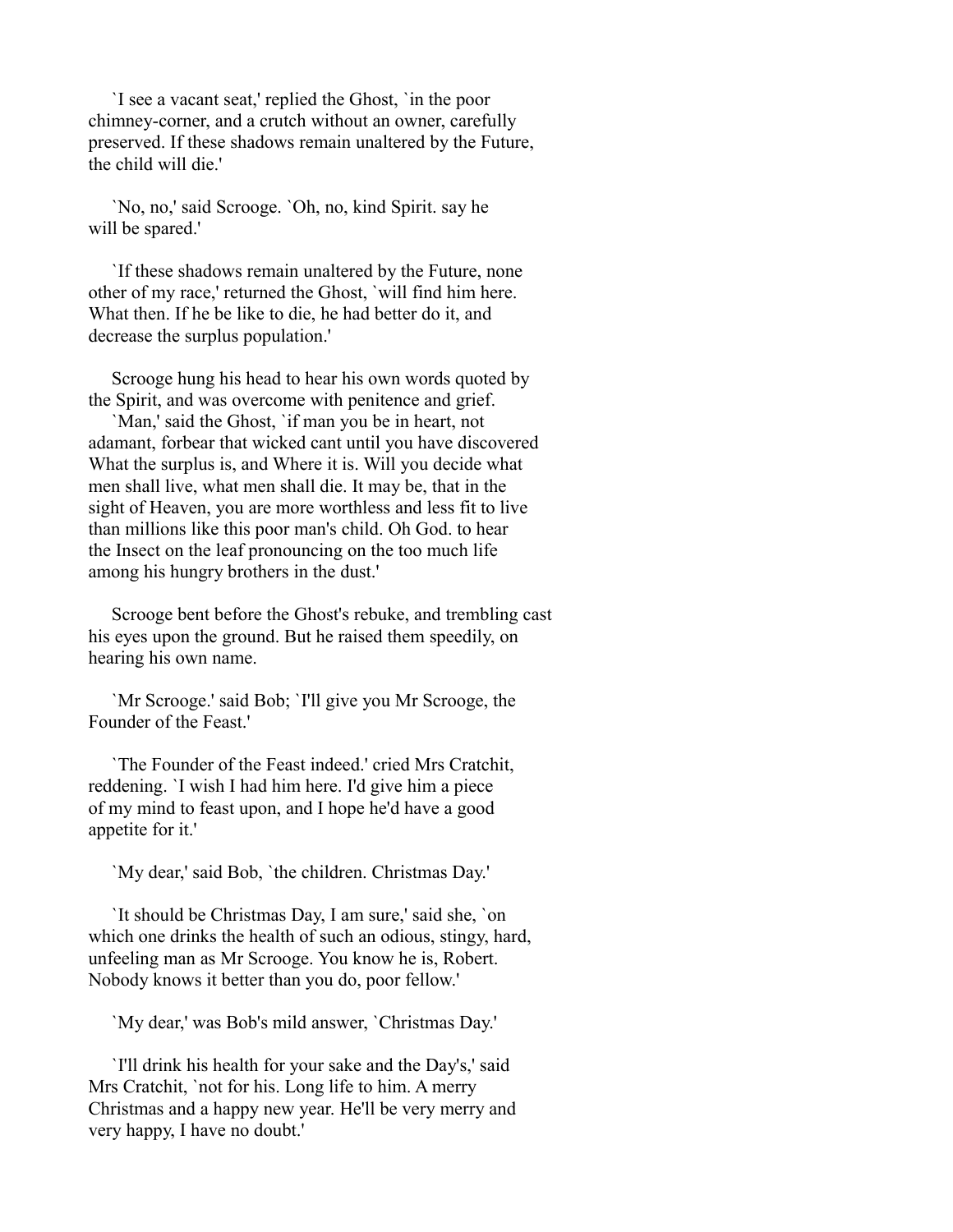The children drank the toast after her. It was the first of their proceedings which had no heartiness. Tiny Tim drank it last of all, but he didn't care twopence for it. Scrooge was the Ogre of the family. The mention of his name cast a dark shadow on the party, which was not dispelled for full five minutes.

 After it had passed away, they were ten times merrier than before, from the mere relief of Scrooge the Baleful being done with. Bob Cratchit told them how he had a situation in his eye for Master Peter, which would bring in, if obtained, full five-and-sixpence weekly. The two young Cratchits laughed tremendously at the idea of Peter's being a man of business; and Peter himself looked thoughtfully at the fire from between his collars, as if he were deliberating what particular investments he should favour when he came into the receipt of that bewildering income. Martha, who was a poor apprentice at a milliner's, then told them what kind of work she had to do, and how many hours she worked at a stretch, and how she meant to lie abed to-morrow morning for a good long rest; to-morrow being a holiday she passed at home. Also how she had seen a countess and a lord some days before, and how the lord was much about as tall as Peter;' at which Peter pulled up his collars so high that you couldn't have seen his head if you had been there. All this time the chestnuts and the jug went round and round; and by-and-bye they had a song, about a lost child travelling in the snow, from Tiny Tim, who had a plaintive little voice, and sang it very well indeed.

 There was nothing of high mark in this. They were not a handsome family; they were not well dressed; their shoes were far from being water-proof; their clothes were scanty; and Peter might have known, and very likely did, the inside of a pawnbroker's. But, they were happy, grateful, pleased with one another, and contented with the time; and when they faded, and looked happier yet in the bright sprinklings of the Spirit's torch at parting, Scrooge had his eye upon them, and especially on Tiny Tim, until the last.

 By this time it was getting dark, and snowing pretty heavily; and as Scrooge and the Spirit went along the streets, the brightness of the roaring fires in kitchens, parlours, and all sorts of rooms, was wonderful. Here, the flickering of the blaze showed preparations for a cosy dinner, with hot plates baking through and through before the fire, and deep red curtains, ready to be drawn to shut out cold and darkness. There all the children of the house were running out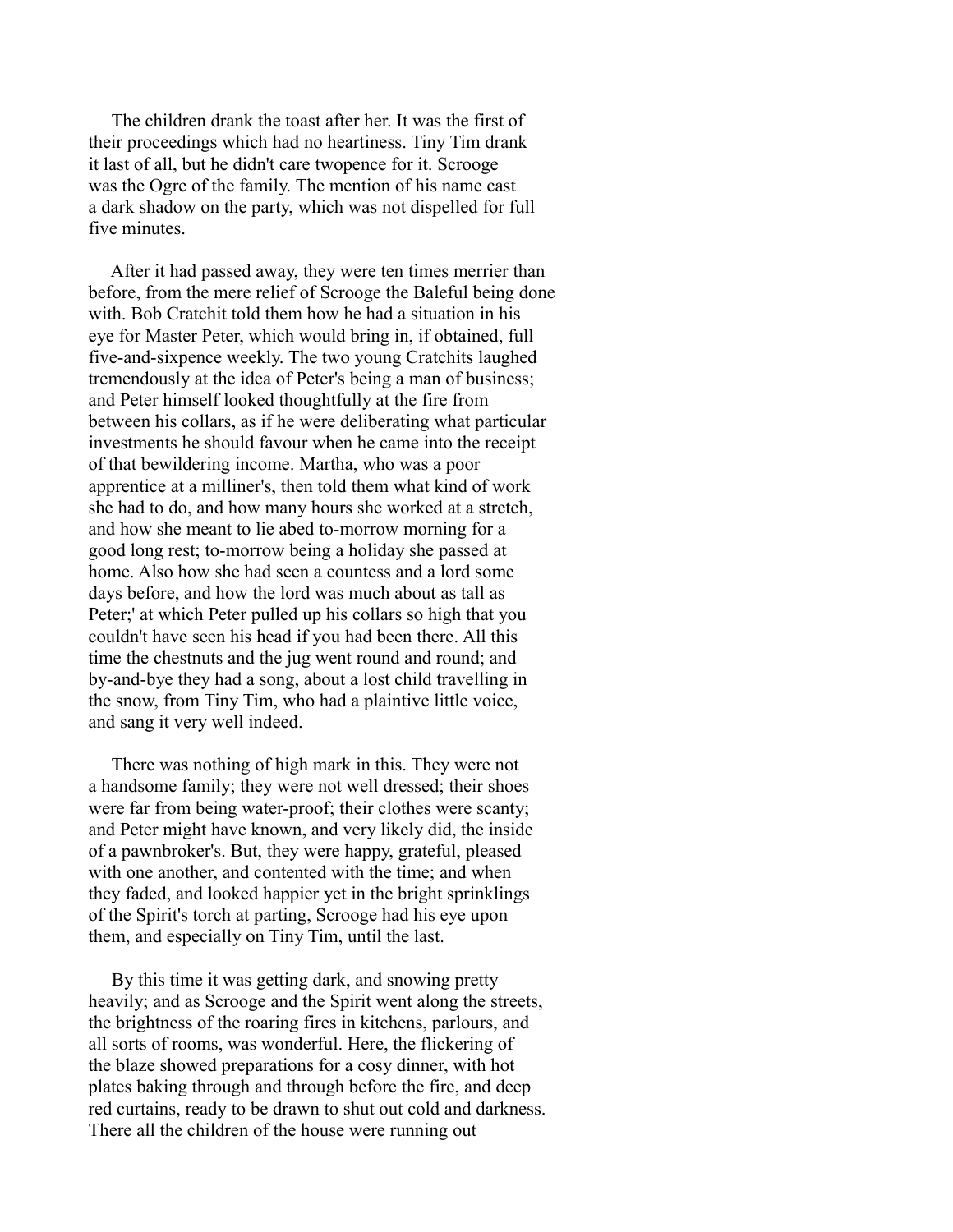into the snow to meet their married sisters, brothers, cousins, uncles, aunts, and be the first to greet them. Here, again, were shadows on the window-blind of guests assembling; and there a group of handsome girls, all hooded and fur-booted, and all chattering at once, tripped lightly off to some near neighbour's house; where, woe upon the single man who saw them enter -- artful witches, well they knew it -- in a glow.

 But, if you had judged from the numbers of people on their way to friendly gatherings, you might have thought that no one was at home to give them welcome when they got there, instead of every house expecting company, and piling up its fires half-chimney high. Blessings on it, how the Ghost exulted. How it bared its breadth of breast, and opened its capacious palm, and floated on, outpouring, with a generous hand, its bright and harmless mirth on everything within its reach. The very lamplighter, who ran on before, dotting the dusky street with specks of light, and who was dressed to spend the evening somewhere, laughed out loudly as the Spirit passed, though little kenned the lamplighter that he had any company but Christmas.

 And now, without a word of warning from the Ghost, they stood upon a bleak and desert moor, where monstrous masses of rude stone were cast about, as though it were the burial-place of giants; and water spread itself wheresoever it listed, or would have done so, but for the frost that held it prisoner; and nothing grew but moss and furze, and coarse rank grass. Down in the west the setting sun had left a streak of fiery red, which glared upon the desolation for an instant, like a sullen eye, and frowning lower, lower, lower yet, was lost in the thick gloom of darkest night.

`What place is this.' asked Scrooge.

 `A place where Miners live, who labour in the bowels of the earth,' returned the Spirit. `But they know me. See.'

 Alight shone from the window of a hut, and swiftly they advanced towards it. Passing through the wall of mud and stone, they found a cheerful company assembled round a glowing fire. An old, old man and woman, with their children and their children's children, and another generation beyond that, all decked out gaily in their holiday attire. The old man, in a voice that seldom rose above the howling of the wind upon the barren waste, was singing them a Christmas song -- it had been a very old song when he was a boy -- and from time to time they all joined in the chorus. So surely as they raised their voices, the old man got quite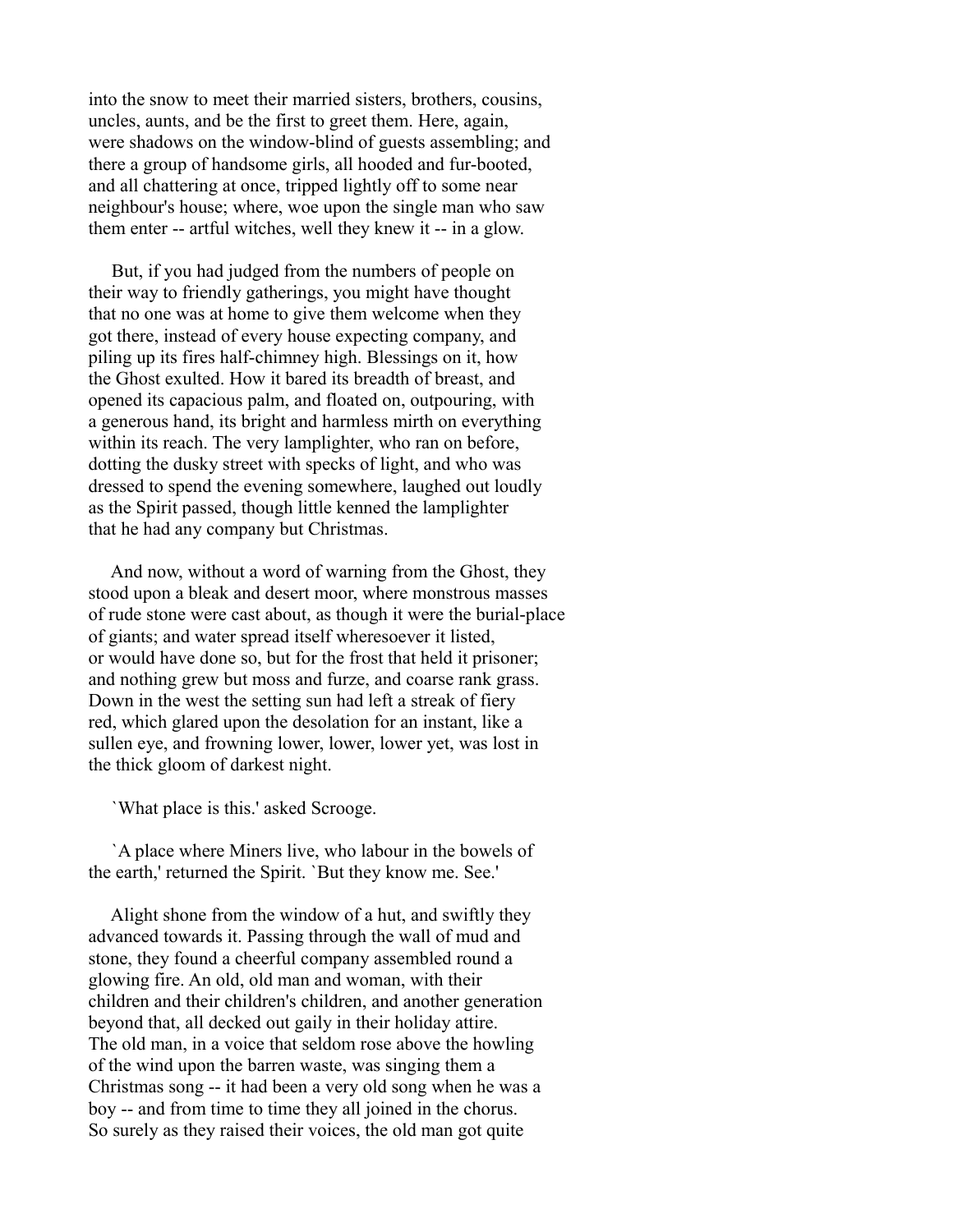blithe and loud; and so surely as they stopped, his vigour sank again.

 The Spirit did not tarry here, but bade Scrooge hold his robe, and passing on above the moor, sped -- whither. Not to sea. To sea. To Scrooge's horror, looking back, he saw the last of the land, a frightful range of rocks, behind them; and his ears were deafened by the thundering of water, as it rolled and roared, and raged among the dreadful caverns it had worn, and fiercely tried to undermine the earth.

 Built upon a dismal reef of sunken rocks, some league or so from shore, on which the waters chafed and dashed, the wild year through, there stood a solitary lighthouse. Great heaps of sea-weed clung to its base, and storm-birds -- born of the wind one might suppose, as sea-weed of the water -- rose and fell about it, like the waves they skimmed.

 But even here, two men who watched the light had made a fire, that through the loophole in the thick stone wall shed out a ray of brightness on the awful sea. Joining their horny hands over the rough table at which they sat, they wished each other Merry Christmas in their can of grog; and one of them: the elder, too, with his face all damaged and scarred with hard weather, as the figure-head of an old ship might be: struck up a sturdy song that was like a Gale in itself.

 Again the Ghost sped on, above the black and heaving sea -- on, on -- until, being far away, as he told Scrooge, from any shore, they lighted on a ship. They stood beside the helmsman at the wheel, the look-out in the bow, the officers who had the watch; dark, ghostly figures in their several stations; but every man among them hummed a Christmas tune, or had a Christmas thought, or spoke below his breath to his companion of some bygone Christmas Day, with homeward hopes belonging to it. And every man on board, waking or sleeping, good or bad, had had a kinder word for another on that day than on any day in the year; and had shared to some extent in its festivities; and had remembered those he cared for at a distance, and had known that they delighted to remember him.

 It was a great surprise to Scrooge, while listening to the moaning of the wind, and thinking what a solemn thing it was to move on through the lonely darkness over an unknown abyss, whose depths were secrets as profound as Death: it was a great surprise to Scrooge, while thus engaged, to hear a hearty laugh. It was a much greater surprise to Scrooge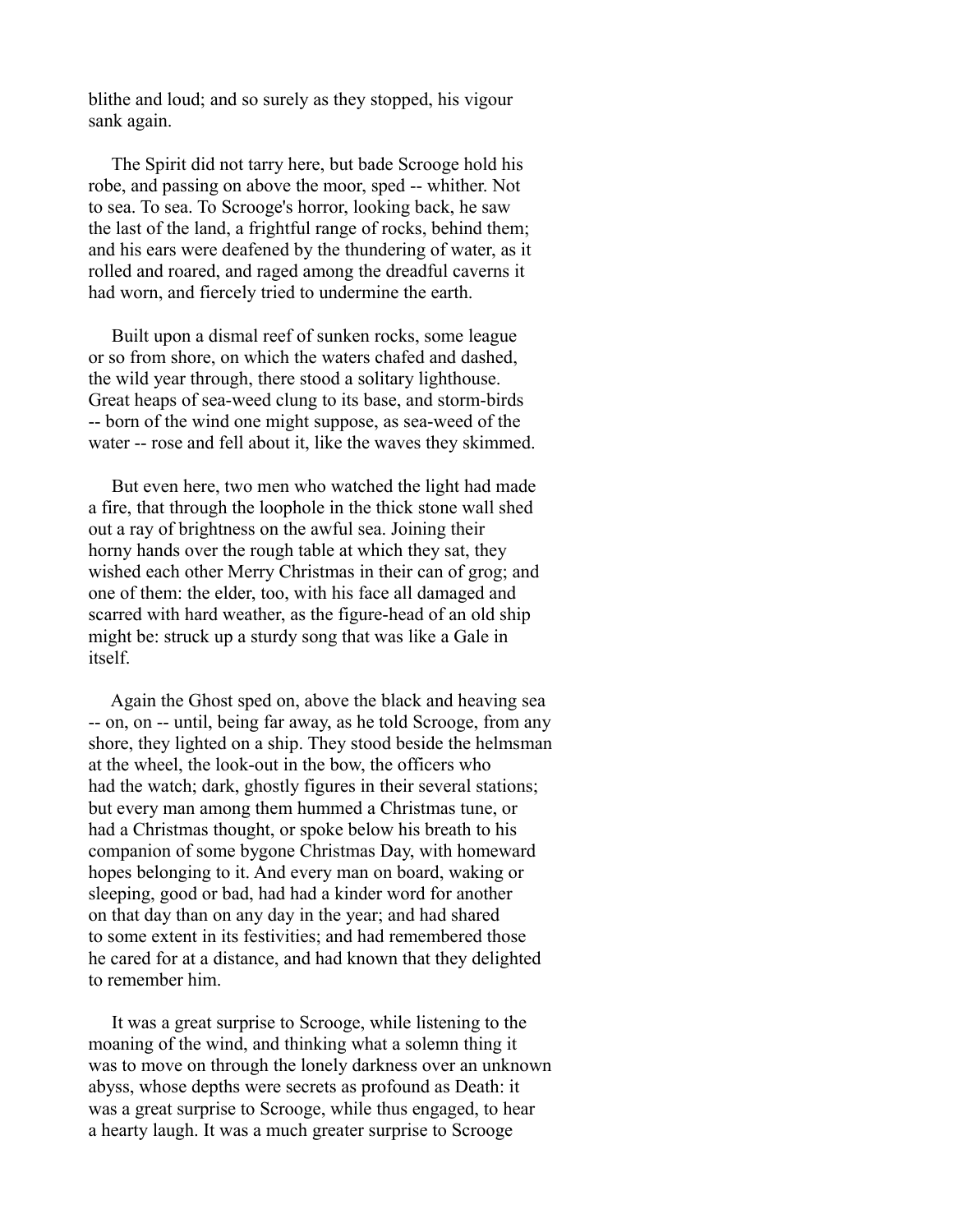to recognise it as his own nephew's and to find himself in a bright, dry, gleaming room, with the Spirit standing smiling by his side, and looking at that same nephew with approving affability.

`Ha, ha.' laughed Scrooge's nephew. `Ha, ha, ha.'

 If you should happen, by any unlikely chance, to know a man more blest in a laugh than Scrooge's nephew, all I can say is, I should like to know him too. Introduce him to me, and I'll cultivate his acquaintance.

 It is a fair, even-handed, noble adjustment of things, that while there is infection in disease and sorrow, there is nothing in the world so irresistibly contagious as laughter and good-humour. When Scrooge's nephew laughed in this way: holding his sides, rolling his head, and twisting his face into the most extravagant contortions: Scrooge's niece, by marriage, laughed as heartily as he. And their assembled friends being not a bit behindhand, roared out lustily.

`Ha, ha. Ha, ha, ha, ha.'

 `He said that Christmas was a humbug, as I live.' cried Scrooge's nephew. `He believed it too.'

 `More shame for him, Fred.' said Scrooge's niece, indignantly. Bless those women; they never do anything by halves. They are always in earnest.

 She was very pretty: exceedingly pretty. With a dimpled, surprised-looking, capital face; a ripe little mouth, that seemed made to be kissed -- as no doubt it was; all kinds of good little dots about her chin, that melted into one another when she laughed; and the sunniest pair of eyes you ever saw in any little creature's head. Altogether she was what you would have called provoking, you know; but satisfactory,

 `He's a comical old fellow,' said Scrooge's nephew,' that's the truth: and not so pleasant as he might be. However, his offences carry their own punishment, and I have nothing to say against him.'

 `I'm sure he is very rich, Fred,' hinted Scrooge's niece. `At least you always tell me so.'

 `What of that, my dear.' said Scrooge's nephew. `His wealth is of no use to him. He don't do any good with it. He don't make himself comfortable with it. He hasn't the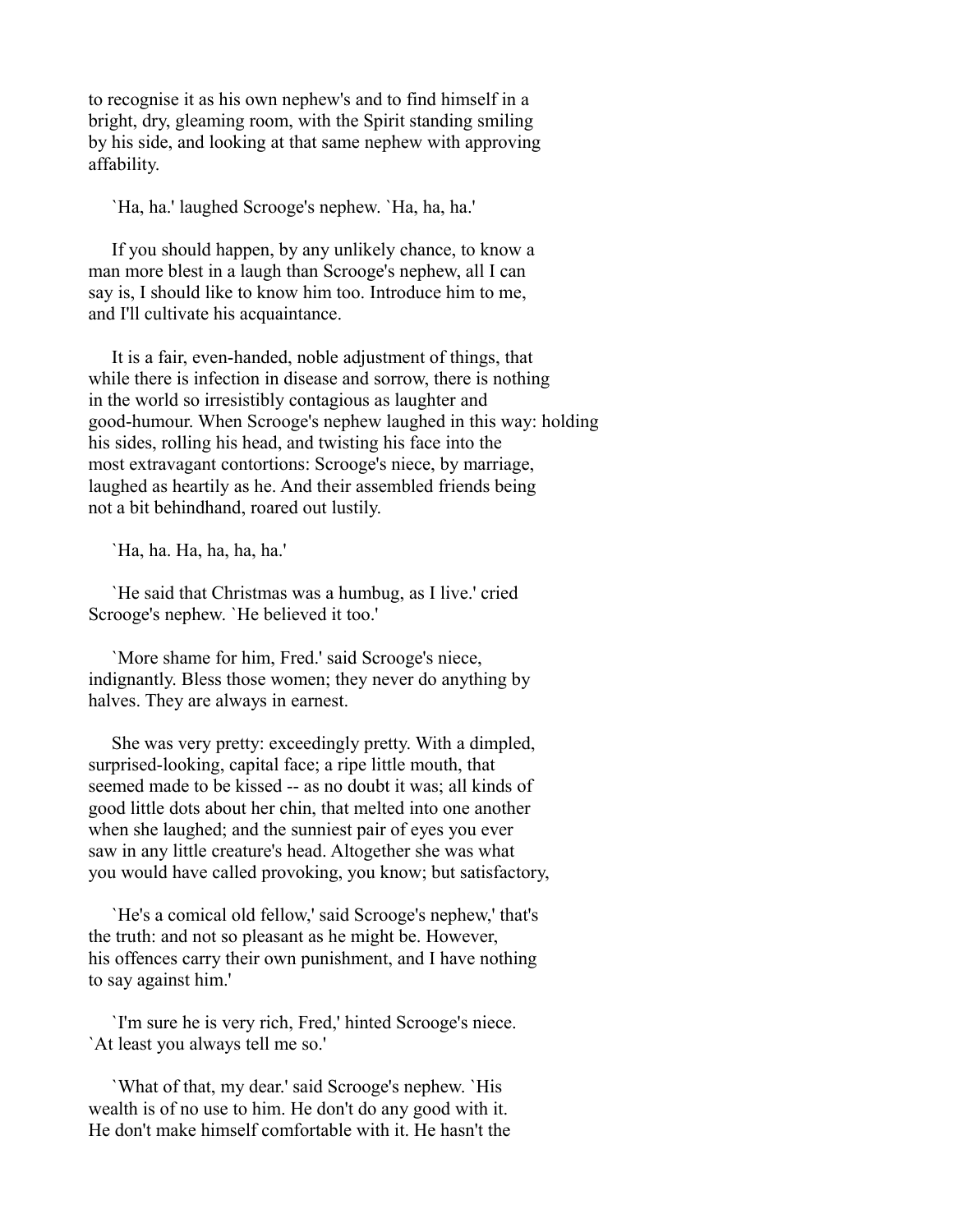satisfaction of thinking -- ha, ha, ha. -- that he is ever going to benefit us with it.'

 `I have no patience with him,' observed Scrooge's niece. Scrooge's niece's sisters, and all the other ladies, expressed the same opinion.

 `Oh, I have.' said Scrooge's nephew. `I am sorry for him; I couldn't be angry with him if I tried. Who suffers by his ill whims. Himself, always. Here, he takes it into his head to dislike us, and he won't come and dine with us. What's the consequence. He don't lose much of a dinner.'

 `Indeed, I think he loses a very good dinner,' interrupted Scrooge's niece. Everybody else said the same, and they must be allowed to have been competent judges, because they had just had dinner; and, with the dessert upon the table, were clustered round the fire, by lamplight.

 `Well. I'm very glad to hear it,' said Scrooge's nephew, `because I haven't great faith in these young housekeepers. What do you say, Topper.'

 Topper had clearly got his eye upon one of Scrooge's niece's sisters, for he answered that a bachelor was a wretched outcast, who had no right to express an opinion on the subject. Whereat Scrooge's niece's sister -- the plump one with the lace tucker: not the one with the roses -- blushed.

 `Do go on, Fred,' said Scrooge's niece, clapping her hands. `He never finishes what he begins to say. He is such a ridiculous fellow.'

 Scrooge's nephew revelled in another laugh, and as it was impossible to keep the infection off; though the plump sister tried hard to do it with aromatic vinegar; his example was unanimously followed.

 `I was only going to say,' said Scrooge's nephew,' that the consequence of his taking a dislike to us, and not making merry with us, is, as I think, that he loses some pleasant moments, which could do him no harm. I am sure he loses pleasanter companions than he can find in his own thoughts, either in his mouldy old office, or his dusty chambers. I mean to give him the same chance every year, whether he likes it or not, for I pity him. He may rail at Christmas till he dies, but he can't help thinking better of it -- I defy him -- if he finds me going there, in good temper, year after year, and saying Uncle Scrooge, how are you. If it only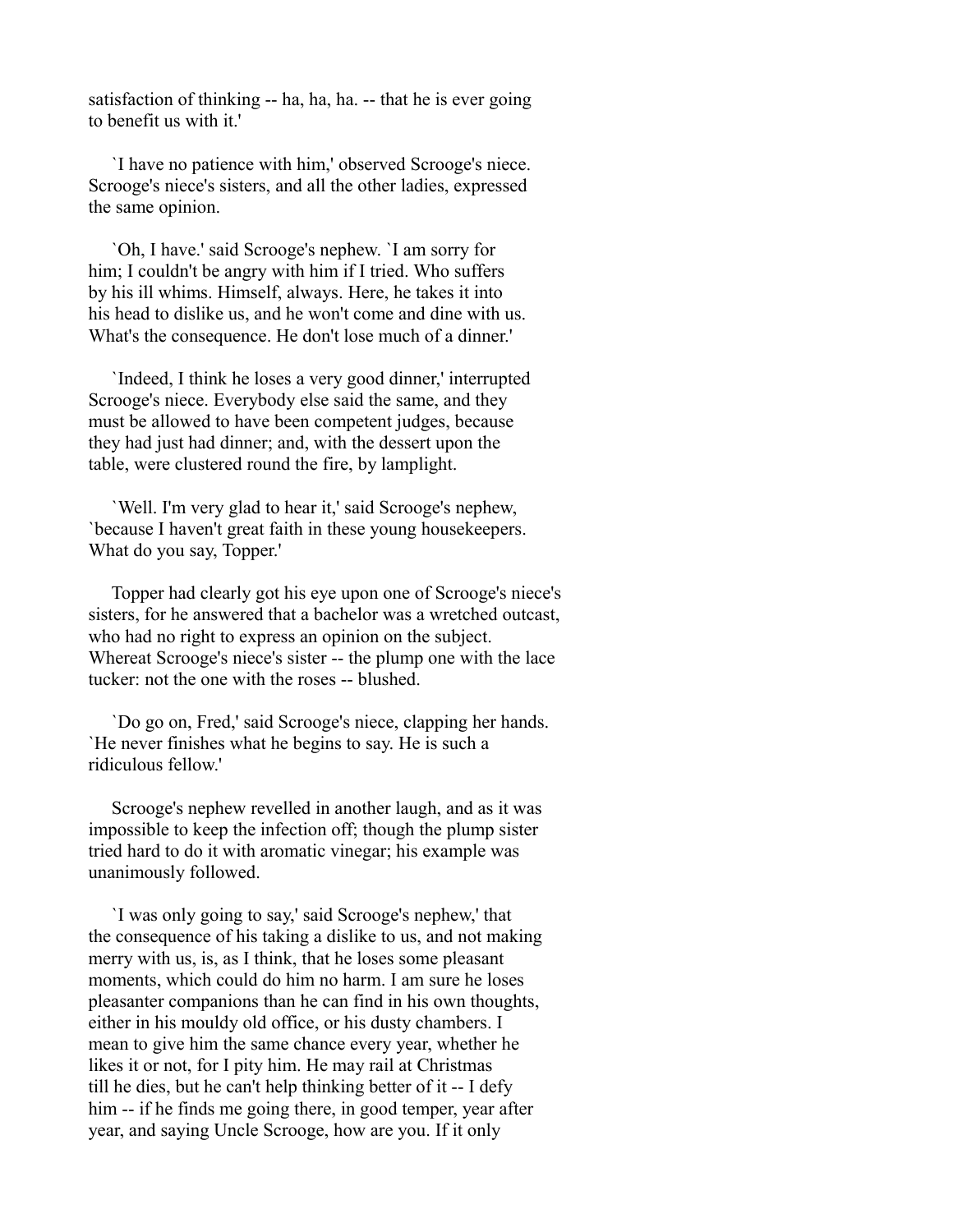puts him in the vein to leave his poor clerk fifty pounds, that's something; and I think I shook him yesterday.'

 It was their turn to laugh now at the notion of his shaking Scrooge. But being thoroughly good-natured, and not much caring what they laughed at, so that they laughed at any rate, he encouraged them in their merriment, and passed the bottle joyously.

 After tea. they had some music. For they were a musical family, and knew what they were about, when they sung a Glee or Catch, I can assure you: especially Topper, who could growl away in the bass like a good one, and never swell the large veins in his forehead, or get red in the face over it. Scrooge's niece played well upon the harp; and played among other tunes a simple little air (a mere nothing: you might learn to whistle it in two minutes), which had been familiar to the child who fetched Scrooge from the boarding-school, as he had been reminded by the Ghost of Christmas Past. When this strain of music sounded, all the things that Ghost had shown him, came upon his mind; he softened more and more; and thought that if he could have listened to it often, years ago, he might have cultivated the kindnesses of life for his own happiness with his own hands, without resorting to the sexton's spade that buried Jacob Marley.

 But they didn't devote the whole evening to music. After a while they played at forfeits; for it is good to be children sometimes, and never better than at Christmas, when its mighty Founder was a child himself. Stop. There was first a game at blind-man's buff. Of course there was. And I no more believe Topper was really blind than I believe he had eyes in his boots. My opinion is, that it was a done thing between him and Scrooge's nephew; and that the Ghost of Christmas Present knew it. The way he went after that plump sister in the lace tucker, was an outrage on the credulity of human nature. Knocking down the fire-irons, tumbling over the chairs, bumping against the piano, smothering himself among the curtains, wherever she went, there went he. He always knew where the plump sister was. He wouldn't catch anybody else. If you had fallen up against him (as some of them did), on purpose, he would have made a feint of endeavouring to seize you, which would have been an affront to your understanding, and would instantly have sidled off in the direction of the plump sister. She often cried out that it wasn't fair; and it really was not. But when at last, he caught her; when, in spite of all her silken rustlings, and her rapid flutterings past him, he got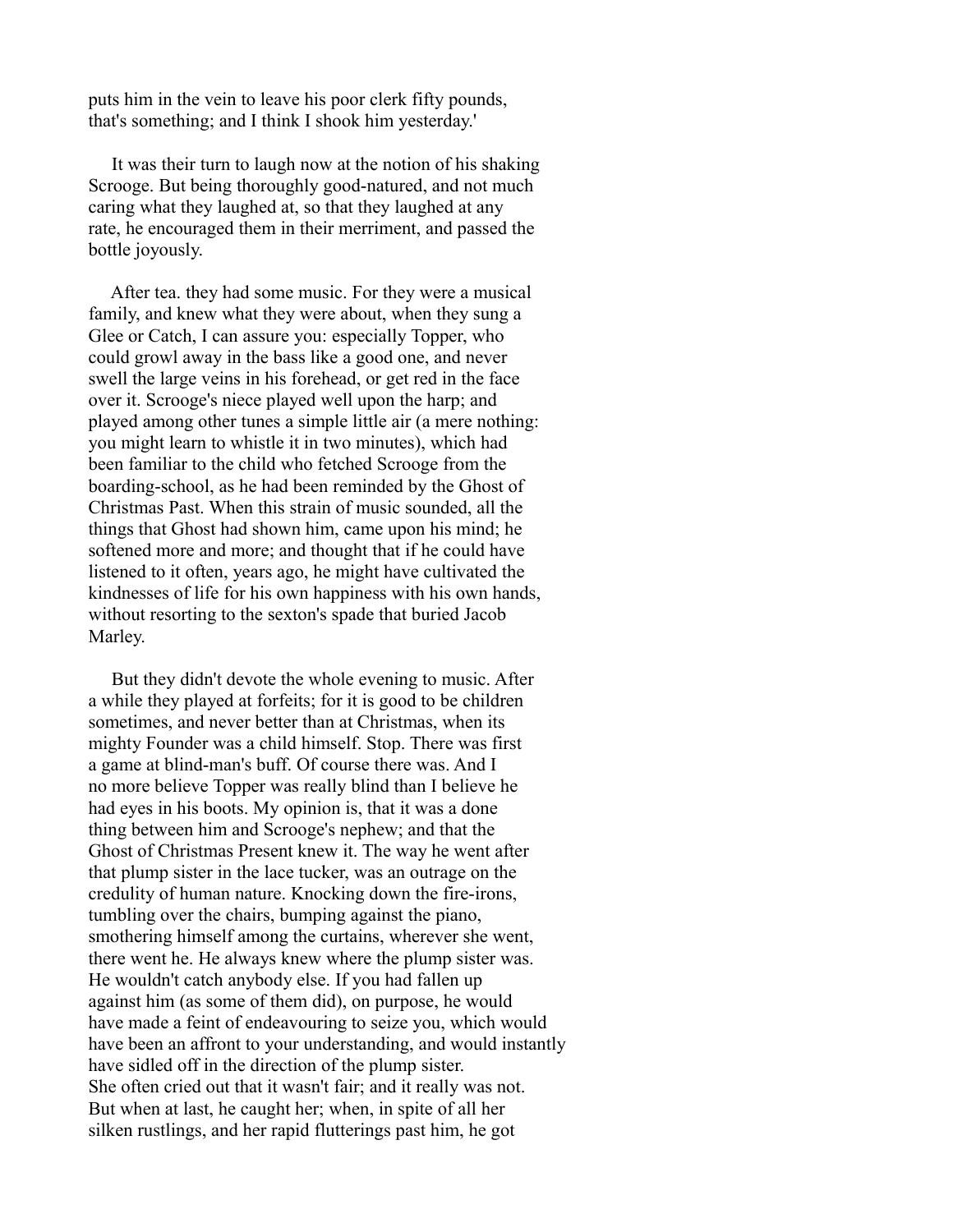her into a corner whence there was no escape; then his conduct was the most execrable. For his pretending not to know her; his pretending that it was necessary to touch her head-dress, and further to assure himself of her identity by pressing a certain ring upon her finger, and a certain chain about her neck; was vile, monstrous. No doubt she told him her opinion of it, when, another blind-man being in office, they were so very confidential together, behind the curtains.

 Scrooge's niece was not one of the blind-man's buff party, but was made comfortable with a large chair and a footstool, in a snug corner, where the Ghost and Scrooge were close behind her. But she joined in the forfeits, and loved her love to admiration with all the letters of the alphabet. Likewise at the game of How, When, and Where, she was very great, and to the secret joy of Scrooge's nephew, beat her sisters hollow: though they were sharp girls too, as could have told you. There might have been twenty people there, young and old, but they all played, and so did Scrooge, for, wholly forgetting the interest he had in what was going on, that his voice made no sound in their ears, he sometimes came out with his guess quite loud, and very often guessed quite right, too; for the sharpest needle, best Whitechapel, warranted not to cut in the eye, was not sharper than Scrooge; blunt as he took it in his head to be.

 The Ghost was greatly pleased to find him in this mood, and looked upon him with such favour, that he begged like a boy to be allowed to stay until the guests departed. But this the Spirit said could not be done.

 `Here is a new game,' said Scrooge. `One half hour, Spirit, only one.'

 It was a Game called Yes and No, where Scrooge's nephew had to think of something, and the rest must find out what; he only answering to their questions yes or no, as the case was. The brisk fire of questioning to which he was exposed, elicited from him that he was thinking of an animal, a live animal, rather a disagreeable animal, a savage animal, an animal that growled and grunted sometimes, and talked sometimes, and lived in London, and walked about the streets, and wasn't made a show of, and wasn't led by anybody, and didn't live in a menagerie, and was never killed in a market, and was not a horse, or an ass, or a cow, or a bull, or a tiger, or a dog, or a pig, or a cat, or a bear. At every fresh question that was put to him, this nephew burst into a fresh roar of laughter; and was so inexpressibly tickled, that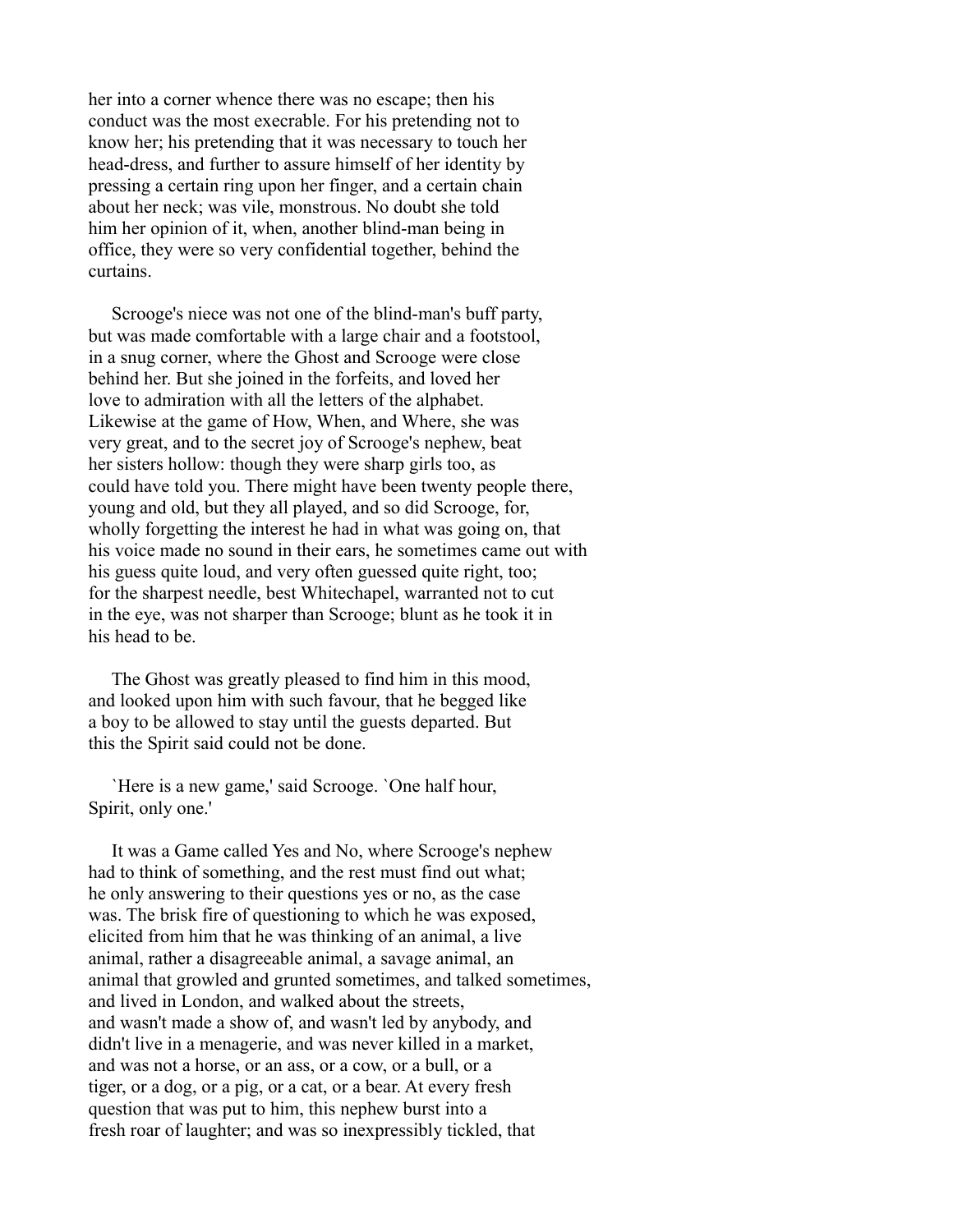he was obliged to get up off the sofa and stamp. At last the plump sister, falling into a similar state, cried out:

 `I have found it out. I know what it is, Fred. I know what it is.'

`What is it.' cried Fred.

`It's your Uncle Scrooge.'

 Which it certainly was. Admiration was the universal sentiment, though some objected that the reply to 'Is it a bear.' ought to have been `Yes;' inasmuch as an answer in the negative was sufficient to have diverted their thoughts from Mr Scrooge, supposing they had ever had any tendency that way.

 `He has given us plenty of merriment, I am sure,' said Fred,' and it would be ungrateful not to drink his health. Here is a glass of mulled wine ready to our hand at the moment; and I say, "Uncle Scrooge."'

`Well. Uncle Scrooge.' they cried.

 `A Merry Christmas and a Happy New Year to the old man, whatever he is.' said Scrooge's nephew. `He wouldn't take it from me, but may he have it, nevertheless. Uncle Scrooge.'

 Uncle Scrooge had imperceptibly become so gay and light of heart, that he would have pledged the unconscious company in return, and thanked them in an inaudible speech, if the Ghost had given him time. But the whole scene passed off in the breath of the last word spoken by his nephew; and he and the Spirit were again upon their travels.

 Much they saw, and far they went, and many homes they visited, but always with a happy end. The Spirit stood beside sick beds, and they were cheerful; on foreign lands, and they were close at home; by struggling men, and they were patient in their greater hope; by poverty, and it was rich. In almshouse, hospital, and jail, in misery's every refuge, where vain man in his little brief authority had not made fast the door and barred the Spirit out, he left his blessing, and taught Scrooge his precepts.

 It was a long night, if it were only a night; but Scrooge had his doubts of this, because the Christmas Holidays appeared to be condensed into the space of time they passed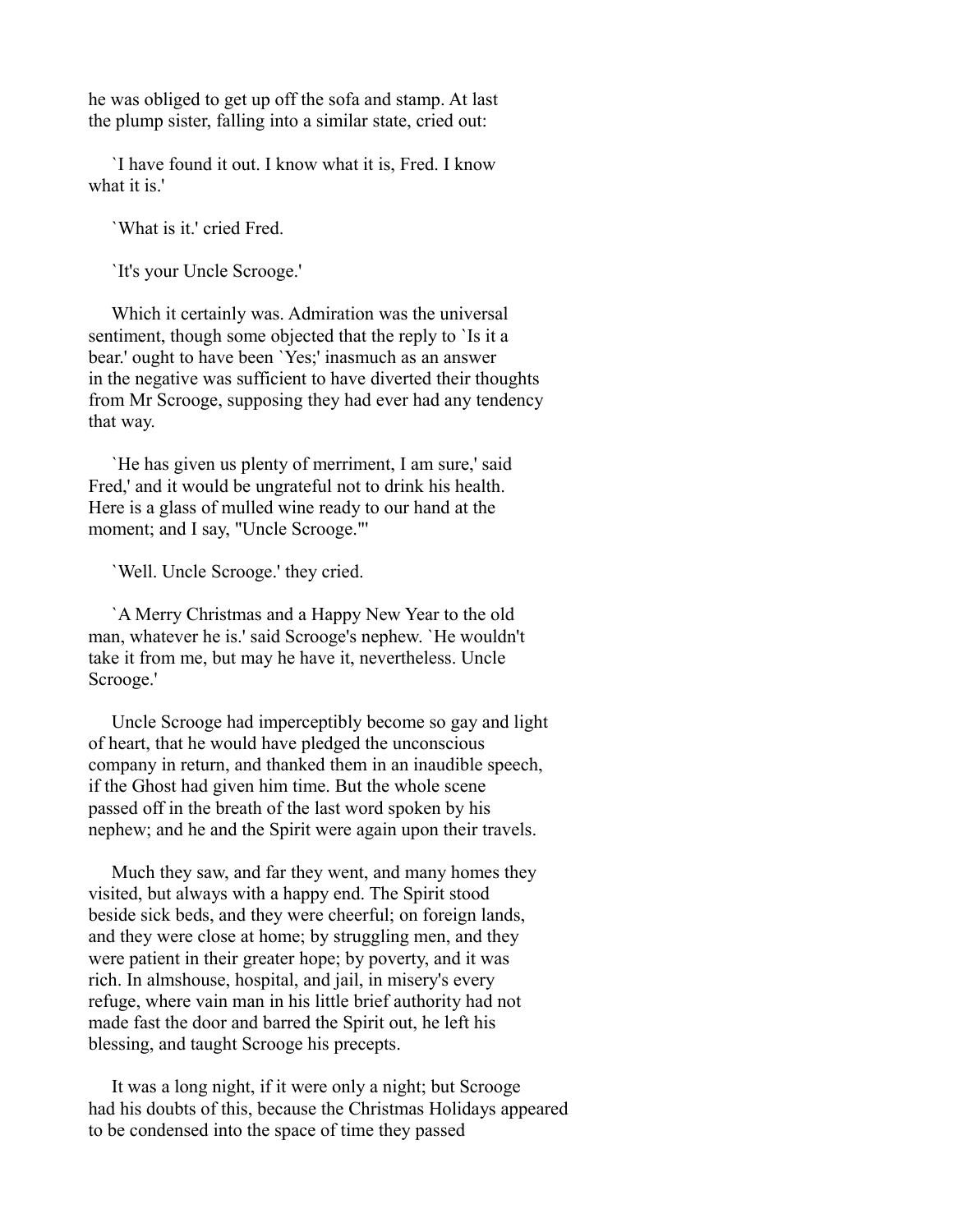together. It was strange, too, that while Scrooge remained unaltered in his outward form, the Ghost grew older, clearly older. Scrooge had observed this change, but never spoke of it, until they left a children's Twelfth Night party, when, looking at the Spirit as they stood together in an open place, he noticed that its hair was grey.

`Are spirits' lives so short.' asked Scrooge.

 `My life upon this globe, is very brief,' replied the Ghost. `It ends to-night.'

`To-night.' cried Scrooge.

 `To-night at midnight. Hark. The time is drawing near.'

 The chimes were ringing the three quarters past eleven at that moment.

 `Forgive me if I am not justified in what I ask,' said Scrooge, looking intently at the Spirit's robe,' but I see something strange, and not belonging to yourself, protruding from your skirts. Is it a foot or a claw.'

 `It might be a claw, for the flesh there is upon it,' was the Spirit's sorrowful reply. `Look here.'

 From the foldings of its robe, it brought two children; wretched, abject, frightful, hideous, miserable. They knelt down at its feet, and clung upon the outside of its garment.

 `Oh, Man. look here. Look, look, down here.' exclaimed the Ghost.

 They were a boy and a girl. Yellow, meagre, ragged, scowling, wolfish; but prostrate, too, in their humility. Where graceful youth should have filled their features out, and touched them with its freshest tints, a stale and shrivelled hand, like that of age, had pinched, and twisted them, and pulled them into shreds. Where angels might have sat enthroned, devils lurked, and glared out menacing. No change, no degradation, no perversion of humanity, in any grade, through all the mysteries of wonderful creation, has monsters half so horrible and dread.

 Scrooge started back, appalled. Having them shown to him in this way, he tried to say they were fine children, but the words choked themselves, rather than be parties to a lie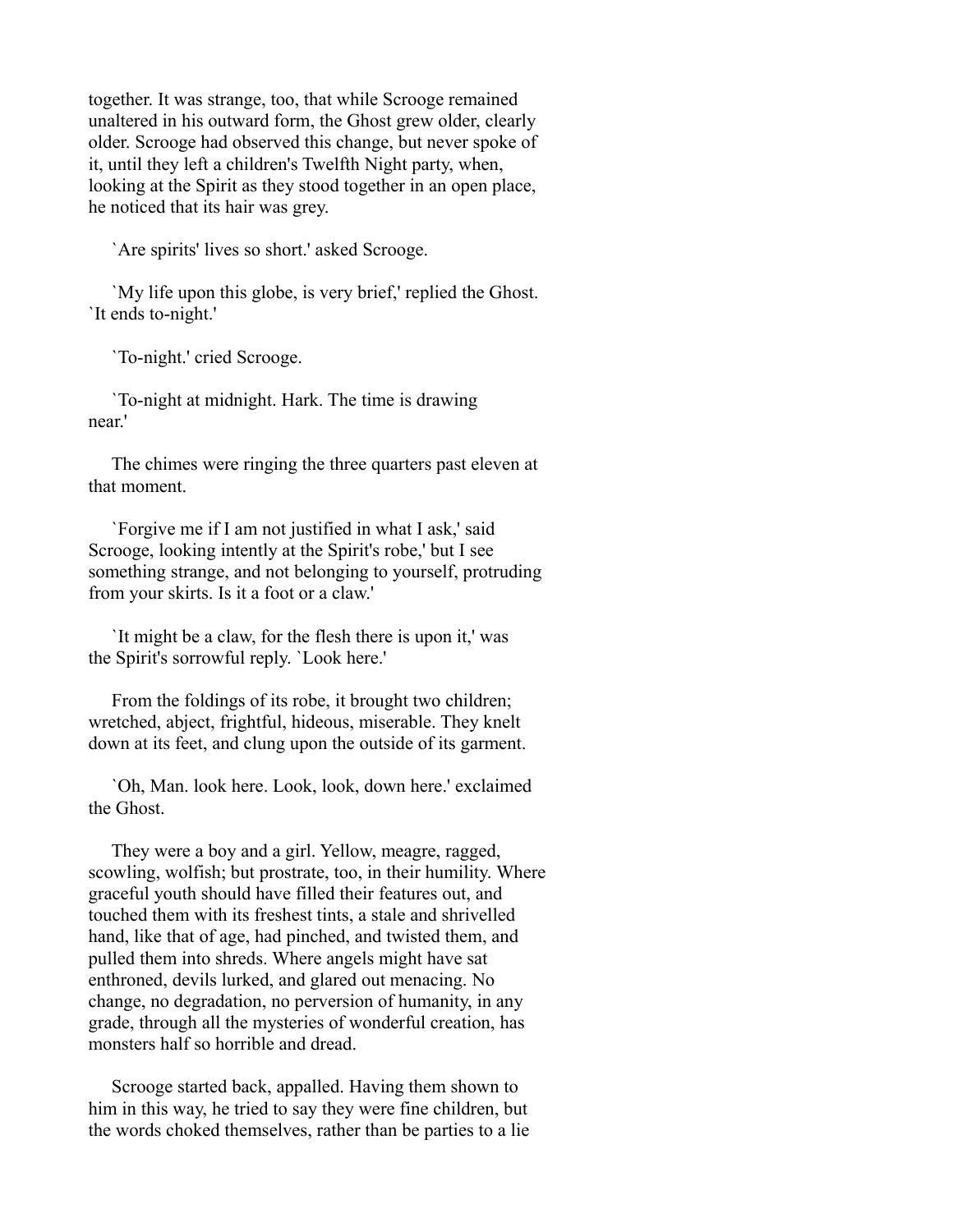of such enormous magnitude.

`Spirit. are they yours.' Scrooge could say no more.

 `They are Man's,' said the Spirit, looking down upon them. `And they cling to me, appealing from their fathers. This boy is Ignorance. This girl is Want. Beware them both, and all of their degree, but most of all beware this boy, for on his brow I see that written which is Doom, unless the writing be erased. Deny it.' cried the Spirit, stretching out its hand towards the city. `Slander those who tell it ye. Admit it for your factious purposes, and make it worse. And abide the end.'

`Have they no refuge or resource.' cried Scrooge.

 `Are there no prisons.' said the Spirit, turning on him for the last time with his own words. `Are there no workhouses.' The bell struck twelve.

 Scrooge looked about him for the Ghost, and saw it not. As the last stroke ceased to vibrate, he remembered the prediction of old Jacob Marley, and lifting up his eyes, beheld a solemn Phantom, draped and hooded, coming, like a mist along the ground, towards him.

Stave 4: The Last of the Spirits

 The Phantom slowly, gravely, silently approached. When it came, Scrooge bent down upon his knee; for in the very air through which this Spirit moved it seemed to scatter gloom and mystery.

 It was shrouded in a deep black garment, which concealed its head, its face, its form, and left nothing of it visible save one outstretched hand. But for this it would have been difficult to detach its figure from the night, and separate it from the darkness by which it was surrounded.

 He felt that it was tall and stately when it came beside him, and that its mysterious presence filled him with a solemn dread. He knew no more, for the Spirit neither spoke nor moved.

 `I am in the presence of the Ghost of Christmas Yet To Come.' said Scrooge.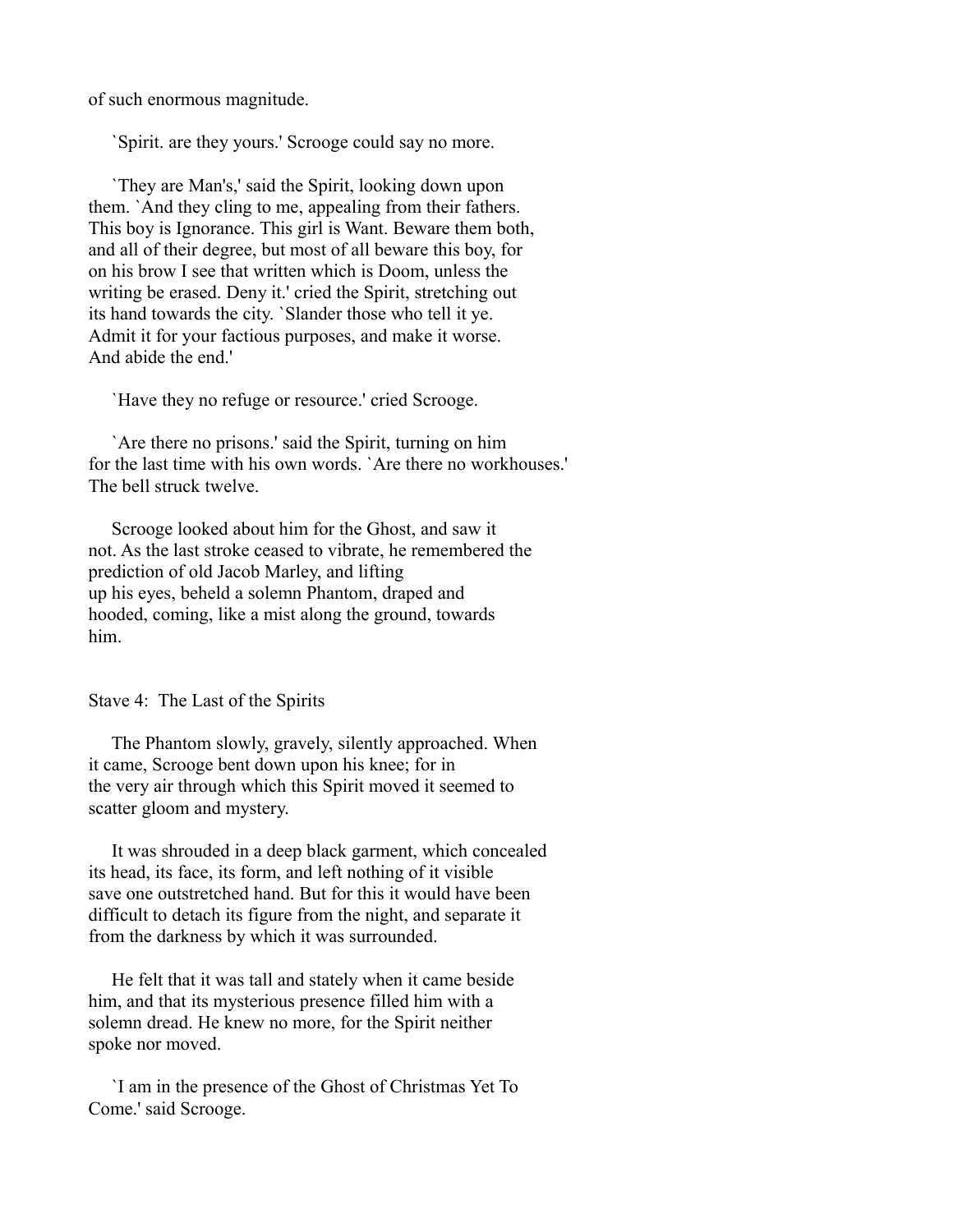The Spirit answered not, but pointed onward with its hand.

 `You are about to show me shadows of the things that have not happened, but will happen in the time before us,' Scrooge pursued. `Is that so, Spirit.'

 The upper portion of the garment was contracted for an instant in its folds, as if the Spirit had inclined its head. That was the only answer he received.

 Although well used to ghostly company by this time, Scrooge feared the silent shape so much that his legs trembled beneath him, and he found that he could hardly stand when he prepared to follow it. The Spirit pauses a moment, as observing his condition, and giving him time to recover.

 But Scrooge was all the worse for this. It thrilled him with a vague uncertain horror, to know that behind the dusky shroud, there were ghostly eyes intently fixed upon him, while he, though he stretched his own to the utmost, could see nothing but a spectral hand and one great heap of black.

 `Ghost of the Future.' he exclaimed,' I fear you more than any spectre I have seen. But as I know your purpose is to do me good, and as I hope to live to be another man from what I was, I am prepared to bear you company, and do it with a thankful heart. Will you not speak to me.'

 It gave him no reply. The hand was pointed straight before them.

 `Lead on.' said Scrooge. `Lead on. The night is waning fast, and it is precious time to me, I know. Lead on, Spirit.'

 The Phantom moved away as it had come towards him. Scrooge followed in the shadow of its dress, which bore him up, he thought, and carried him along.

 They scarcely seemed to enter the city; for the city rather seemed to spring up about them, and encompass them of its own act. But there they were, in the heart of it; on Change, amongst the merchants; who hurried up and down, and chinked the money in their pockets, and conversed in groups, and looked at their watches, and trifled thoughtfully with their great gold seals; and so forth, as Scrooge had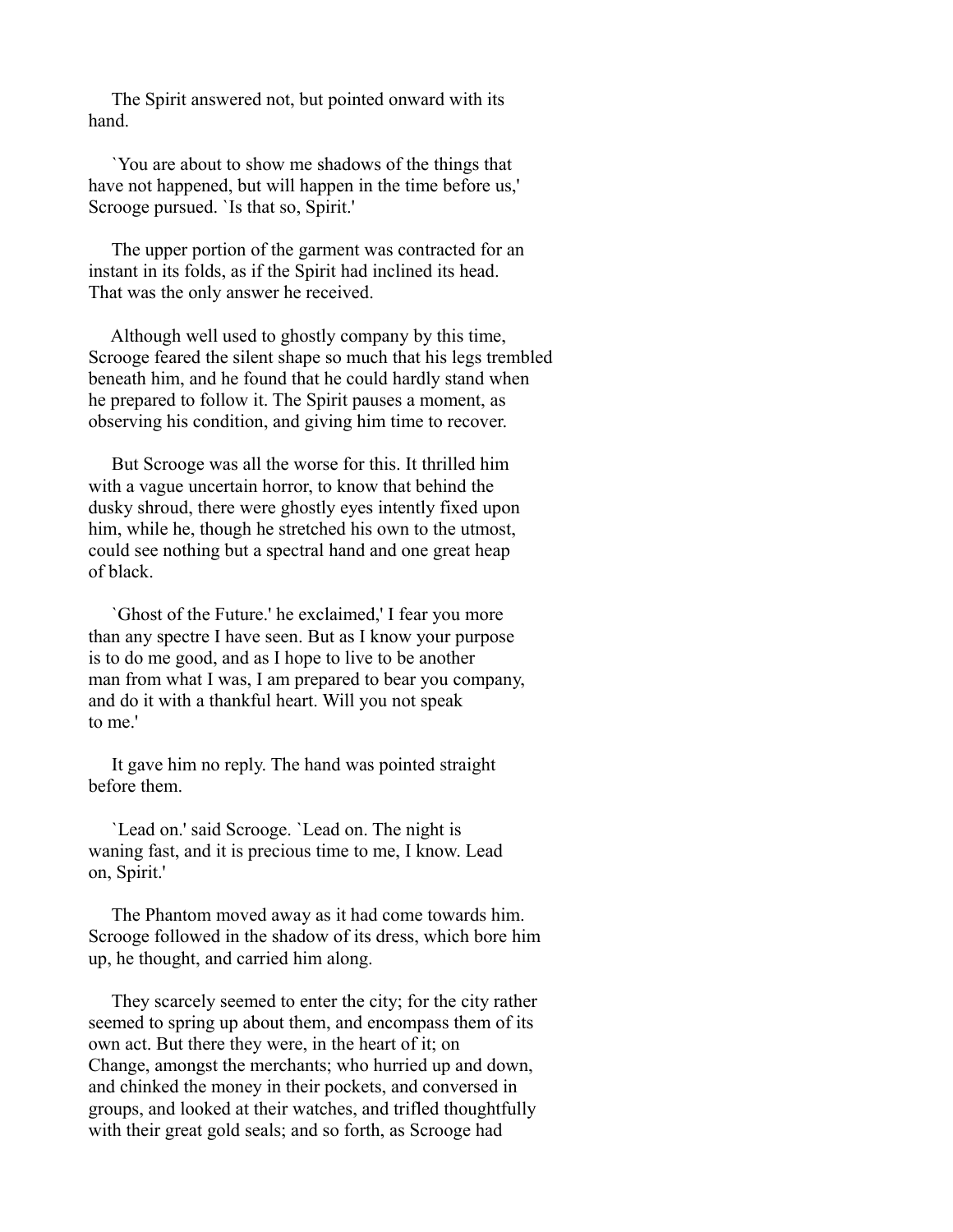seen them often.

 The Spirit stopped beside one little knot of business men. Observing that the hand was pointed to them, Scrooge advanced to listen to their talk.

 `No,' said a great fat man with a monstrous chin,' I don't know much about it, either way. I only know he's dead.'

`When did he die.' inquired another.

`Last night, I believe.'

 `Why, what was the matter with him.' asked a third, taking a vast quantity of snuff out of a very large snuff-box. `I thought he'd never die.'

`God knows,' said the first, with a yawn.

 `What has he done with his money.' asked a red-faced gentleman with a pendulous excrescence on the end of his nose, that shook like the gills of a turkey-cock.

 `I haven't heard,' said the man with the large chin, yawning again. `Left it to his company, perhaps. He hasn't left it to me. That's all I know.'

This pleasantry was received with a general laugh.

 `It's likely to be a very cheap funeral,' said the same speaker;' for upon my life I don't know of anybody to go to it. Suppose we make up a party and volunteer.'

 `I don't mind going if a lunch is provided,' observed the gentleman with the excrescence on his nose. `But I must be fed, if I make one.'

Another laugh.

 `Well, I am the most disinterested among you, after all,' said the first speaker,' for I never wear black gloves, and I never eat lunch. But I'll offer to go, if anybody else will. When I come to think of it,  $I \le m$  not at all sure that I wasn't his most particular friend; for we used to stop and speak whenever we met. Bye, bye.'

 Speakers and listeners strolled away, and mixed with other groups. Scrooge knew the men, and looked towards the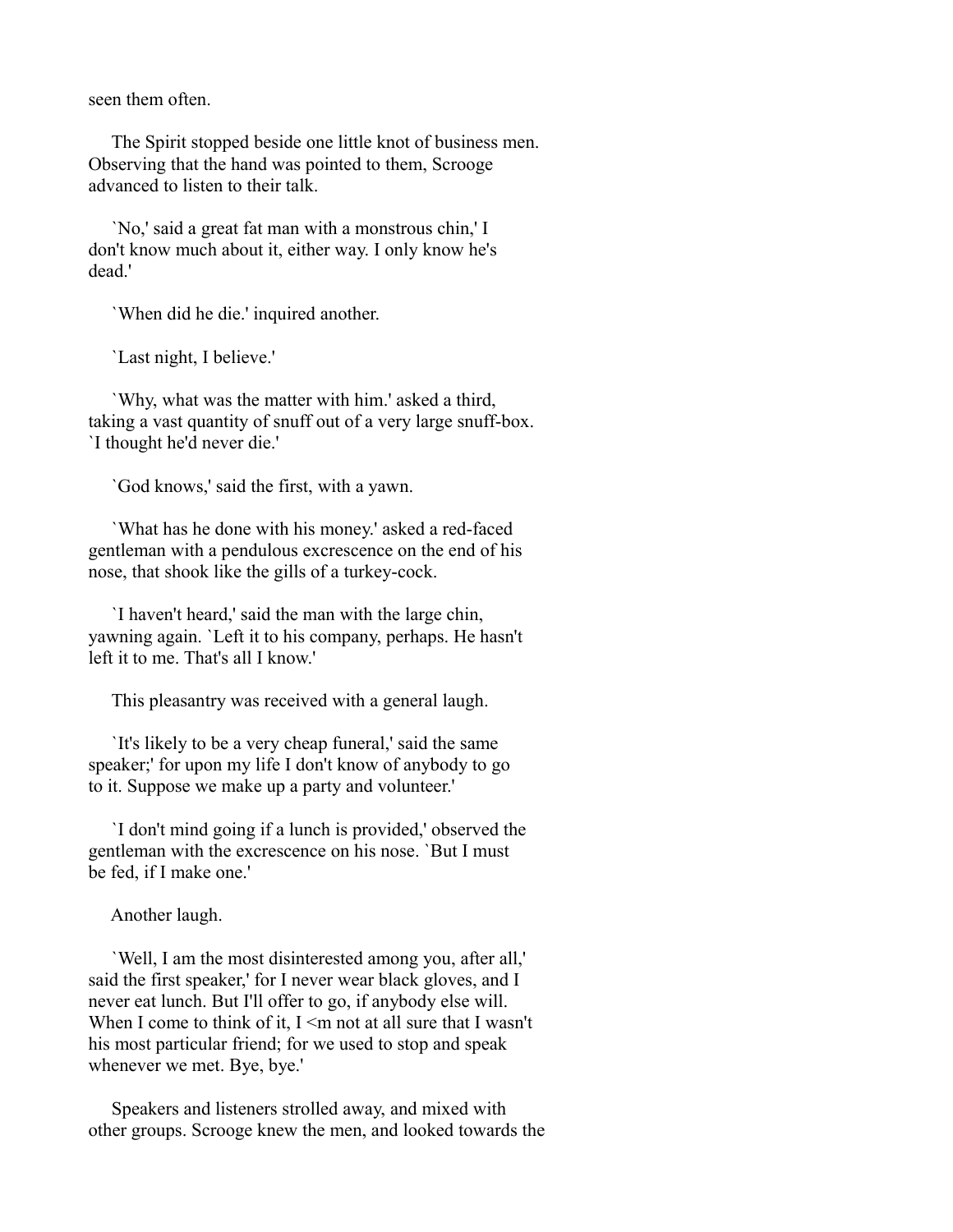Spirit for an explanation.

 The Phantom glided on into a street. Its finger pointed to two persons meeting. Scrooge listened again, thinking that the explanation might lie here.

 He knew these men, also, perfectly. They were men of aye business: very wealthy, and of great importance. He had made a point always of standing well in their esteem: in a business point of view, that is; strictly in a business point of view.

`How are you.' said one.

`How are you.' returned the other.

 `Well.' said the first. `Old Scratch has got his own at last, hey.'

`So I am told,' returned the second. `Cold, isn't it.'

 `Seasonable for Christmas time. You're not a skater, I suppose.'

`No. No. Something else to think of. Good morning.'

 Not another word. That was their meeting, their conversation, and their parting.

 Scrooge was at first inclined to be surprised that the Spirit should attach importance to conversations apparently so trivial; but feeling assured that they must have some hidden purpose, he set himself to consider what it was likely to be. They could scarcely be supposed to have any bearing on the death of Jacob, his old partner, for that was Past, and this Ghost's province was the Future. Nor could he think of any one immediately connected with himself, to whom he could apply them. But nothing doubting that to whomsoever they applied they had some latent moral for his own improvement, he resolved to treasure up every word he heard, and everything he saw; and especially to observe the shadow of himself when it appeared. For he had an expectation that the conduct of his future self would give him the clue he missed, and would render the solution of these riddles easy.

 He looked about in that very place for his own image; but another man stood in his accustomed corner, and though the clock pointed to his usual time of day for being there, he saw no likeness of himself among the multitudes that poured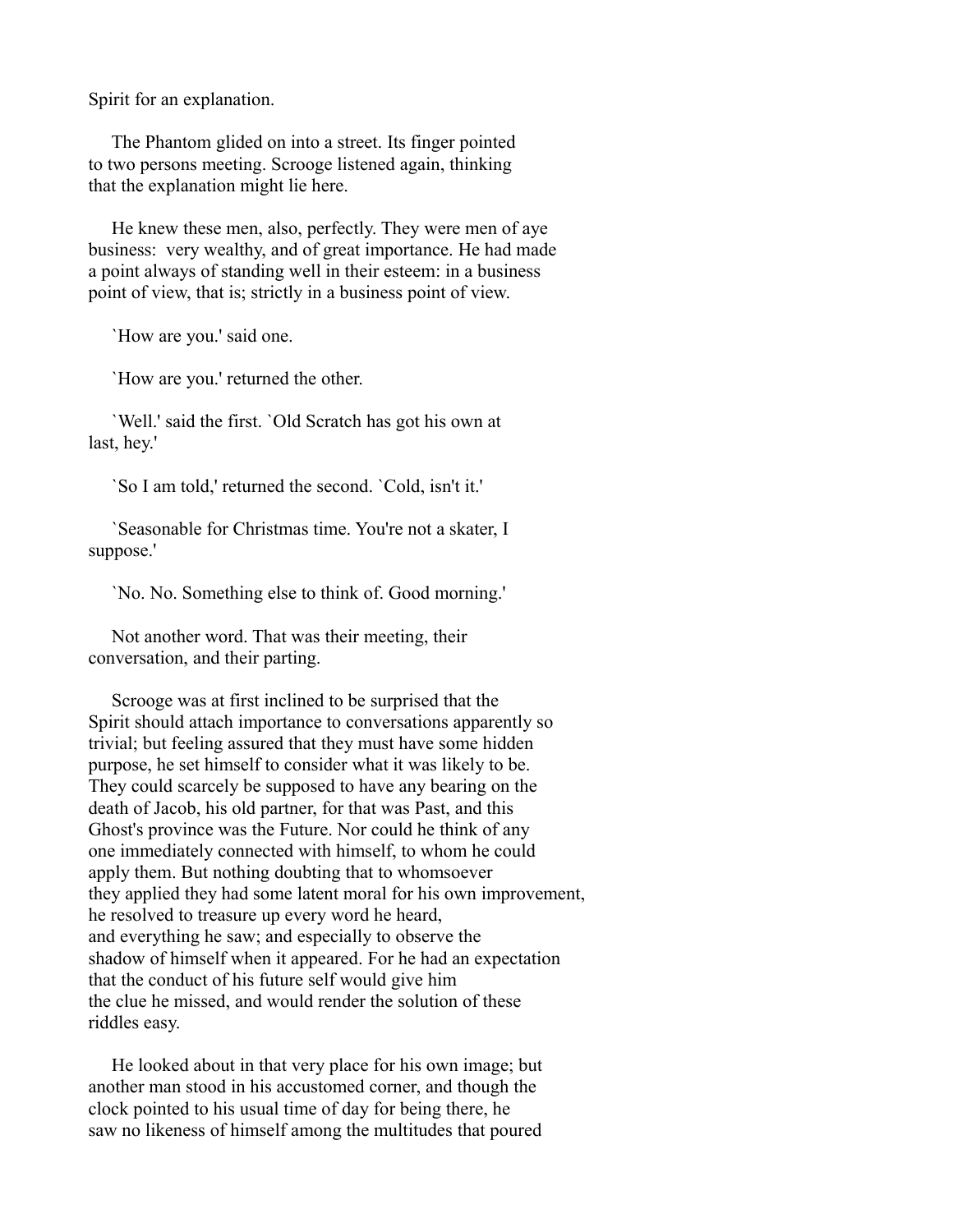in through the Porch. It gave him little surprise, however; for he had been revolving in his mind a change of life, and thought and hoped he saw his new-born resolutions carried out in this.

 Quiet and dark, beside him stood the Phantom, with its outstretched hand. When he roused himself from his thoughtful quest, he fancied from the turn of the hand, and its situation in reference to himself, that the Unseen Eyes were looking at him keenly. It made him shudder, and feel very cold.

 They left the busy scene, and went into an obscure part of the town, where Scrooge had never penetrated before, although he recognised its situation, and its bad repute. The ways were foul and narrow; the shops and houses wretched; the people half-naked, drunken, slipshod, ugly. Alleys and archways, like so many cesspools, disgorged their offences of smell, and dirt, and life, upon the straggling streets; and the whole quarter reeked with crime, with filth, and misery.

 Far in this den of infamous resort, there was a low-browed, beetling shop, below a pent-house roof, where iron, old rags, bottles, bones, and greasy offal, were bought. Upon the floor within, were piled up heaps of rusty keys, nails, chains, hinges, files, scales, weights, and refuse iron of all kinds. Secrets that few would like to scrutinise were bred and hidden in mountains of unseemly rags, masses of corrupted fat, and sepulchres of bones. Sitting in among the wares he dealt in, by a charcoal stove, made of old bricks, was a grey-haired rascal, nearly seventy years of age; who had screened himself from the cold air without, by a frousy curtaining of miscellaneous tatters, hung upon a line; and smoked his pipe in all the luxury of calm retirement.

 Scrooge and the Phantom came into the presence of this man, just as a woman with a heavy bundle slunk into the shop. But she had scarcely entered, when another woman, similarly laden, came in too; and she was closely followed by a man in faded black, who was no less startled by the sight of them, than they had been upon the recognition of each other. After a short period of blank astonishment, in which the old man with the pipe had joined them, they all three burst into a laugh.

 `Let the charwoman alone to be the first.' cried she who had entered first. `Let the laundress alone to be the second; and let the undertaker's man alone to be the third. Look here, old Joe, here's a chance. If we haven't all three met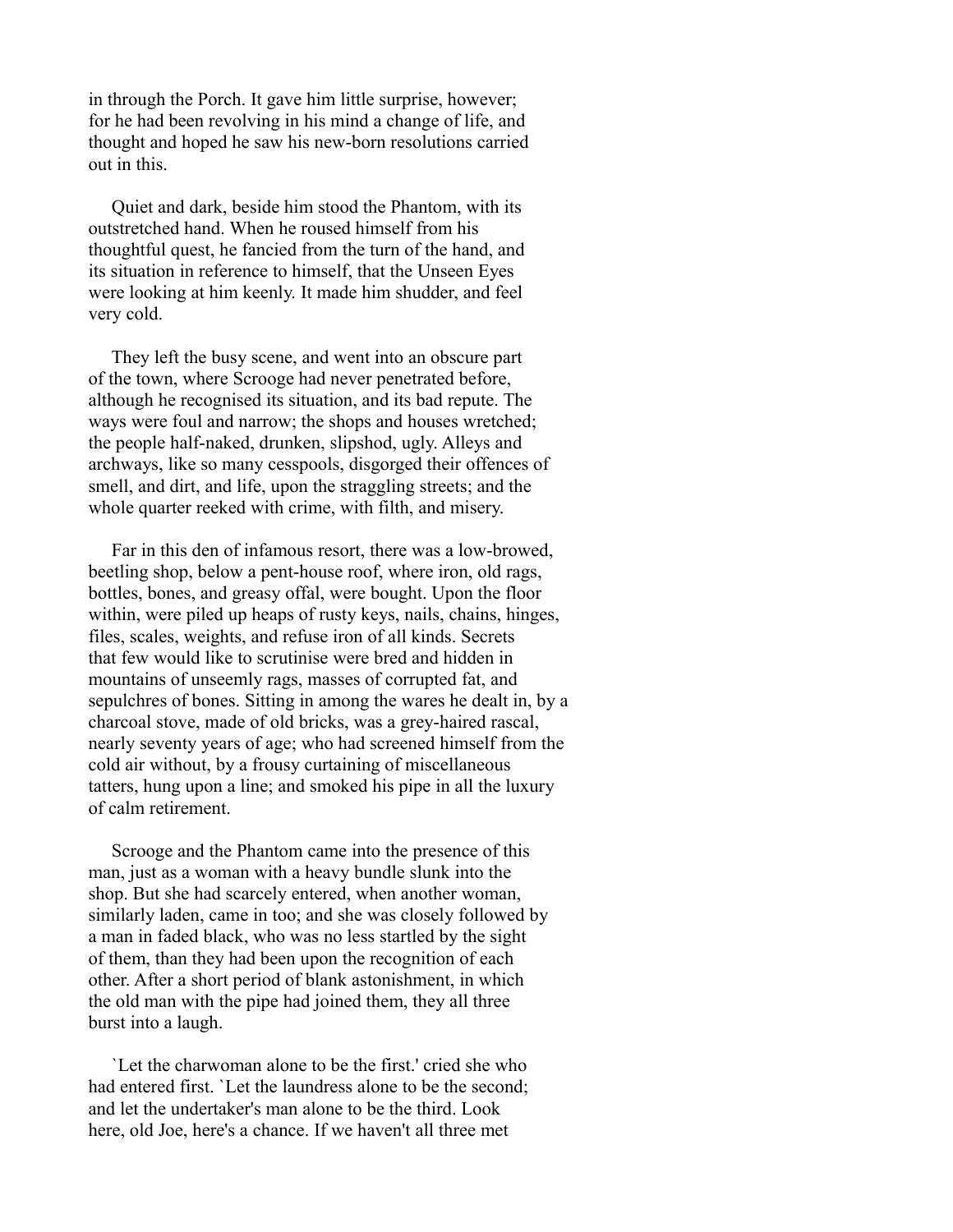here without meaning it.'

 `You couldn't have met in a better place,' said old Joe, removing his pipe from his mouth. `Come into the parlour. You were made free of it long ago, you know; and the other two an't strangers. Stop till I shut the door of the shop. Ah. How it skreeks. There an't such a rusty bit of metal in the place as its own hinges, I believe; and I'm sure there's no such old bones here, as mine. Ha, ha. We're all suitable to our calling, we're well matched. Come into the parlour. Come into the parlour.'

 The parlour was the space behind the screen of rags. The old man raked the fire together with an old stair-rod, and having trimmed his smoky lamp (for it was night), with the stem of his pipe, put it in his mouth again.

 While he did this, the woman who had already spoken threw her bundle on the floor, and sat down in a flaunting manner on a stool; crossing her elbows on her knees, and looking with a bold defiance at the other two.

 `What odds then. What odds, Mrs Dilber.' said the woman. `Every person has a right to take care of themselves. He always did.'

 `That's true, indeed.' said the laundress. `No man more so.'

 `Why then, don't stand staring as if you was afraid, woman; who's the wiser. We're not going to pick holes in each other's coats, I suppose.'

 `No, indeed.' said Mrs Dilber and the man together. `We should hope not.'

 `Very well, then.' cried the woman. `That's enough. Who's the worse for the loss of a few things like these. Not a dead man, I suppose.'

`No, indeed,' said Mrs Dilber, laughing.

 `If he wanted to keep them after he was dead, a wicked old screw,' pursued the woman,' why wasn't he natural in his lifetime. If he had been, he'd have had somebody to look after him when he was struck with Death, instead of lying gasping out his last there, alone by himself.'

`It's the truest word that ever was spoke,' said Mrs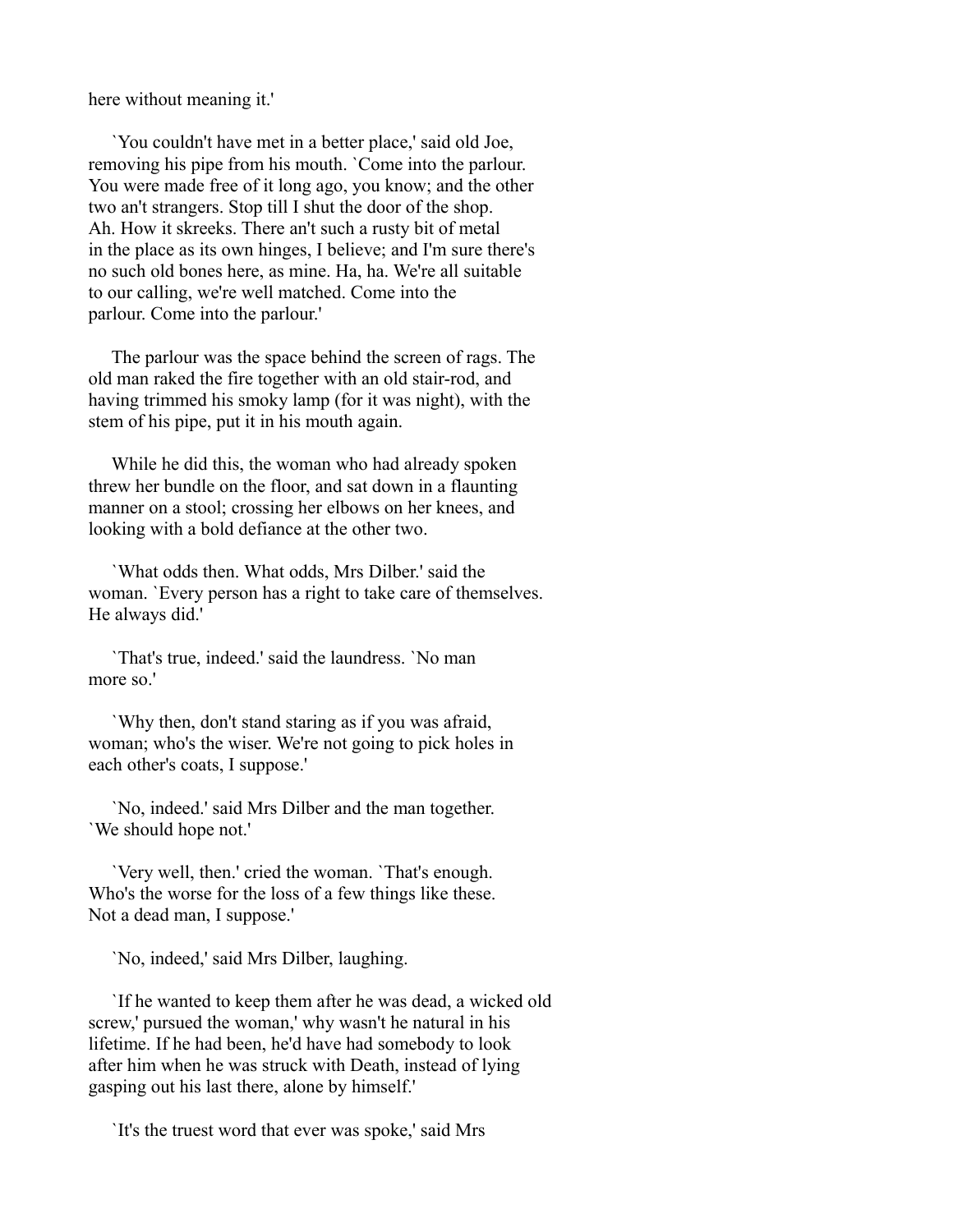Dilber. `It's a judgment on him.'

 `I wish it was a little heavier judgment,' replied the woman;' and it should have been, you may depend upon it, if I could have laid my hands on anything else. Open that bundle, old Joe, and let me know the value of it. Speak out plain. I'm not afraid to be the first, nor afraid for them to see it. We know pretty well that we were helping ourselves, before we met here, I believe. It's no sin. Open the bundle, Joe.'

 But the gallantry of her friends would not allow of this; and the man in faded black, mounting the breach first, produced his plunder. It was not extensive. A seal or two, a pencil-case, a pair of sleeve-buttons, and a brooch of no great value, were all. They were severally examined and appraised by old Joe, who chalked the sums he was disposed to give for each, upon the wall, and added them up into a total when he found there was nothing more to come.

 `That's your account,' said Joe,' and I wouldn't give another sixpence, if I was to be boiled for not doing it. Who's next'

 Mrs Dilber was next. Sheets and towels, a little wearing apparel, two old-fashioned silver teaspoons, a pair of sugar-tongs, and a few boots. Her account was stated on the wall in the same manner.

 `I always give too much to ladies. It's a weakness of mine, and that's the way I ruin myself,' said old Joe. `That's your account. If you asked me for another penny, and made it an open question, I'd repent of being so liberal and knock off half-a-crown.'

`And now undo my bundle, Joe,' said the first woman.

 Joe went down on his knees for the greater convenience of opening it, and having unfastened a great many knots, dragged out a large and heavy roll of some dark stuff.

`What do you call this.' said Joe. `Bed-curtains.'

 `Ah.' returned the woman, laughing and leaning forward on her crossed arms. `Bed-curtains.'

 `You don't mean to say you took them down, rings and all, with him lying there.' said Joe.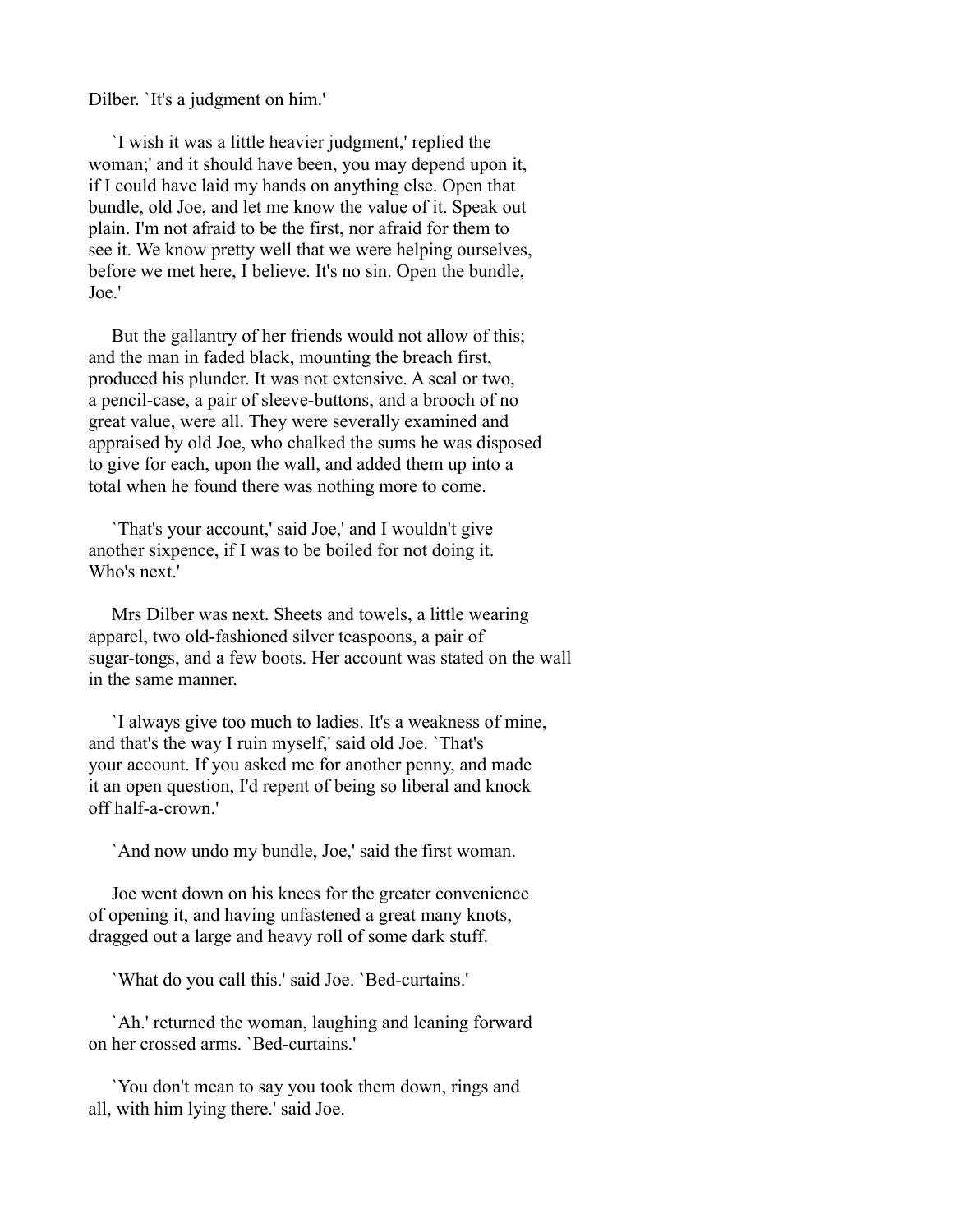`Yes I do,' replied the woman. `Why not.'

 `You were born to make your fortune,' said Joe,' and you'll certainly do it.'

 `I certainly shan't hold my hand, when I can get anything in it by reaching it out, for the sake of such a man as he was, I promise you, Joe,' returned the woman coolly. `Don't drop that oil upon the blankets, now.'

`His blankets.' asked Joe.

 `Whose else's do you think.' replied the woman. `He isn't likely to take cold without them, I dare say.'

 `I hope he didn't die of any thing catching. Eh.' said old Joe, stopping in his work, and looking up.

 `Don't you be afraid of that,' returned the woman. `I an't so fond of his company that I'd loiter about him for such things, if he did. Ah. you may look through that shirt till your eyes ache; but you won't find a hole in it, nor a threadbare place. It's the best he had, and a fine one too. They'd have wasted it, if it hadn't been for me.'

`What do you call wasting of it.' asked old Joe.

 `Putting it on him to be buried in, to be sure,' replied the woman with a laugh. `Somebody was fool enough to do it, but I took it off again. If calico an't good enough for such a purpose, it isn't good enough for anything. It's quite as becoming to the body. He can't look uglier than he did in that one.'

 Scrooge listened to this dialogue in horror. As they sat grouped about their spoil, in the scanty light afforded by the old man's lamp, he viewed them with a detestation and disgust, which could hardly have been greater, though they demons, marketing the corpse itself.

 `Ha, ha.' laughed the same woman, when old Joe, producing a flannel bag with money in it, told out their several gains upon the ground. `This is the end of it, you see. He frightened every one away from him when he was alive, to profit us when he was dead. Ha, ha, ha.'

 `Spirit.' said Scrooge, shuddering from head to foot. `I see, I see. The case of this unhappy man might be my own. My life tends that way, now. Merciful Heaven, what is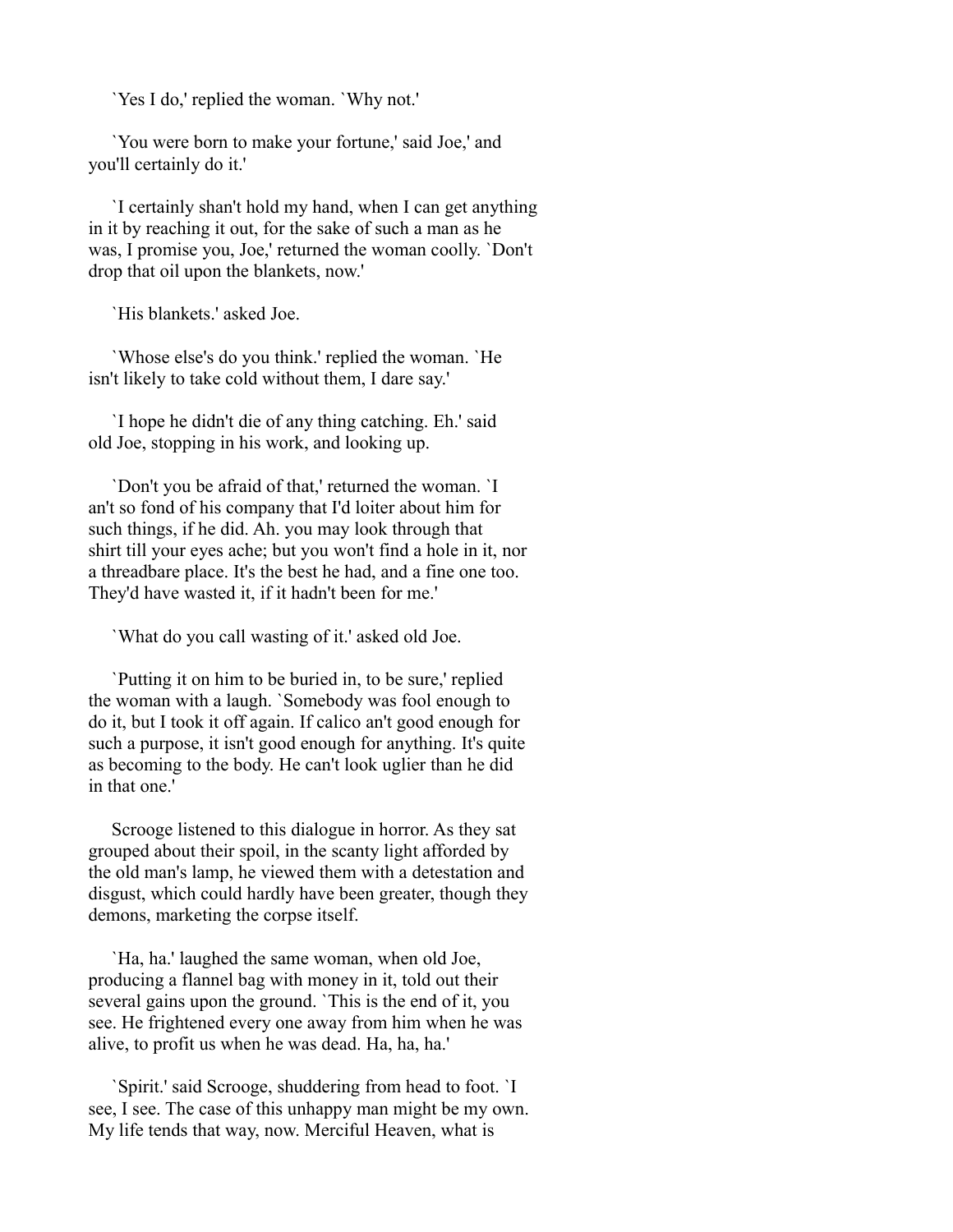this.'

 He recoiled in terror, for the scene had changed, and now he almost touched a bed: a bare, uncurtained bed: on which, beneath a ragged sheet, there lay a something covered up, which, though it was dumb, announced itself in awful language.

 The room was very dark, too dark to be observed with any accuracy, though Scrooge glanced round it in obedience to a secret impulse, anxious to know what kind of room it was. A pale light, rising in the outer air, fell straight upon the bed; and on it, plundered and bereft, unwatched, unwept, uncared for, was the body of this man.

 Scrooge glanced towards the Phantom. Its steady hand was pointed to the head. The cover was so carelessly adjusted that the slightest raising of it, the motion of a finger upon Scrooge's part, would have disclosed the face. He thought of it, felt how easy it would be to do, and longed to do it; but had no more power to withdraw the veil than to dismiss the spectre at his side.

 Oh cold, cold, rigid, dreadful Death, set up thine altar here, and dress it with such terrors as thou hast at thy command: for this is thy dominion. But of the loved, revered, and honoured head, thou canst not turn one hair to thy dread purposes, or make one feature odious. It is not that the hand is heavy and will fall down when released; it is not that the heart and pulse are still; but that the hand was open, generous, and true; the heart brave, warm, and tender; and the pulse a man's. Strike, Shadow, strike. And see his good deeds springing from the wound, to sow the world with life immortal.

 No voice pronounced these words in Scrooge's ears, and yet he heard them when he looked upon the bed. He thought, if this man could be raised up now, what would be his foremost thoughts. Avarice, hard-dealing, griping cares. They have brought him to a rich end, truly.

 He lay, in the dark empty house, with not a man, a woman, or a child, to say that he was kind to me in this or that, and for the memory of one kind word I will be kind to him. A cat was tearing at the door, and there was a sound of gnawing rats beneath the hearth-stone. What they wanted in the room of death, and why they were so restless and disturbed, Scrooge did not dare to think.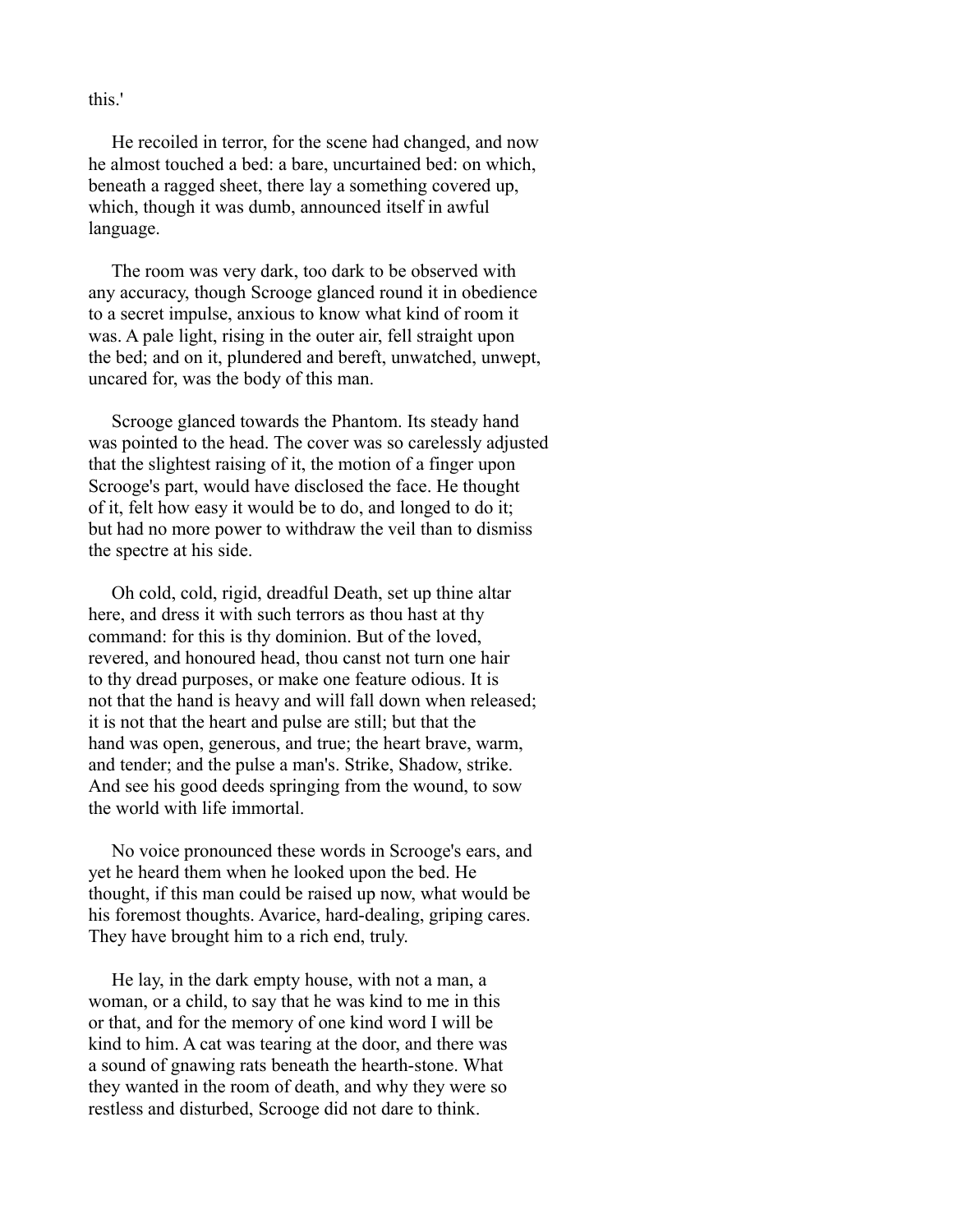`Spirit.' he said,' this is a fearful place. In leaving it, I shall not leave its lesson, trust me. Let us go.'

 Still the Ghost pointed with an unmoved finger to the head.

 `I understand you,' Scrooge returned,' and I would do it, if I could. But I have not the power, Spirit. I have not the power.'

Again it seemed to look upon him.

 `If there is any person in the town, who feels emotion caused by this man's death,' said Scrooge quite agonised, `show that person to me, Spirit, I beseech you.'

 The Phantom spread its dark robe before him for a moment, like a wing; and withdrawing it, revealed a room by daylight, where a mother and her children were.

 She was expecting some one, and with anxious eagerness; for she walked up and down the room; started at every sound; looked out from the window; glanced at the clock; tried, but in vain, to work with her needle; and could hardly bear the voices of the children in their play.

 At length the long-expected knock was heard. She hurried to the door, and met her husband; a man whose face was careworn and depressed, though he was young. There was a remarkable expression in it now; a kind of serious delight of which he felt ashamed, and which he struggled to repress.

 He sat down to the dinner that had been boarding for him by the fire; and when she asked him faintly what news (which was not until after a long silence), he appeared embarrassed how to answer.

`Is it good.' she said, `or bad?' -- to help him.

`Bad,' he answered.

`We are quite ruined.'

`No. There is hope yet, Caroline.'

 `If he relents,' she said, amazed, `there is. Nothing is past hope, if such a miracle has happened.'

`He is past relenting,' said her husband. `He is dead.'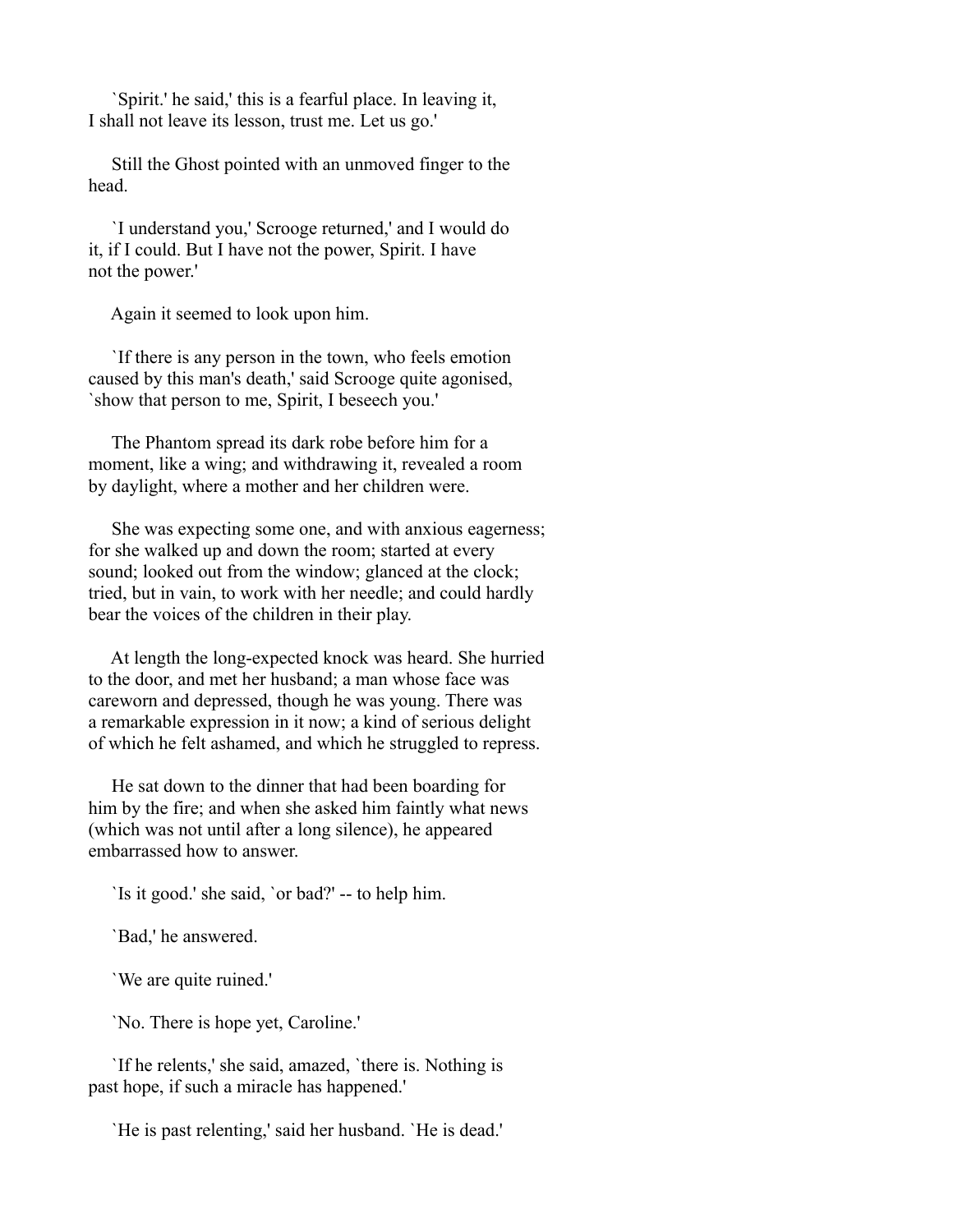She was a mild and patient creature if her face spoke truth; but she was thankful in her soul to hear it, and she said so, with clasped hands. She prayed forgiveness the next moment, and was sorry; but the first was the emotion of her heart.

 `What the half-drunken woman whom I told you of last night, said to me, when I tried to see him and obtain a week's delay; and what I thought was a mere excuse to avoid me; turns out to have been quite true. He was not only very ill, but dying, then.'

`To whom will our debt be transferred.'

 `I don't know. But before that time we shall be ready with the money; and even though we were not, it would be a bad fortune indeed to find so merciless a creditor in his successor. We may sleep to-night with light hearts, Caroline.'

 Yes. Soften it as they would, their hearts were lighter. The children's faces, hushed and clustered round to hear what they so little understood, were brighter; and it was a happier house for this man's death. The only emotion that the Ghost could show him, caused by the event, was one of pleasure.

 `Let me see some tenderness connected with a death,' said Scrooge;' or that dark chamber, Spirit, which we left just now, will be for ever present to me.'

 The Ghost conducted him through several streets familiar to his feet; and as they went along, Scrooge looked here and there to find himself, but nowhere was he to be seen. They entered poor Bob Cratchit's house; the dwelling he had visited before; and found the mother and the children seated round the fire.

 Quiet. Very quiet. The noisy little Cratchits were as still as statues in one corner, and sat looking up at Peter, who had a book before him. The mother and her daughters were engaged in sewing. But surely they were very quiet.

 `And he took a child, and set him in the midst of them.'

 Where had Scrooge heard those words. He had not dreamed them. The boy must have read them out, as he and the Spirit crossed the threshold. Why did he not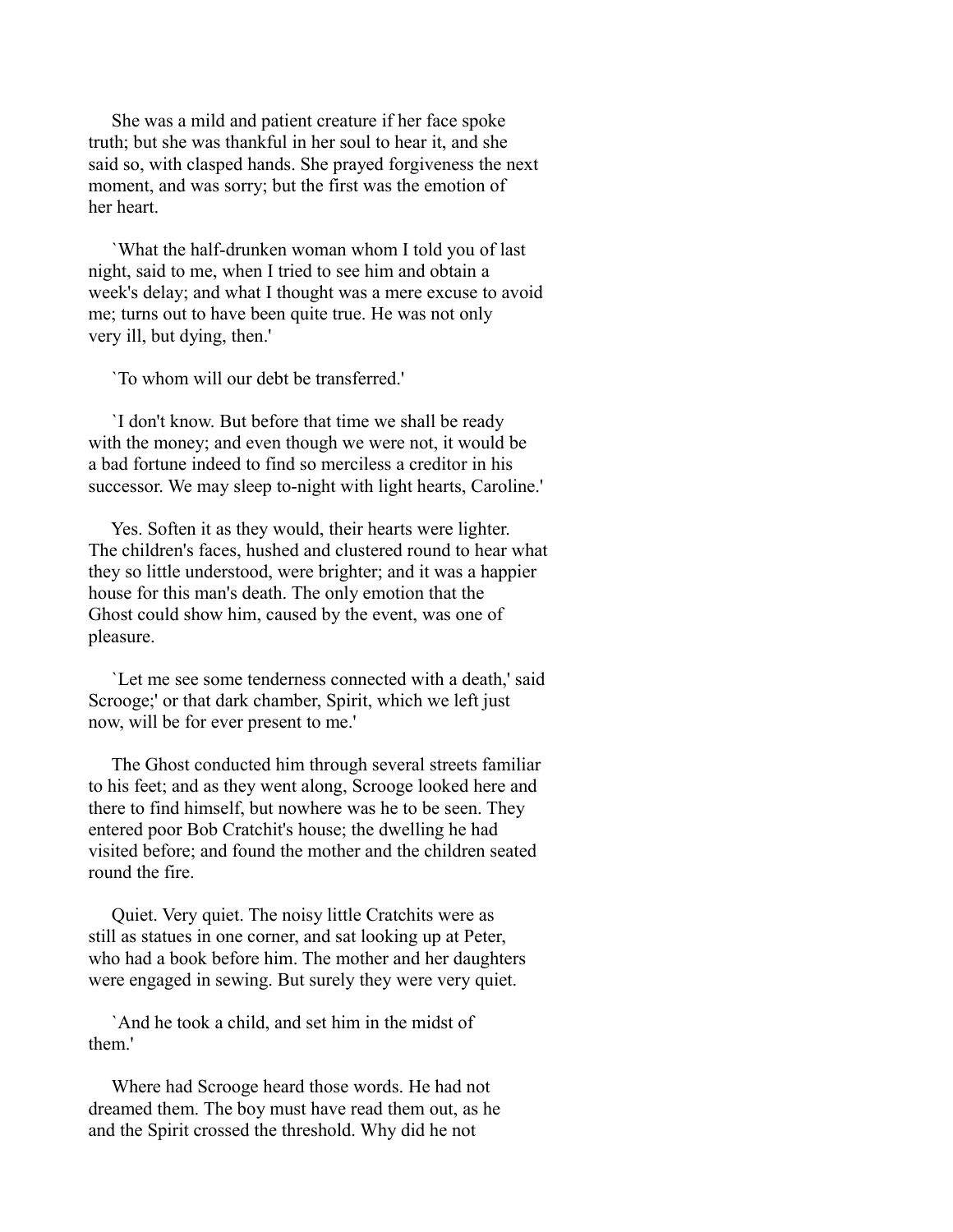go on.

 The mother laid her work upon the table, and put her hand up to her face.

`The colour hurts my eyes,' she said.

The colour. Ah, poor Tiny Tim.

 `They're better now again,' said Cratchit's wife. `It makes them weak by candle-light; and I wouldn't show weak eyes to your father when he comes home, for the world. It must be near his time.'

 `Past it rather,' Peter answered, shutting up his book. `But I think he has walked a little slower than he used, these few last evenings, mother.'

 They were very quiet again. At last she said, and in a steady, cheerful voice, that only faltered once:

 `I have known him walk with -- I have known him walk with Tiny Tim upon his shoulder, very fast indeed.'

`And so have I,' cried Peter. `Often.'

`And so have I,' exclaimed another. So had all.

 `But he was very light to carry,' she resumed, intent upon her work,' and his father loved him so, that it was no trouble: no trouble. And there is your father at the door.'

 She hurried out to meet him; and little Bob in his comforter -- he had need of it, poor fellow -- came in. His tea was ready for him on the hob, and they all tried who should help him to it most. Then the two young Cratchits got upon his knees and laid, each child a little cheek, against his face, as if they said,' Don't mind it, father. Don't be grieved.'

 Bob was very cheerful with them, and spoke pleasantly to all the family. He looked at the work upon the table, and praised the industry and speed of Mrs Cratchit and the girls. They would be done long before Sunday, he said.

 `Sunday. You went to-day, then, Robert.' said his wife.

`Yes, my dear,' returned Bob. `I wish you could have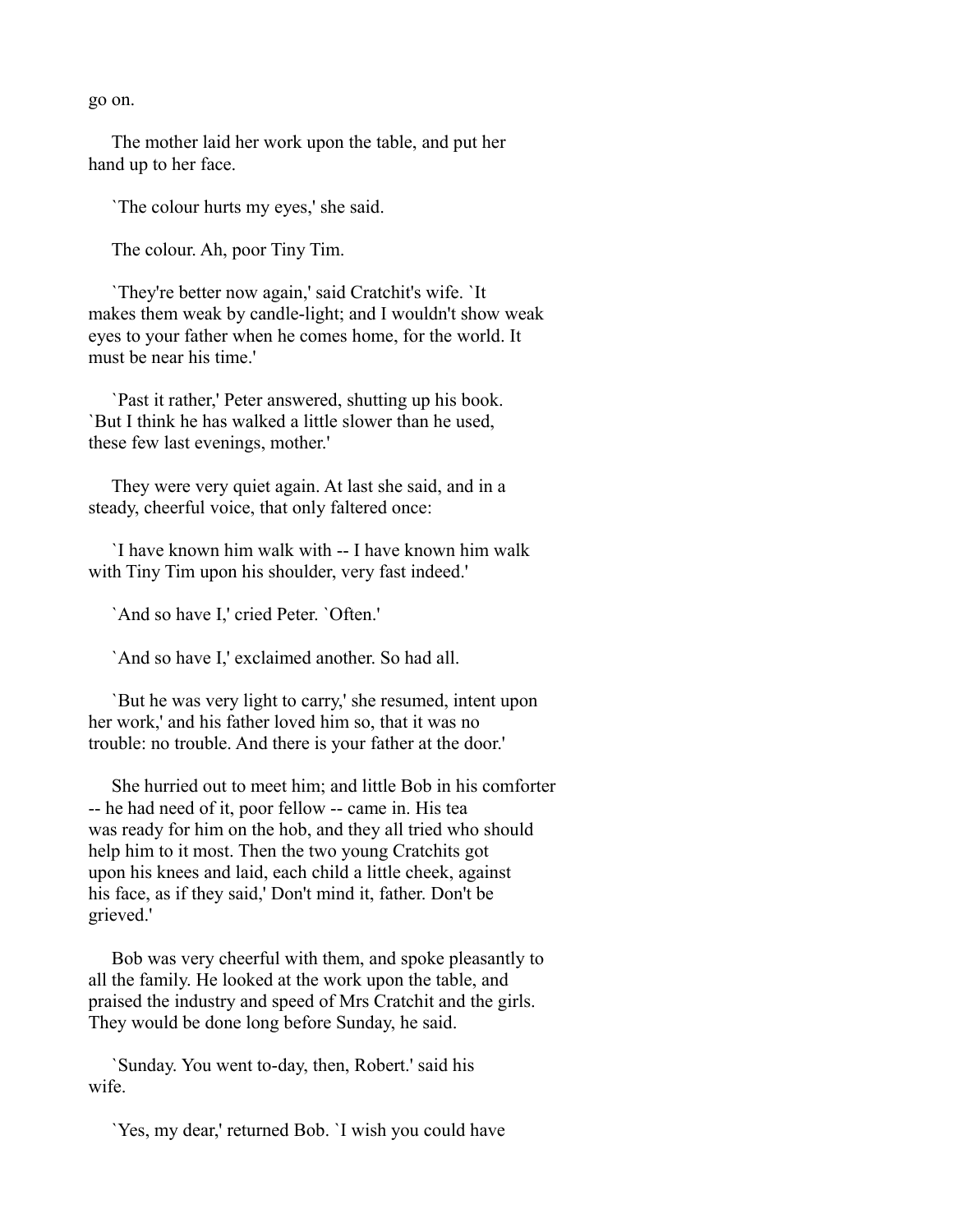gone. It would have done you good to see how green a place it is. But you'll see it often. I promised him that I would walk there on a Sunday. My little, little child.' cried Bob. `My little child.'

 He broke down all at once. He couldn't help it. If he could have helped it, he and his child would have been farther apart perhaps than they were.

 He left the room, and went up-stairs into the room above, which was lighted cheerfully, and hung with Christmas. There was a chair set close beside the child, and there were signs of some one having been there, lately. Poor Bob sat down in it, and when he had thought a little and composed himself, he kissed the little face. He was reconciled to what had happened, and went down again quite happy.

 They drew about the fire, and talked; the girls and mother working still. Bob told them of the extraordinary kindness of Mr Scrooge's nephew, whom he had scarcely seen but once, and who, meeting him in the street that day, and seeing that he looked a little -' just a little down you know,' said Bob, inquired what had happened to distress him. `On which,' said Bob,' for he is the pleasantest-spoken gentleman you ever heard, I told him. `I am heartily sorry for it, Mr Cratchit,' he said,' and heartily sorry for your good wife.' By the bye, how he ever knew that, I don't know.'

`Knew what, my dear.'

`Why, that you were a good wife,' replied Bob.

`Everybody knows that.' said Peter.

 `Very well observed, my boy.' cried Bob. `I hope they do. `Heartily sorry,' he said,' for your good wife. If I can be of service to you in any way,' he said, giving me his card,' that's where I live. Pray come to me.' Now, it wasn't,' cried Bob,' for the sake of anything he might be able to do for us, so much as for his kind way, that this was quite delightful. It really seemed as if he had known our Tiny Tim, and felt with us.'

`I'm sure he's a good soul.' said Mrs Cratchit.

 `You would be surer of it, my dear,' returned Bob,' if you saw and spoke to him. I shouldn't be at all surprised - mark what I say. -- if he got Peter a better situation.'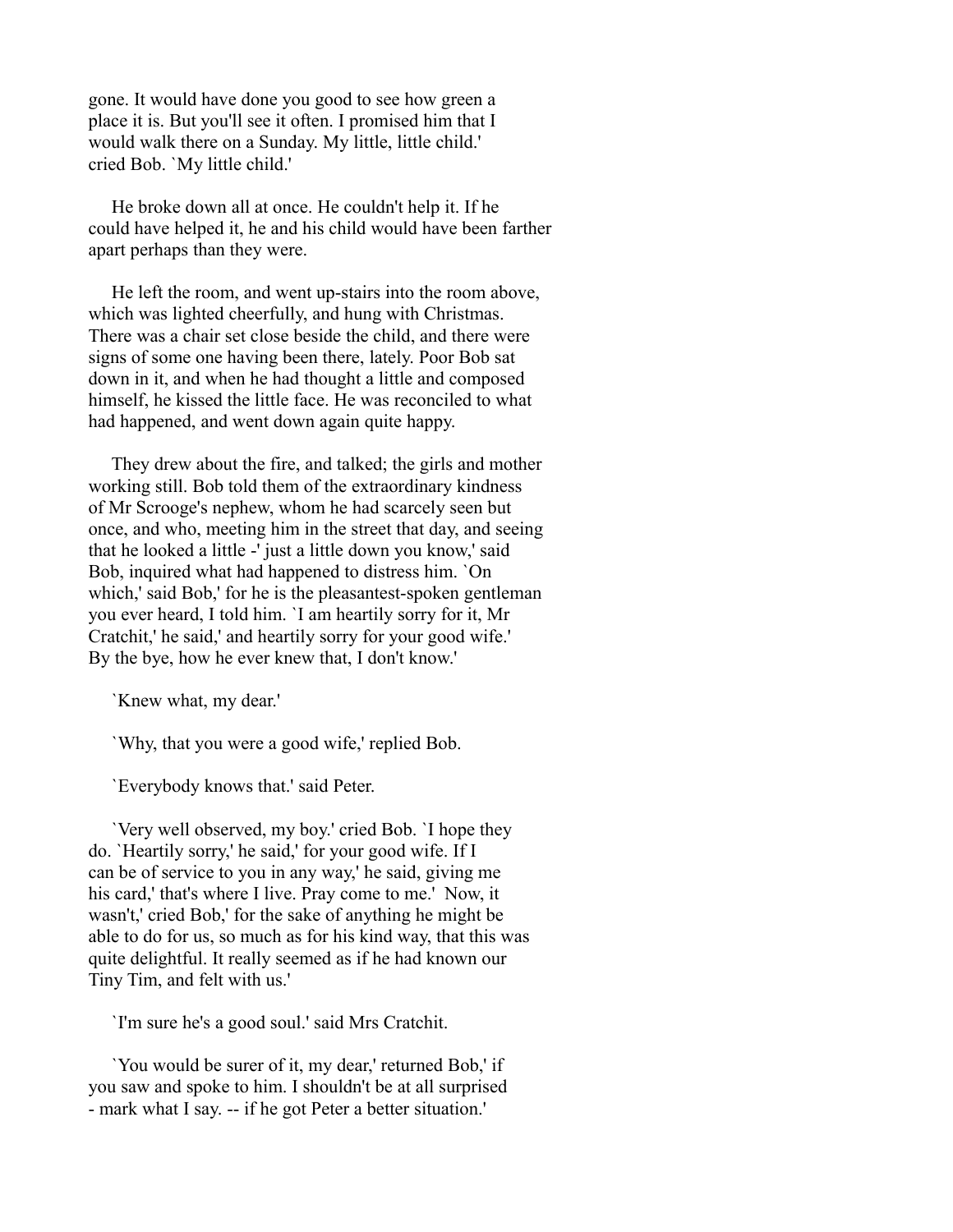`Only hear that, Peter,' said Mrs Cratchit.

 `And then,' cried one of the girls,' Peter will be keeping company with some one, and setting up for himself.'

`Get along with you.' retorted Peter, grinning.

 `It's just as likely as not,' said Bob,' one of these days; though there's plenty of time for that, my dear. But however and when ever we part from one another, I am sure we shall none of us forget poor Tiny Tim -- shall we -- or this first parting that there was among us.'

`Never, father.' cried they all.

 `And I know,' said Bob,' I know, my dears, that when we recollect how patient and how mild he was; although he was a little, little child; we shall not quarrel easily among ourselves, and forget poor Tiny Tim in doing it.'

`No, never, father.' they all cried again.

`I am very happy,' said little Bob,' I am very happy.'

 Mrs Cratchit kissed him, his daughters kissed him, the two young Cratchits kissed him, and Peter and himself shook hands. Spirit of Tiny Tim, thy childish essence was from God.

 `Spectre,' said Scrooge,' something informs me that our parting moment is at hand. I know it, but I know not how. Tell me what man that was whom we saw lying dead.'

 The Ghost of Christmas Yet To Come conveyed him, as before -- though at a different time, he thought: indeed, there seemed no order in these latter visions, save that they were in the Future -- into the resorts of business men, but showed him not himself. Indeed, the Spirit did not stay for anything, but went straight on, as to the end just now desired, until besought by Scrooge to tarry for a moment.

 `This courts,' said Scrooge,' through which we hurry now, is where my place of occupation is, and has been for a length of time. I see the house. Let me behold what I shall be, in days to come.'

The Spirit stopped; the hand was pointed elsewhere.

`The house is yonder,' Scrooge exclaimed. `Why do you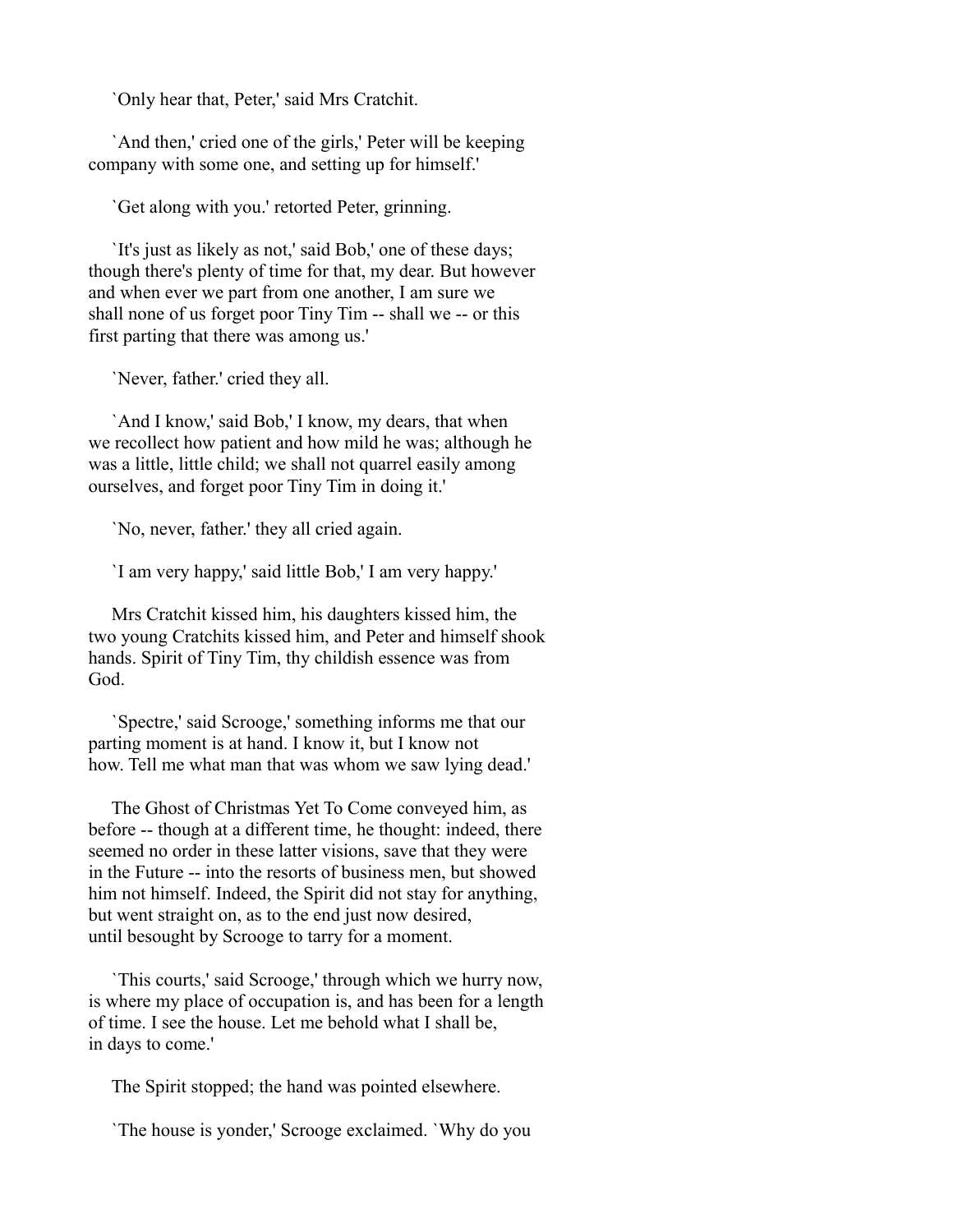point away.'

The inexorable finger underwent no change.

 Scrooge hastened to the window of his office, and looked in. It was an office still, but not his. The furniture was not the same, and the figure in the chair was not himself. The Phantom pointed as before.

 He joined it once again, and wondering why and whither he had gone, accompanied it until they reached an iron gate. He paused to look round before entering.

 A churchyard. Here, then, the wretched man whose name he had now to learn, lay underneath the ground. It was a worthy place. Walled in by houses; overrun by grass and weeds, the growth of vegetation's death, not life; choked up with too much burying; fat with repleted appetite. A worthy place.

 The Spirit stood among the graves, and pointed down to One. He advanced towards it trembling. The Phantom was exactly as it had been, but he dreaded that he saw new meaning in its solemn shape.

 `Before I draw nearer to that stone to which you point,' said Scrooge, `answer me one question. Are these the shadows of the things that Will be, or are they shadows of things that May be, only.'

 Still the Ghost pointed downward to the grave by which it stood.

 `Men's courses will foreshadow certain ends, to which, if persevered in, they must lead,' said Scrooge. `But if the courses be departed from, the ends will change. Say it is thus with what you show me.'

The Spirit was immovable as ever.

 Scrooge crept towards it, trembling as he went; and following the finger, read upon the stone of the neglected grave his own name, Ebenezer Scrooge.

 `Am I that man who lay upon the bed.' he cried, upon his knees.

The finger pointed from the grave to him, and back again.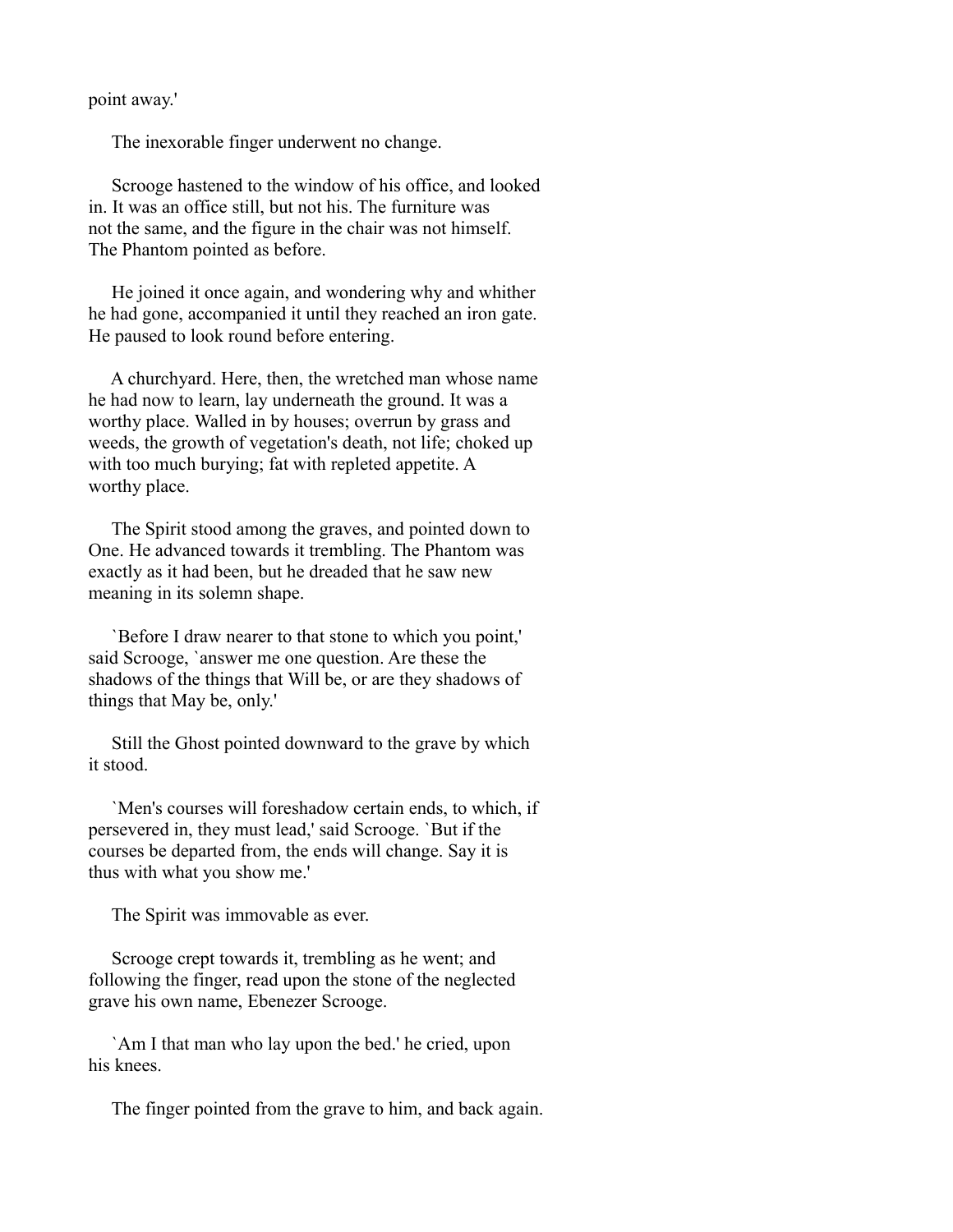`No, Spirit. Oh no, no.'

The finger still was there.

 `Spirit.' he cried, tight clutching at its robe,' hear me. I am not the man I was. I will not be the man I must have been but for this intercourse. Why show me this, if I am past all hope.'

For the first time the hand appeared to shake.

 `Good Spirit,' he pursued, as down upon the ground he fell before it:' Your nature intercedes for me, and pities me. Assure me that I yet may change these shadows you have shown me, by an altered life.'

The kind hand trembled.

 `I will honour Christmas in my heart, and try to keep it all the year. I will live in the Past, the Present, and the Future. The Spirits of all Three shall strive within me. I will not shut out the lessons that they teach. Oh, tell me I may sponge away the writing on this stone.'

 In his agony, he caught the spectral hand. It sought to free itself, but he was strong in his entreaty, and detained it. The Spirit, stronger yet, repulsed him.

 Holding up his hands in a last prayer to have his fate aye reversed, he saw an alteration in the Phantom's hood and dress. It shrunk, collapsed, and dwindled down into a bedpost.

Stave 5: The End of It

 Yes! and the bedpost was his own. The bed was his own, the room was his own. Best and happiest of all, the Time before him was his own, to make amends in!

 `I will live in the Past, the Present, and the Future.' Scrooge repeated, as he scrambled out of bed. `The Spirits of all Three shall strive within me. Oh Jacob Marley. Heaven, and the Christmas Time be praised for this. I say it on my knees, old Jacob, on my knees.'

 He was so fluttered and so glowing with his good intentions, that his broken voice would scarcely answer to his call. He had been sobbing violently in his conflict with the Spirit, and his face was wet with tears.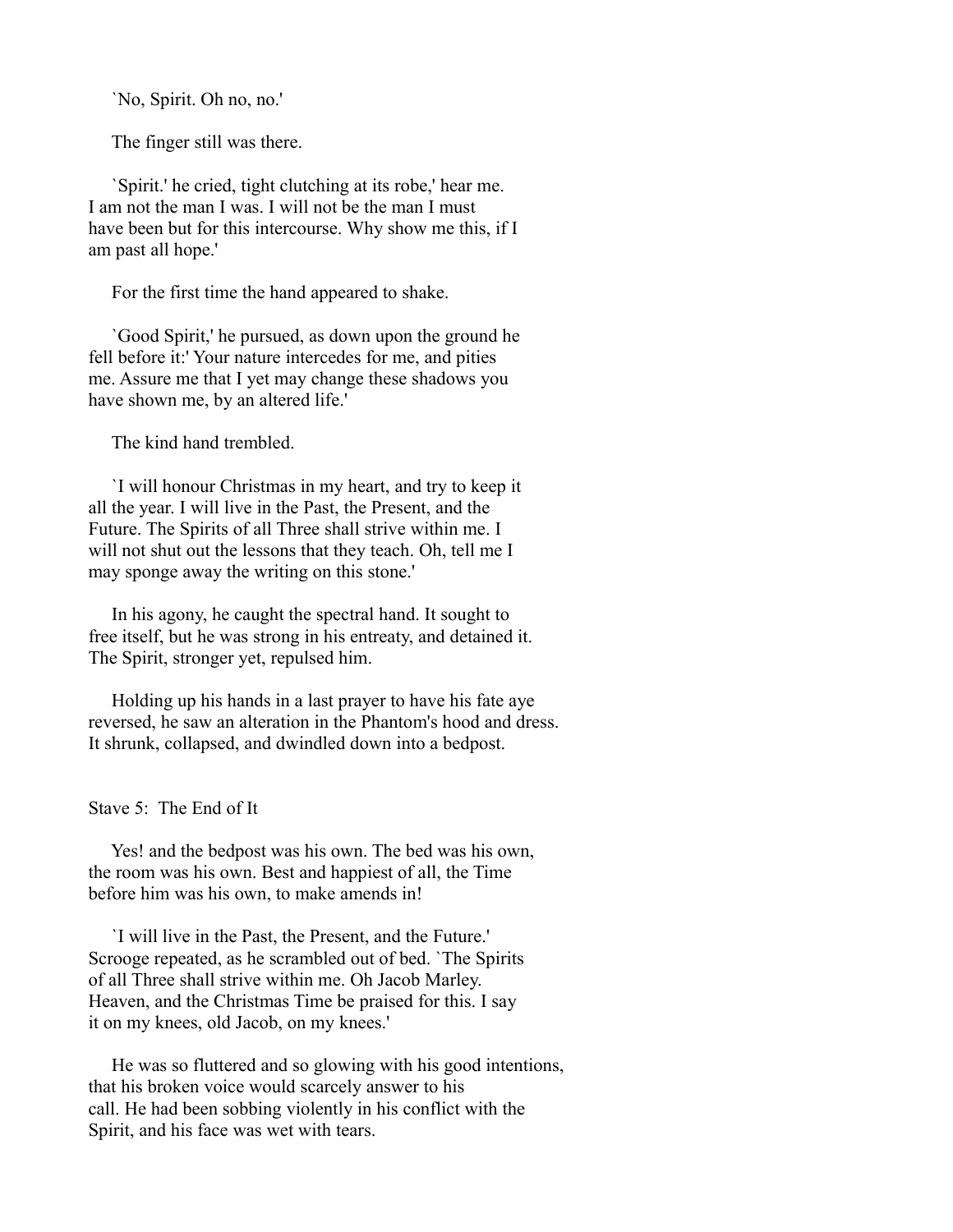`They are not torn down.' cried Scrooge, folding one of his bed-curtains in his arms,' they are not torn down, rings and all. They are here -- I am here -- the shadows of the things that would have been, may be dispelled. They will be. I know they will.'

 His hands were busy with his garments all this time; turning them inside out, putting them on upside down, tearing them, mislaying them, making them parties to every kind of extravagance.

 `I don't know what to do.' cried Scrooge, laughing and crying in the same breath; and making a perfect Laocoon of himself with his stockings. `I am as light as a feather, I am as happy as an angel, I am as merry as a schoolboy. I am as giddy as a drunken man. A merry Christmas to everybody. A happy New Year to all the world. Hallo here. Whoop. Hallo.'

 He had frisked into the sitting-room, and was now standing there: perfectly winded.

 `There's the saucepan that the gruel was in.' cried Scrooge, starting off again, and going round the fireplace. `There's the door, by which the Ghost of Jacob Marley entered. There's the corner where the Ghost of Christmas Present, sat. There's the window where I saw the wandering Spirits. It's all right, it's all true, it all happened. Ha ha ha'

 Really, for a man who had been out of practice for so many years, it was a splendid laugh, a most illustrious laugh. The father of a long, long line of brilliant laughs.

 `I don't know what day of the month it is.' said Scrooge. `I don't know how long I've been among the Spirits. I don't know anything. I'm quite a baby. Never mind. I don't care. I'd rather be a baby. Hallo. Whoop. Hallo here.'

 He was checked in his transports by the churches ringing out the lustiest peals he had ever heard. Clash, clang, hammer; ding, dong, bell. Bell, dong, ding; hammer, clang, clash. Oh, glorious, glorious.

 Running to the window, he opened it, and put out his head. No fog, no mist; clear, bright, jovial, stirring, cold; cold, piping for the blood to dance to; Golden sunlight;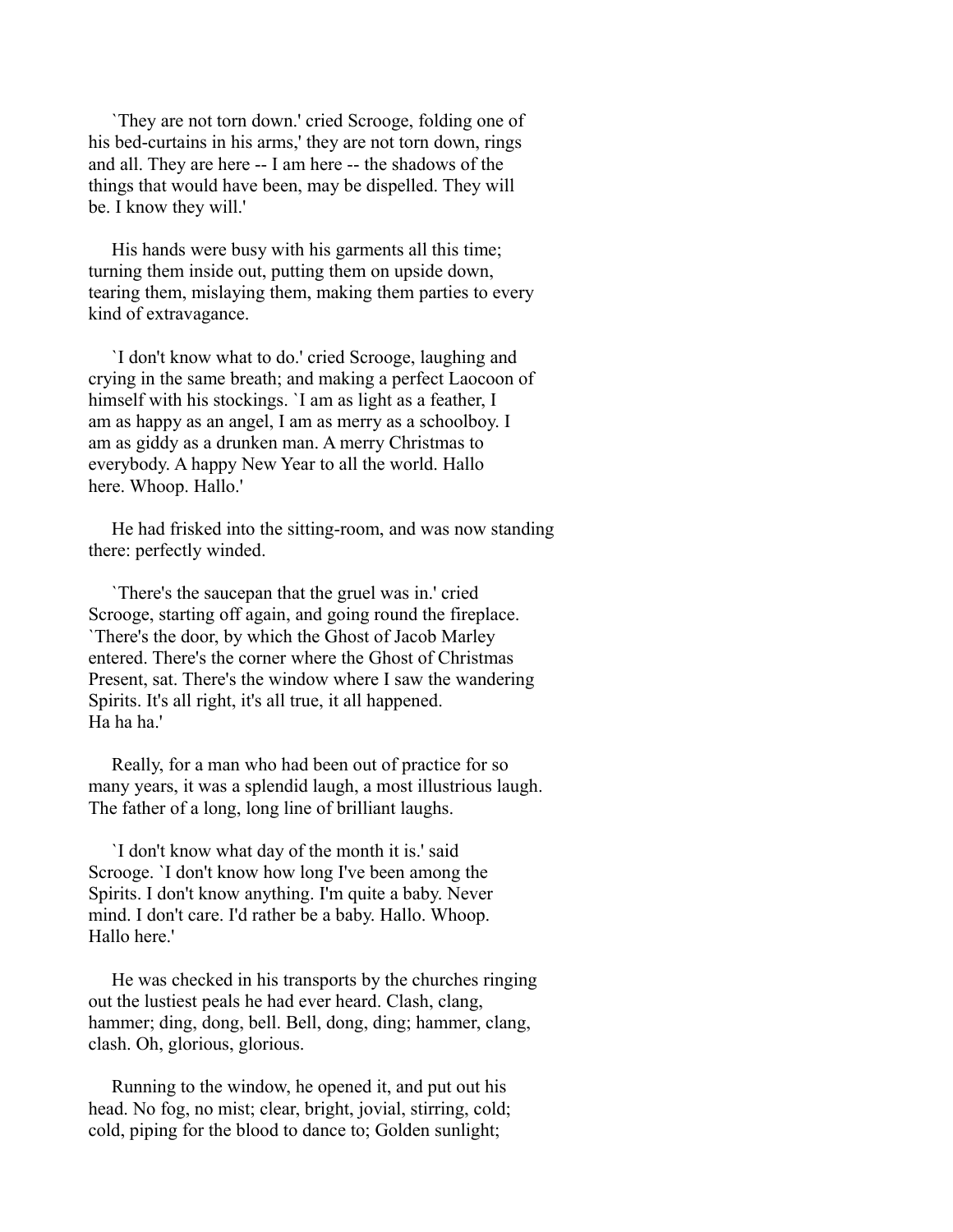Heavenly sky; sweet fresh air; merry bells. Oh, glorious. Glorious.

 `What's to-day.' cried Scrooge, calling downward to a boy in Sunday clothes, who perhaps had loitered in to look about him.

`Eh.' returned the boy, with all his might of wonder.

`What's to-day, my fine fellow.' said Scrooge.

`To-day.' replied the boy. `Why, Christmas Day.'

 `It's Christmas Day.' said Scrooge to himself. `I haven't missed it. The Spirits have done it all in one night. They can do anything they like. Of course they can. Of course they can. Hallo, my fine fellow.'

`Hallo.' returned the boy.

 `Do you know the Poulterer's, in the next street but one, at the corner.' Scrooge inquired.

`I should hope I did,' replied the lad.

 `An intelligent boy.' said Scrooge. `A remarkable boy. Do you know whether they've sold the prize Turkey that was hanging up there -- Not the little prize Turkey: the big one.'

`What, the one as big as me.' returned the boy.

 `What a delightful boy.' said Scrooge. `It's a pleasure to talk to him. Yes, my buck.'

`It's hanging there now,' replied the boy.

`Is it.' said Scrooge. `Go and buy it.'

`Walk-er.' exclaimed the boy.

 `No, no,' said Scrooge, `I am in earnest. Go and buy it, and tell them to bring it here, that I may give them the direction where to take it. Come back with the man, and I'll give you a shilling. Come back with him in less than five minutes and I'll give you half-a-crown.'

 The boy was off like a shot. He must have had a steady hand at a trigger who could have got a shot off half so fast.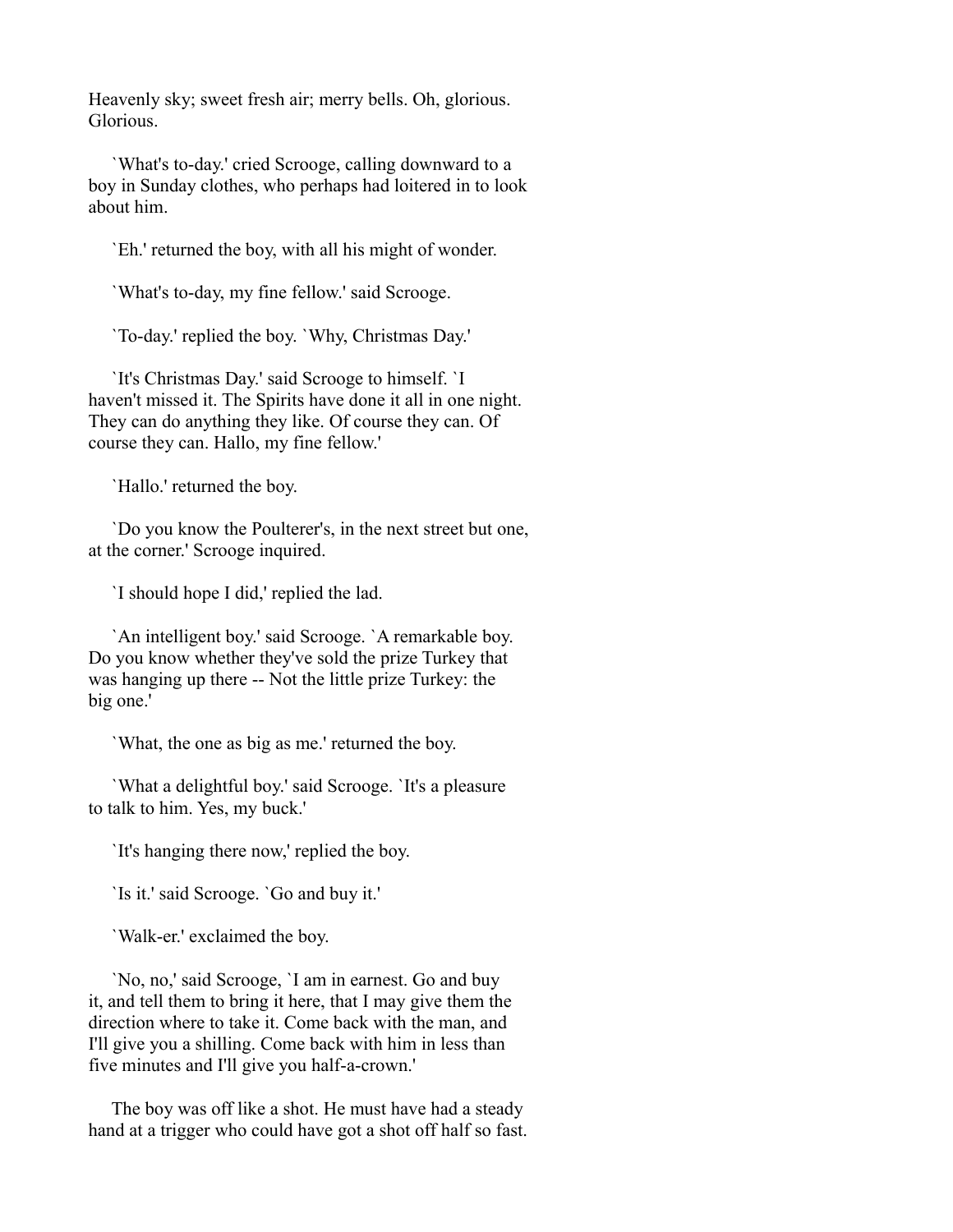`I'll send it to Bon Cratchit's.' whispered Scrooge, rubbing his hands, and splitting with a laugh. `He shan't know who sends it. It's twice the size of Tiny Tim. Joe Miller never made such a joke as sending it to Bob's will be.'

 The hand in which he wrote the address was not a steady one, but write it he did, somehow, and went down-stairs to open the street door, ready for the coming of the poulterer's man. As he stood there, waiting his arrival, the knocker caught his eye.

 `I shall love it, as long as I live.' cried Scrooge, patting it with his hand. `I scarcely ever looked at it before. What an honest expression it has in its face. It's a wonderful knocker. -- Here's the Turkey. Hallo. Whoop. How are you. Merry Christmas.'

 It was a Turkey. He never could have stood upon his legs, that bird. He would have snapped them short off in a minute, like sticks of sealing-wax.

 `Why, it's impossible to carry that to Camden Town,' said Scrooge. `You must have a cab.'

 The chuckle with which he said this, and the chuckle with which he paid for the Turkey, and the chuckle with which he paid for the cab, and the chuckle with which he recompensed the boy, were only to be exceeded by the chuckle with which he sat down breathless in his chair again, and chuckled till he cried.

 Shaving was not an easy task, for his hand continued to shake very much; and shaving requires attention, even when you don't dance while you are at it. But if he had cut the end of his nose off, he would have put a piece of sticking-plaister over it, and been quite satisfied.

 He dressed himself all in his best, and at last got out into the streets. The people were by this time pouring forth, as he had seen them with the Ghost of Christmas Present; and walking with his hands behind him, Scrooge regarded every one with a delighted smile. He looked so irresistibly pleasant, in a word, that three or four good-humoured fellows said,' Good morning, sir. A merry Christmas to you.' And Scrooge said often afterwards, that of all the blithe sounds he had ever heard, those were the blithest in his ears.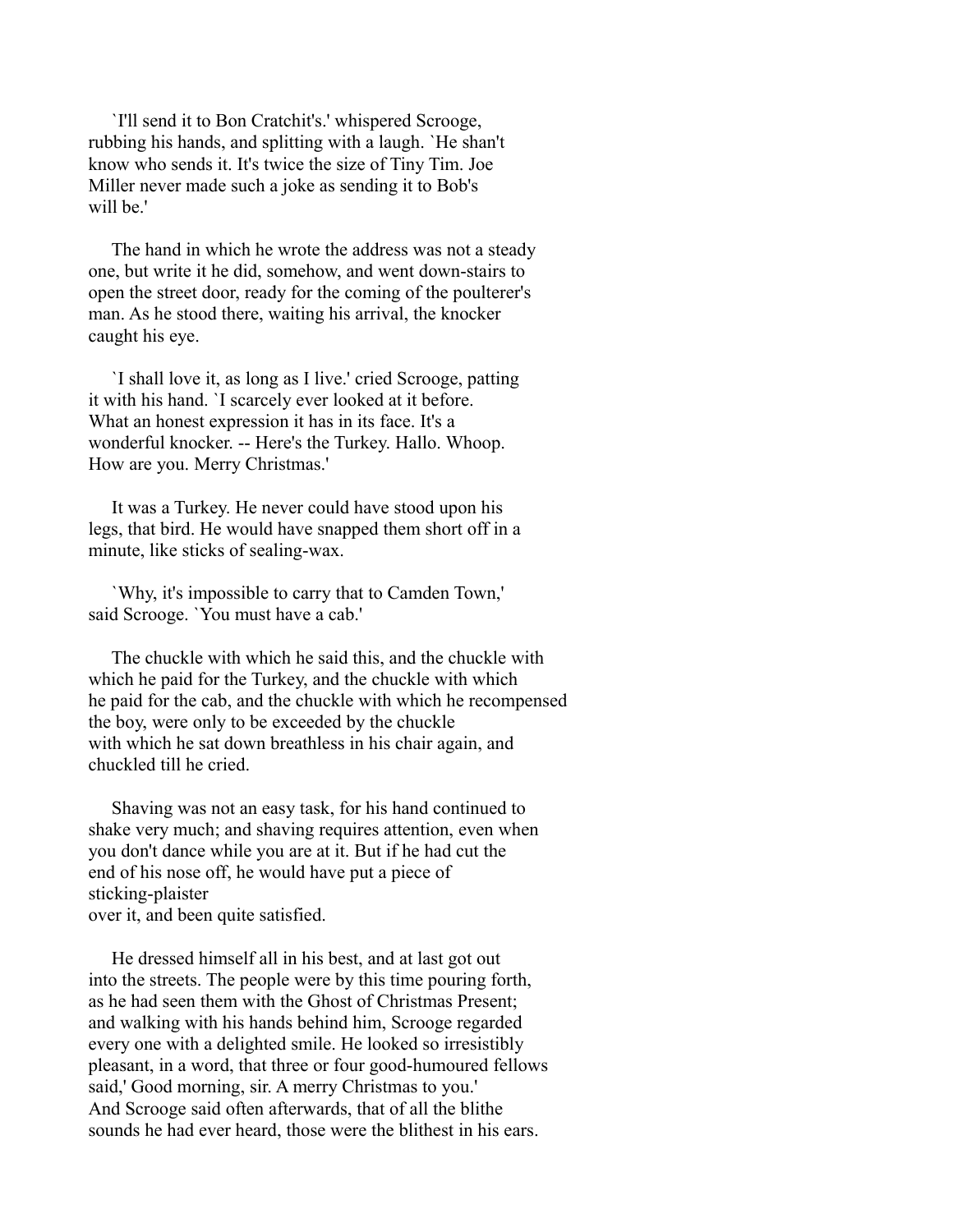He had not gone far, when coming on towards him he beheld the portly gentleman, who had walked into his counting-house the day before, and said,' Scrooge and Marley's, I believe.' It sent a pang across his heart to think how this old gentleman would look upon him when they met; but he knew what path lay straight before him, and he took it.

 `My dear sir,' said Scrooge, quickening his pace, and taking the old gentleman by both his hands. `How do you do. I hope you succeeded yesterday. It was very kind of you. A merry Christmas to you, sir.'

`Mr Scrooge.'

 `Yes,' said Scrooge. `That is my name, and I fear it may not be pleasant to you. Allow me to ask your pardon. And will you have the goodness' -- here Scrooge whispered in his ear.

 `Lord bless me.' cried the gentleman, as if his breath were taken away. `My dear Mr Scrooge, are you serious.'

 `If you please,' said Scrooge. `Not a farthing less. A great many back-payments are included in it, I assure you. Will you do me that favour.'

 `My dear sir,' said the other, shaking hands with him. `I don't know what to say to such munificence.'

 `Don't say anything please,' retorted Scrooge. `Come and see me. Will you come and see me.'

 `I will.' cried the old gentleman. And it was clear he meant to do it.

 `Thank you,' said Scrooge. `I am much obliged to you. I thank you fifty times. Bless you.'

 He went to church, and walked about the streets, and watched the people hurrying to and fro, and patted children on the head, and questioned beggars, and looked down into the kitchens of houses, and up to the windows, and found that everything could yield him pleasure. He had never dreamed that any walk -- that anything -- could give him so much happiness. In the afternoon he turned his steps towards his nephew's house.

He passed the door a dozen times, before he had the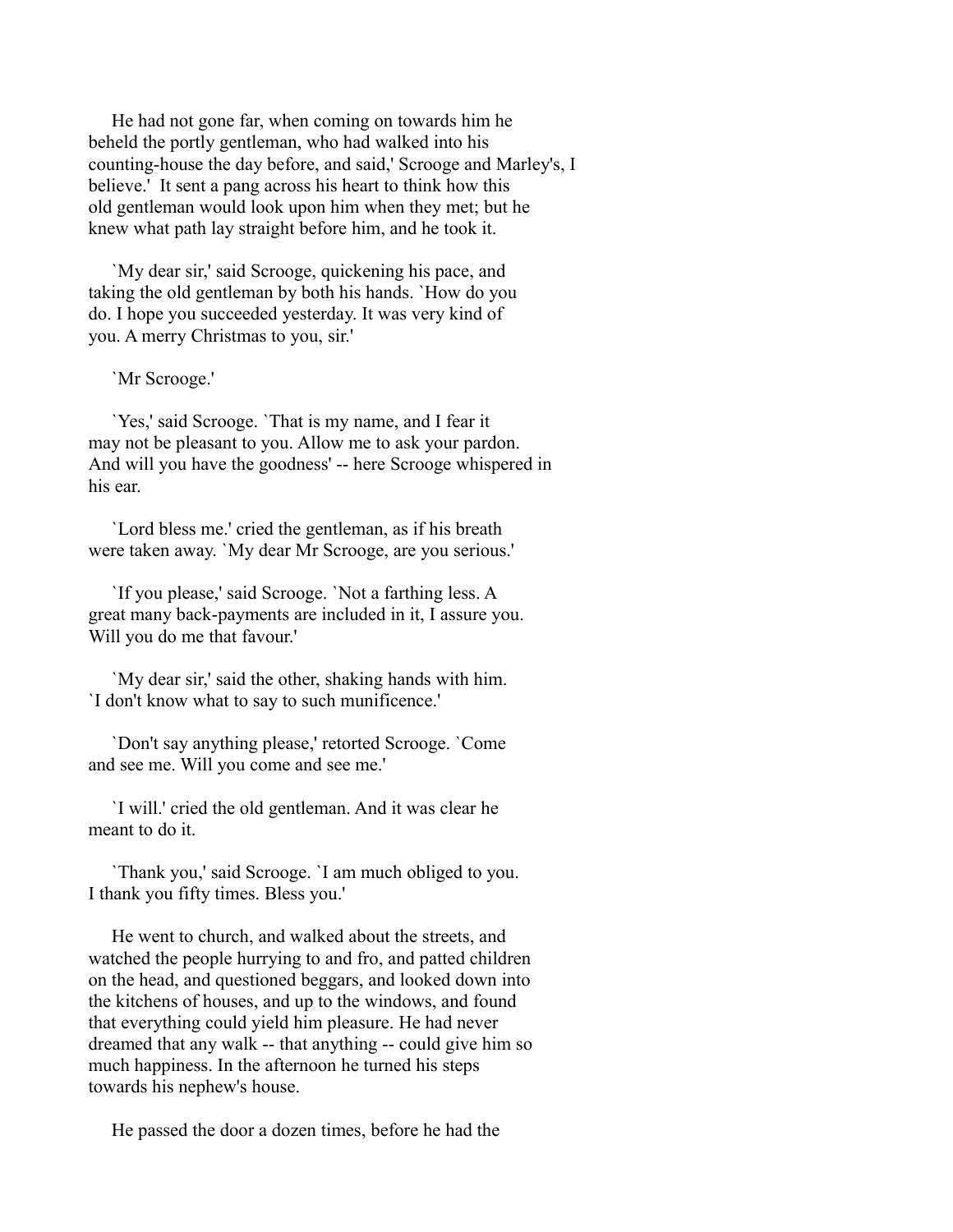courage to go up and knock. But he made a dash, and did it:

 `Is your master at home, my dear.' said Scrooge to the girl. Nice girl. Very.

`Yes, sir.'

`Where is he, my love.' said Scrooge.

 `He's in the dining-room, sir, along with mistress. I'll show you up-stairs, if you please.'

 `Thank you. He knows me,' said Scrooge, with his hand already on the dining-room lock. `I'll go in here, my dear.'

 He turned it gently, and sidled his face in, round the door. They were looking at the table (which was spread out in great array); for these young housekeepers are always nervous on such points, and like to see that everything is right.

`Fred.' said Scrooge.

 Dear heart alive, how his niece by marriage started. Scrooge had forgotten, for the moment, about her sitting in the corner with the footstool, or he wouldn't have done it, on any account.

`Why bless my soul.' cried Fred,' who's that.'

 `It's I. Your uncle Scrooge. I have come to dinner. Will you let me in, Fred.'

 Let him in. It is a mercy he didn't shake his arm off. He was at home in five minutes. Nothing could be heartier. His niece looked just the same. So did Topper when he came. So did the plump sister when she came. So did every one when they came. Wonderful party, wonderful games, wonderful unanimity, wonderful happiness.

 But he was early at the office next morning. Oh, he was early there. If he could only be there first, and catch Bob Cratchit coming late. That was the thing he had set his heart upon.

 And he did it; yes, he did. The clock struck nine. No Bob. A quarter past. No Bob. He was full eighteen minutes and a half behind his time. Scrooge sat with his door wide open, that he might see him come into the Tank.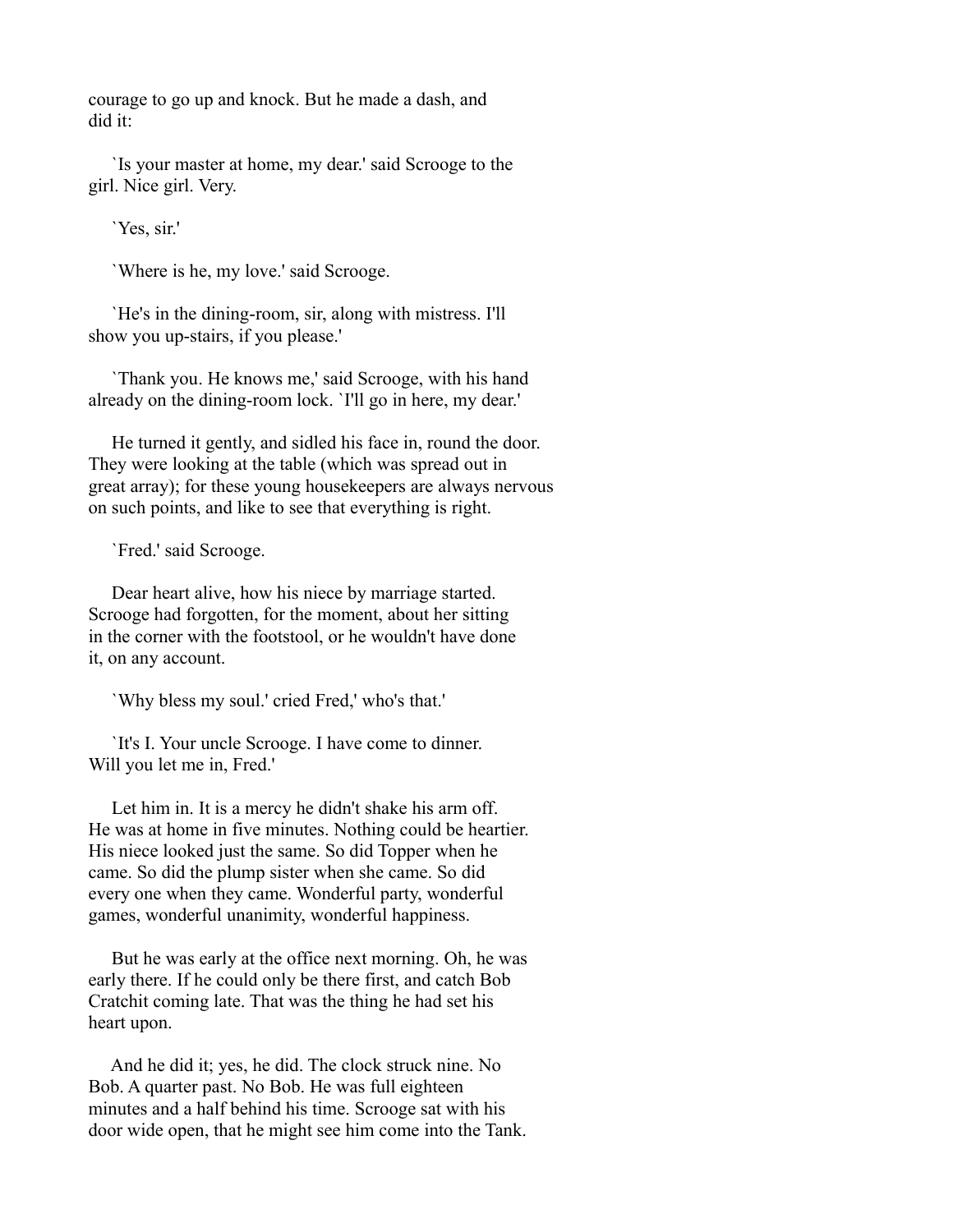His hat was off, before he opened the door; his comforter too. He was on his stool in a jiffy; driving away with his pen, as if he were trying to overtake nine o'clock.

 `Hallo.' growled Scrooge, in his accustomed voice, as near as he could feign it. `What do you mean by coming here at this time of day.'

`I am very sorry, sir,' said Bob. `I am behind my time.'

 `You are.' repeated Scrooge. `Yes. I think you are. Step this way, sir, if you please.'

 `It's only once a year, sir,' pleaded Bob, appearing from the Tank. `It shall not be repeated. I was making rather merry yesterday, sir.'

 `Now, I'll tell you what, my friend,' said Scrooge,' I am not going to stand this sort of thing any longer. And therefore,' he continued, leaping from his stool, and giving Bob such a dig in the waistcoat that he staggered back into the Tank again;' and therefore I am about to raise your salary.'

 Bob trembled, and got a little nearer to the ruler. He had a momentary idea of knocking Scrooge down with it, holding him, and calling to the people in the court for help and a strait-waistcoat.

 `A merry Christmas, Bob,' said Scrooge, with an earnestness that could not be mistaken, as he clapped him on the back. `A merrier Christmas, Bob, my good fellow, than I have given you for many a year. I'll raise your salary, and endeavour to assist your struggling family, and we will discuss your affairs this very afternoon, over a Christmas bowl of smoking bishop, Bob. Make up the fires, and buy another coal-scuttle before you dot another i, Bob Cratchit.'

 Scrooge was better than his word. He did it all, and infinitely more; and to Tiny Tim, who did not die, he was a second father. He became as good a friend, as good a master, and as good a man, as the good old city knew, or any other good old city, town, or borough, in the good old world. Some people laughed to see the alteration in him, but he let them laugh, and little heeded them; for he was wise enough to know that nothing ever happened on this globe, for good, at which some people did not have their fill of laughter in the outset; and knowing that such as these